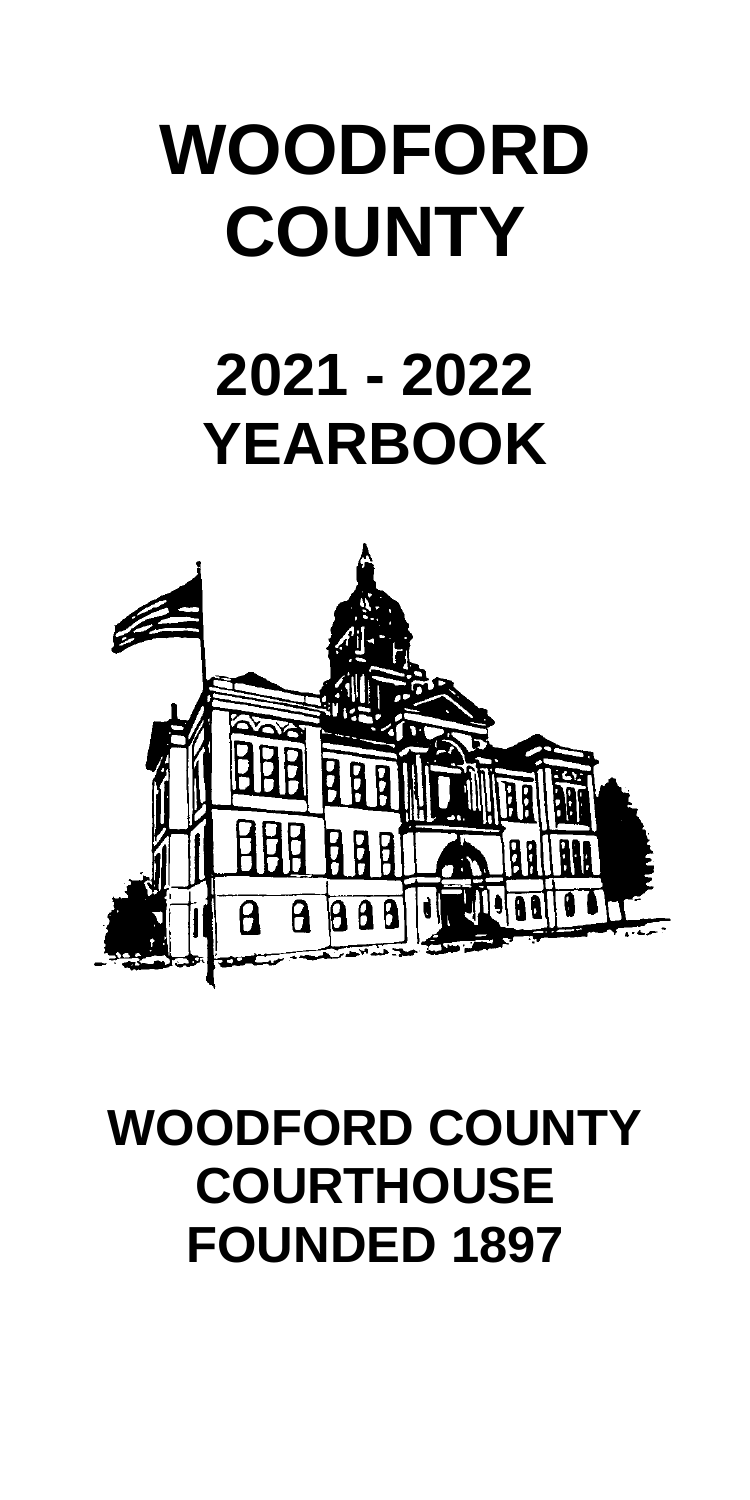| TABLE OF CONTENTS                              | <b>PAGE</b> |
|------------------------------------------------|-------------|
|                                                |             |
|                                                |             |
|                                                |             |
|                                                |             |
|                                                |             |
|                                                |             |
|                                                |             |
|                                                |             |
|                                                |             |
|                                                |             |
|                                                |             |
| Democratic Party Precinct Committeepersons 52  |             |
|                                                |             |
|                                                |             |
|                                                |             |
|                                                |             |
|                                                |             |
|                                                |             |
|                                                |             |
|                                                |             |
|                                                |             |
|                                                |             |
| National Government and President's Cabinet 57 |             |
|                                                |             |
|                                                |             |
| Republican Party Precinct Committeepersons  49 |             |
|                                                |             |
|                                                |             |
|                                                |             |
|                                                |             |
|                                                |             |
|                                                |             |
|                                                |             |
|                                                |             |
|                                                |             |
|                                                |             |
|                                                |             |
|                                                |             |
|                                                |             |
|                                                |             |
| USDA-Natural Resource Conservation Service  33 |             |
|                                                |             |
|                                                |             |
|                                                |             |
|                                                |             |
|                                                |             |
|                                                |             |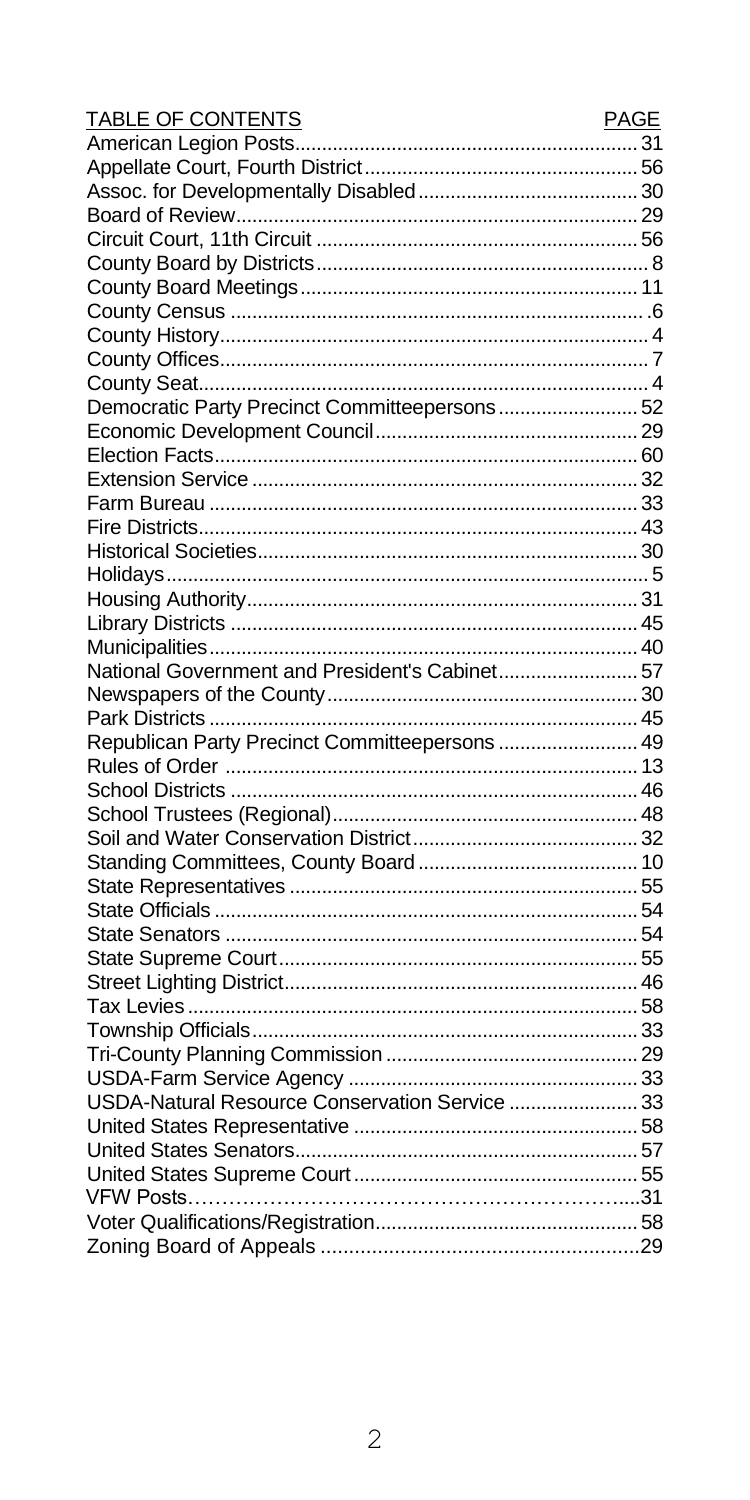This is your 2021-2022 Woodford County Yearbook. We have endeavored to correctly compile the information contained herein. Any changes, errors, or omissions should be brought to our attention.

We respectfully submit this book to you for your information and use.

Dawn L Kupfer, County Clerk & Recorder Barbara Smith, Chief Deputy Debra Monge, Deputy Andrea Storm, Deputy Kayla Stimeling, Deputy

## **WOODFORD COUNTY COURTHOUSE**

115 N. Main St. Eureka, IL 61530

**[www.woodford-county.org](http://www.woodford-county.org/)**

## **INFORMATION ON WOODFORD COUNTY**

Area: 545.52 Square Miles Organized by Act approved by Gov. Thomas Carlin, February 27, 1841. Territory was taken from McLean and Tazewell Counties.

County Seat: Versailles, 1841 to June 17, 1843; Hanover (Metamora), June 1843 to November 13, 1894; Eureka, 1894 through Today Main building erected in 1897 Jail addition erected in 2000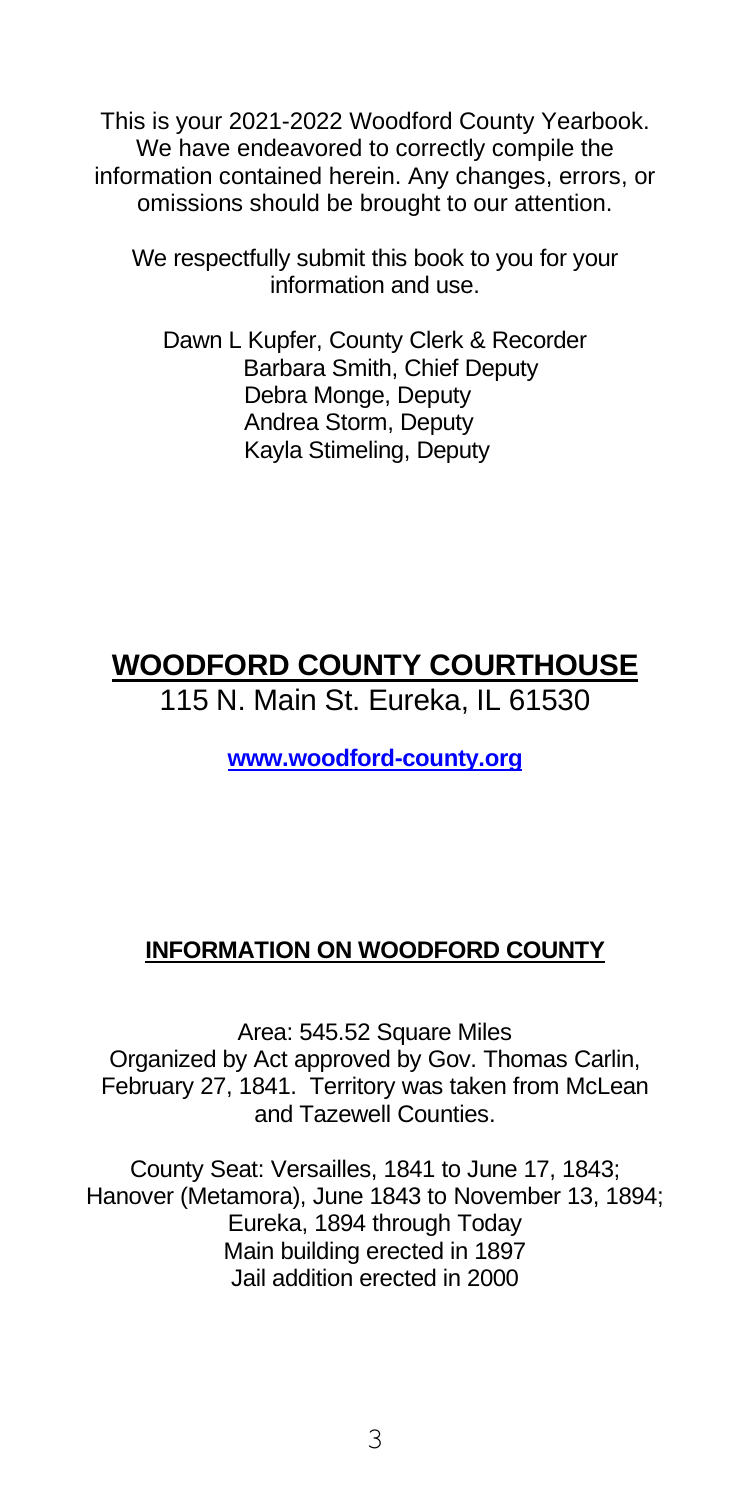#### **WOODFORD COUNTY HISTORY**

The County was organized in 1841 by a committee of pioneers, headed by Thomas Bullock who came to Walnut Grove (now Eureka) in 1835 from Versailles, Woodford County, Kentucky, his birthplace. The County and its first County Seat, Versailles, were both named by Mr. Bullock in honor of his boyhood home. Court was held in a private home.

Abraham Lincoln was one of the early-day lawyers who practiced in the Versailles Court. Two years later, in 1843, the County Seat was moved to Hanover (now Metamora). A new Courthouse was built from home products. The bricks were burned from native clay, and the lumber cut and split from the adjacent forest. The Hanover Company donated the ground, and the cost of the building was \$4,400.00, paid for during the

first two years.

The old Courthouse was abandoned when the County Seat was moved to Eureka in 1894. The old Courthouse, built at Metamora in the early 1840's, was purchased by the State of Illinois during Governor Len Small's administration; and is maintained as a memorial in honor of Abraham Lincoln, who tried many cases at the County Seat. Within its old walls are stored valuable relics contributed by the Woodford County Historical Society.

A board of three commissioners conducted the County's affairs until 1855, when the townships were represented by a supervisor elected annually. In 1930, the present four-year term came in vogue by a state law approved June 10, 1929.

Today the governing body of Woodford County is comprised of five elected officials from each of three districts of the County. District 1 includes Linn, Cazenovia, Clayton, Minonk, Roanoke, Greene, Panola, Palestine, El Paso and Kansas Townships; District 2 includes Partridge, Spring Bay, and Worth Townships; District 3 includes Metamora, Cruger, Olio, and Montgomery Townships. An Ordinance to reapportion Woodford County and develop an apportionment plan is adopted every ten years to provide for the election of members of the County Board and to establish the compensation of Board Members.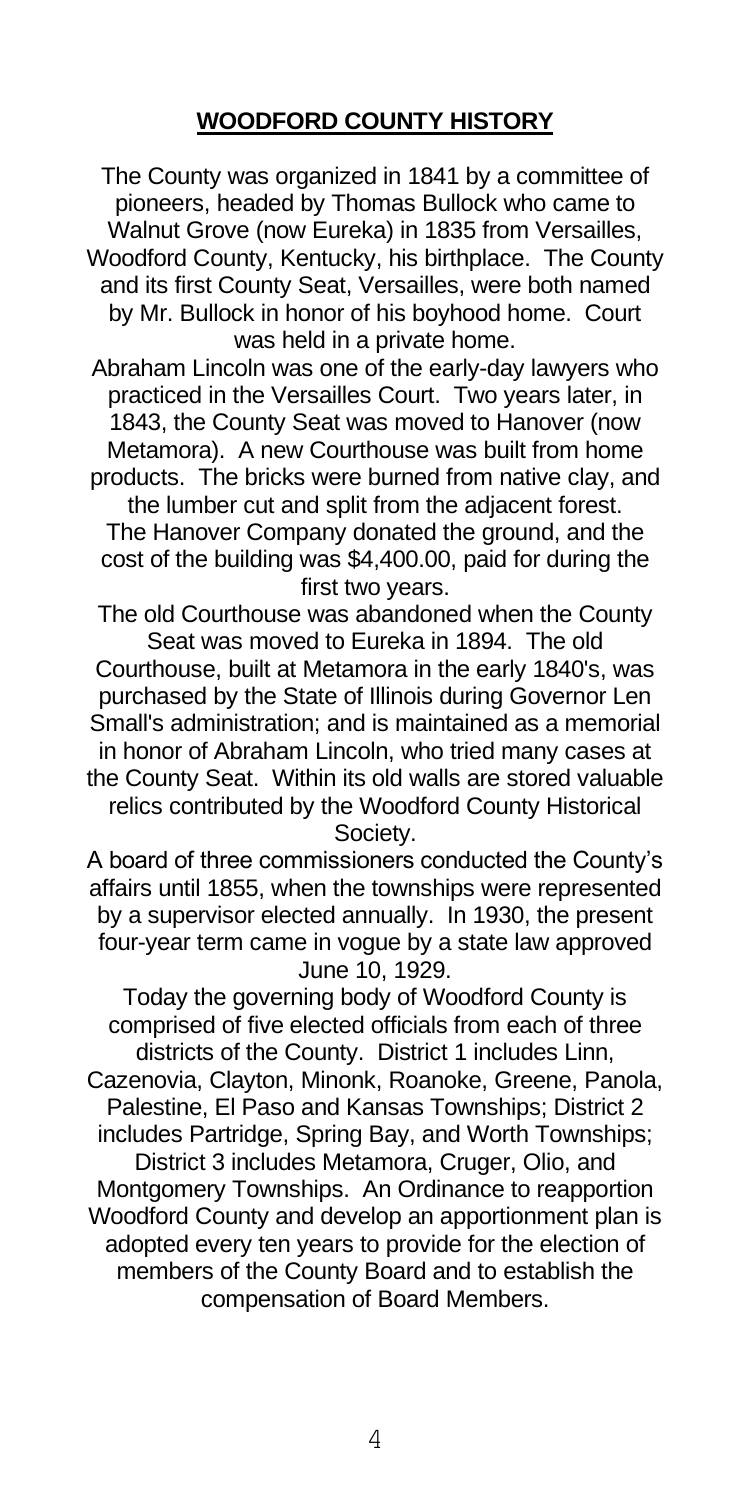#### **DATES OF HOLIDAYS OBSERVED BY THE COURTHOUSE**

New Year's Day

Martin Luther King Birthday

Lincoln's Birthday

President's Day

Memorial Day

Independence Day

Labor Day

Columbus Day

Veteran's Day

Thanksgiving & the following Friday

Christmas Eve & Day

\*Holidays falling on Sunday & Saturday will be observed on Monday or Friday.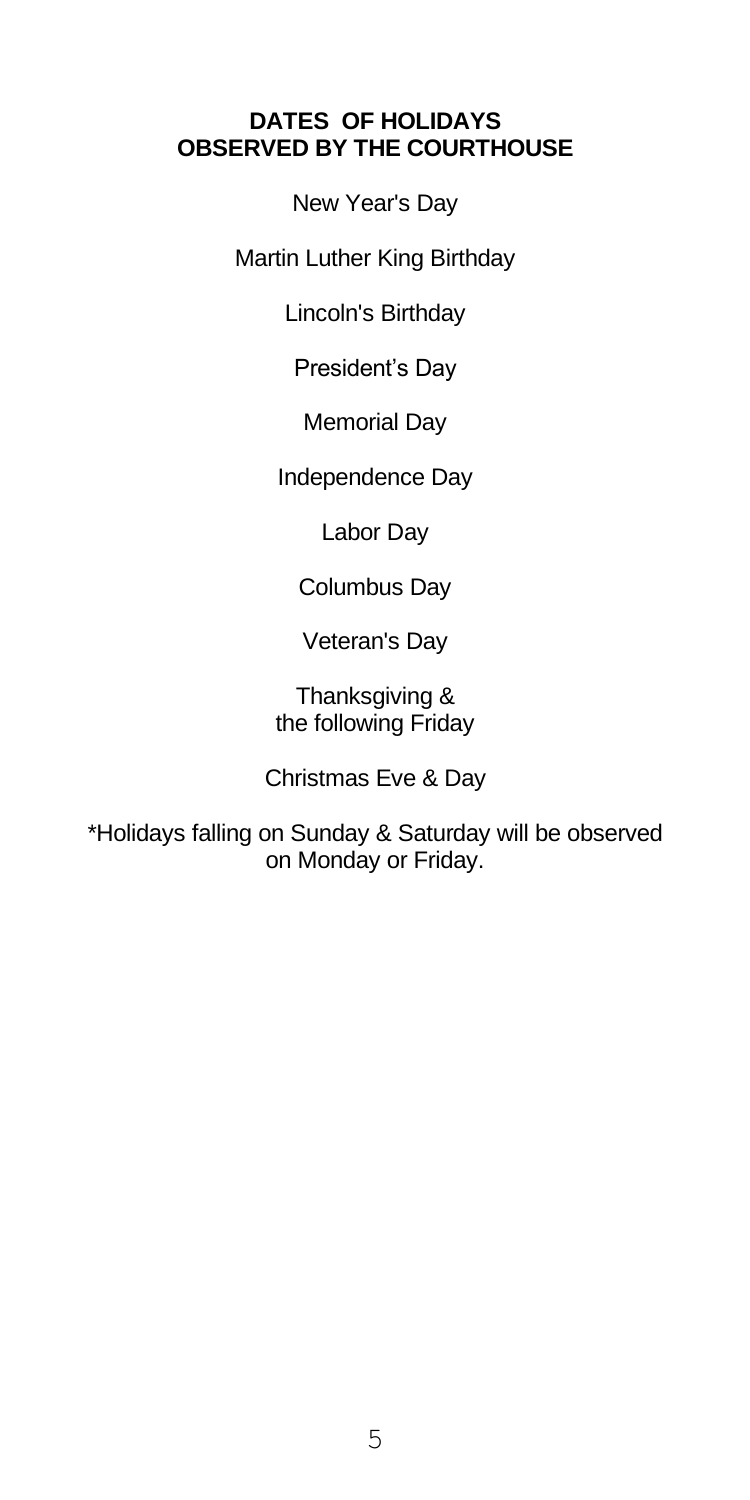## **WOODFORD COUNTY CENSUS**

| 13,282           | 1910:                                              | 20,506                                                                                                                                                                                                                                                                                                                                                                                 | 1960:                                                | 24,579                                                                                                                         |
|------------------|----------------------------------------------------|----------------------------------------------------------------------------------------------------------------------------------------------------------------------------------------------------------------------------------------------------------------------------------------------------------------------------------------------------------------------------------------|------------------------------------------------------|--------------------------------------------------------------------------------------------------------------------------------|
| 18,956           | 1920:                                              | 19,305                                                                                                                                                                                                                                                                                                                                                                                 | 1970:                                                | 28,012                                                                                                                         |
| 21,620           | 1930:                                              | 18,792                                                                                                                                                                                                                                                                                                                                                                                 | 1980:                                                | 33,320                                                                                                                         |
|                  | 1940:                                              |                                                                                                                                                                                                                                                                                                                                                                                        |                                                      | 32,653                                                                                                                         |
| 21,822           | 1950:                                              | 21,335                                                                                                                                                                                                                                                                                                                                                                                 | 2000:                                                | 35,469                                                                                                                         |
| 38,664           |                                                    |                                                                                                                                                                                                                                                                                                                                                                                        |                                                      |                                                                                                                                |
|                  |                                                    |                                                                                                                                                                                                                                                                                                                                                                                        |                                                      |                                                                                                                                |
| <b>Townships</b> |                                                    | 2010                                                                                                                                                                                                                                                                                                                                                                                   | 2000                                                 | 1990                                                                                                                           |
|                  |                                                    | 1768                                                                                                                                                                                                                                                                                                                                                                                   | 1788                                                 | 1841                                                                                                                           |
|                  |                                                    | 697                                                                                                                                                                                                                                                                                                                                                                                    | 698                                                  | 701                                                                                                                            |
|                  |                                                    | 1687                                                                                                                                                                                                                                                                                                                                                                                   | 1363                                                 | 1125                                                                                                                           |
|                  |                                                    | 3459                                                                                                                                                                                                                                                                                                                                                                                   | 3402                                                 | 2985                                                                                                                           |
|                  |                                                    | 483                                                                                                                                                                                                                                                                                                                                                                                    | 459                                                  | 390                                                                                                                            |
|                  |                                                    | 433                                                                                                                                                                                                                                                                                                                                                                                    | 346                                                  | 390                                                                                                                            |
| Linn Township    |                                                    | 287                                                                                                                                                                                                                                                                                                                                                                                    | 307                                                  | 375                                                                                                                            |
|                  |                                                    | 4357                                                                                                                                                                                                                                                                                                                                                                                   | 3462                                                 | 3320                                                                                                                           |
|                  |                                                    | 2292                                                                                                                                                                                                                                                                                                                                                                                   |                                                      | 2334                                                                                                                           |
|                  |                                                    |                                                                                                                                                                                                                                                                                                                                                                                        |                                                      | 1863                                                                                                                           |
|                  |                                                    |                                                                                                                                                                                                                                                                                                                                                                                        |                                                      | 4630                                                                                                                           |
|                  |                                                    | 1043                                                                                                                                                                                                                                                                                                                                                                                   |                                                      | 892                                                                                                                            |
|                  |                                                    | 353                                                                                                                                                                                                                                                                                                                                                                                    | 359                                                  | 366                                                                                                                            |
|                  |                                                    | 593                                                                                                                                                                                                                                                                                                                                                                                    | 511                                                  | 472                                                                                                                            |
|                  |                                                    | 2558                                                                                                                                                                                                                                                                                                                                                                                   | 2576                                                 | 2500                                                                                                                           |
|                  |                                                    |                                                                                                                                                                                                                                                                                                                                                                                        | 2552                                                 | 2658                                                                                                                           |
|                  |                                                    |                                                                                                                                                                                                                                                                                                                                                                                        |                                                      | 5882                                                                                                                           |
|                  |                                                    |                                                                                                                                                                                                                                                                                                                                                                                        | 2000                                                 | <u> 1990</u>                                                                                                                   |
|                  |                                                    | 378                                                                                                                                                                                                                                                                                                                                                                                    | 366                                                  | 418                                                                                                                            |
| Benson           |                                                    | 423                                                                                                                                                                                                                                                                                                                                                                                    | 408                                                  | 410                                                                                                                            |
| Congerville      |                                                    | 474                                                                                                                                                                                                                                                                                                                                                                                    | 466                                                  | 397                                                                                                                            |
| El Paso          |                                                    | 2810                                                                                                                                                                                                                                                                                                                                                                                   | 2695                                                 | 2499                                                                                                                           |
| Eureka           |                                                    | 5295                                                                                                                                                                                                                                                                                                                                                                                   | 4871                                                 | 4435                                                                                                                           |
|                  |                                                    | 3438                                                                                                                                                                                                                                                                                                                                                                                   | 2602                                                 | 1780                                                                                                                           |
| Goodfield        |                                                    | 860                                                                                                                                                                                                                                                                                                                                                                                    | 686                                                  | 454                                                                                                                            |
|                  |                                                    | 227                                                                                                                                                                                                                                                                                                                                                                                    | 170                                                  | 134                                                                                                                            |
| Metamora         |                                                    | 3636                                                                                                                                                                                                                                                                                                                                                                                   | 2700                                                 | 2520                                                                                                                           |
| Minonk           |                                                    | 2078                                                                                                                                                                                                                                                                                                                                                                                   | 2168                                                 | 1982                                                                                                                           |
| Panola           |                                                    |                                                                                                                                                                                                                                                                                                                                                                                        | 33                                                   | 43                                                                                                                             |
| Roanoke          |                                                    | 2065                                                                                                                                                                                                                                                                                                                                                                                   | 1994                                                 | 1910                                                                                                                           |
| Secor            |                                                    | 373                                                                                                                                                                                                                                                                                                                                                                                    | 379                                                  | 389                                                                                                                            |
| Spring Bay       |                                                    | 452                                                                                                                                                                                                                                                                                                                                                                                    | 436                                                  | 439                                                                                                                            |
| Washburn         |                                                    | 1155                                                                                                                                                                                                                                                                                                                                                                                   | 1147                                                 | 1075                                                                                                                           |
|                  |                                                    |                                                                                                                                                                                                                                                                                                                                                                                        |                                                      |                                                                                                                                |
|                  |                                                    |                                                                                                                                                                                                                                                                                                                                                                                        |                                                      |                                                                                                                                |
|                  | 21,429<br>Olio Township<br>Worth Township<br>Kappa | Cazenovia Township<br>Clayton Township<br><b>Cruger Township</b><br>El Paso Township<br><b>Greene Township</b><br>Kansas Township<br>Metamora Township<br>Minonk Township<br>Montgomery Township<br>Palestine Township<br>Panola Township<br>Partridge Township<br>Roanoke Township<br>Spring Bay Township<br><b>Cities and Villages</b><br><b>Bayview Gardens</b><br>Germantown Hills | 19,124<br>2339<br>4931<br>2643<br>8741<br>2010<br>45 | 1990:<br>2407<br>2099<br>4868<br>987<br>7285<br>For updates: www.illinois.gov/census<br>or search census.gov/2010census/popmap |

| <b>TOTALS</b>          | 2010  | 2000  | 1990  |
|------------------------|-------|-------|-------|
| <b>Woodford County</b> | 38664 | 35469 | 32653 |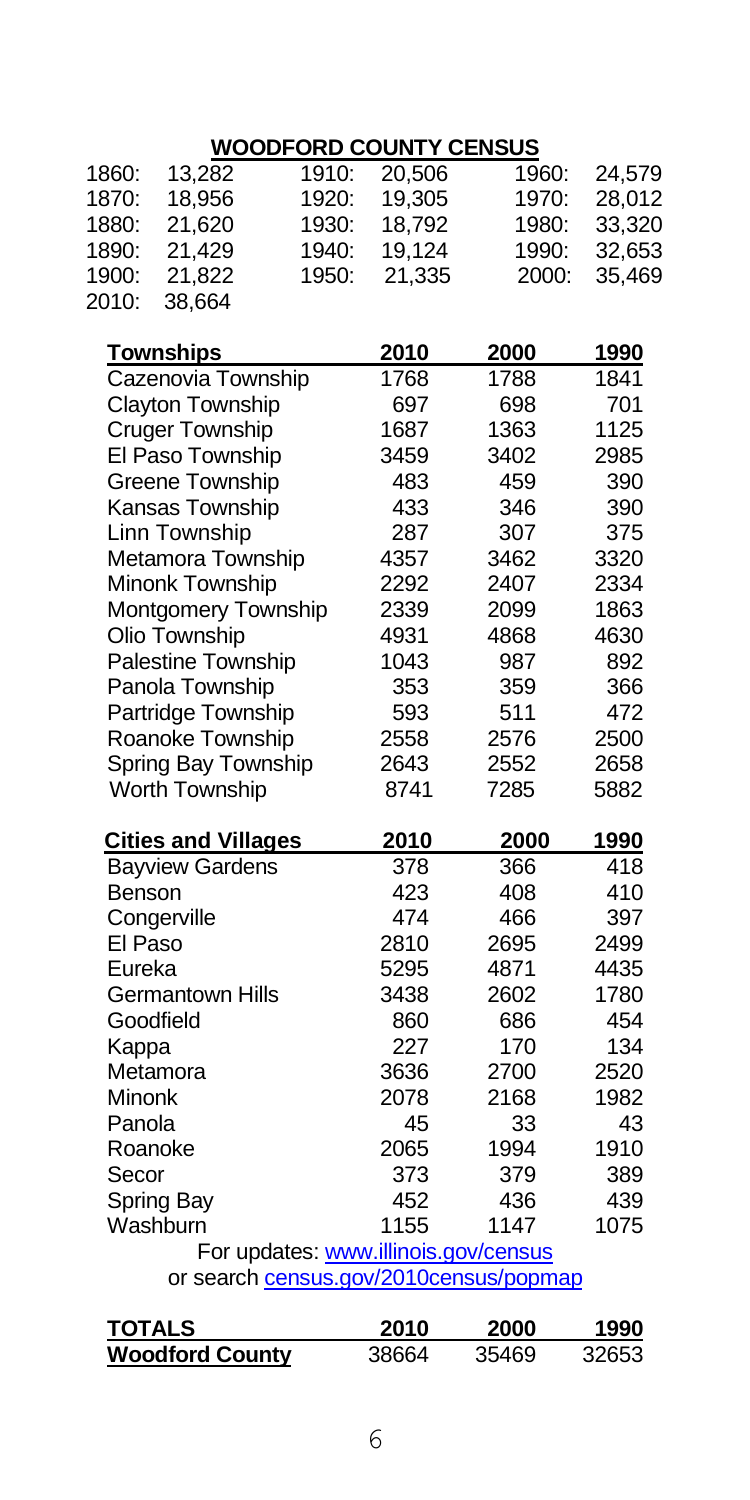#### **COUNTY OFFICES**

ANIMAL CONTROL ADMINISTRATOR Tel. 309 360-0649 Heather Leman, Roanoke ANIMAL CONTROL OFFICE Tel. 467-2911 CIRCUIT JUDGE Tel. 467-2131 Charles M. Feeney III (R), Courthouse Apptd. 2014, Elected 2016 Term exp. 2022 CHIEF COUNTY ASSESSOR Tel. 467-3708 Jodi Goff, Rm 101, Courthouse, Apptd. 2018 CLERK OF CIRCUIT COURTS Tel. 467-3312 Lynne R. Gilbert, (R), Rm 201, Courthouse Apptd. 2016, Elected 2016, 2020 Term exp. 2024 CORONER Tel. 467-2375 Tim Ruestman, (R), Term exp. 2024 40 W. Main St, El Paso IL 61738 Elected 1992, '96, 2000, 04, 08, 12, 16, 18, 2020 COUNTY BOARD OFFICE Tel. 467-7343 Rm 103, Courthouse COUNTY CLERK & RECORDER Tel. 467-2822 Dawn L. Kupfer, (R), Rm 202, Courthouse Elected 2018 Term exp. 2022 COUNTY ENGINEER Tel. 923-2891 Conrad Moore, 301 S. Main, Roanoke 61561 COUNTY HEALTH DEPT Tel. 467-3064 Hillary Aggertt, 1831 S. Main, Eureka 61530 COUNTY TREASURER Tel. 467-4621 Melissa Andrews, (R) Rm 105, Courthouse Apptd. 2007, Elected 2008, 10, 14, 18 Term exp. 2022 EMA COORDINATOR Tel. 923-6611 Kent McCanless, 303 S. Main St, Roanoke 61561 PROBATION Tel. 467-3532 Matt Noar, 105 E. Court, Eureka PUBLIC DEFENDER Tel.467-2251 Andrew Lankton, Eureka MASON TAZEWELL WOODFORD EDUCATIONAL SERVICE REGION Tel. 477-2290 Jeffrey S. Ekena, 414 Court St. Pekin IL 61554 SHERIFF Tel. 467-2375 Matthew Smith (R), 111 E. Court, Eureka Elected 2014, 18 Term exp. 2022 STATE'S ATTORNEY Tel. 467-3212 Gregory M. Minger, (R), Rm 305, Courthouse Apptd. 2011, Elected 2012, '16, 2020 Term exp. 2024 VETERAN'S ASS'T COMMISSION Tel. 467-2716 Allen Helsel, Rm 106, Courthouse ZONING & PLAT OFFICER Tel. 467-3023 Lisa Jording, Rm 100, Courthouse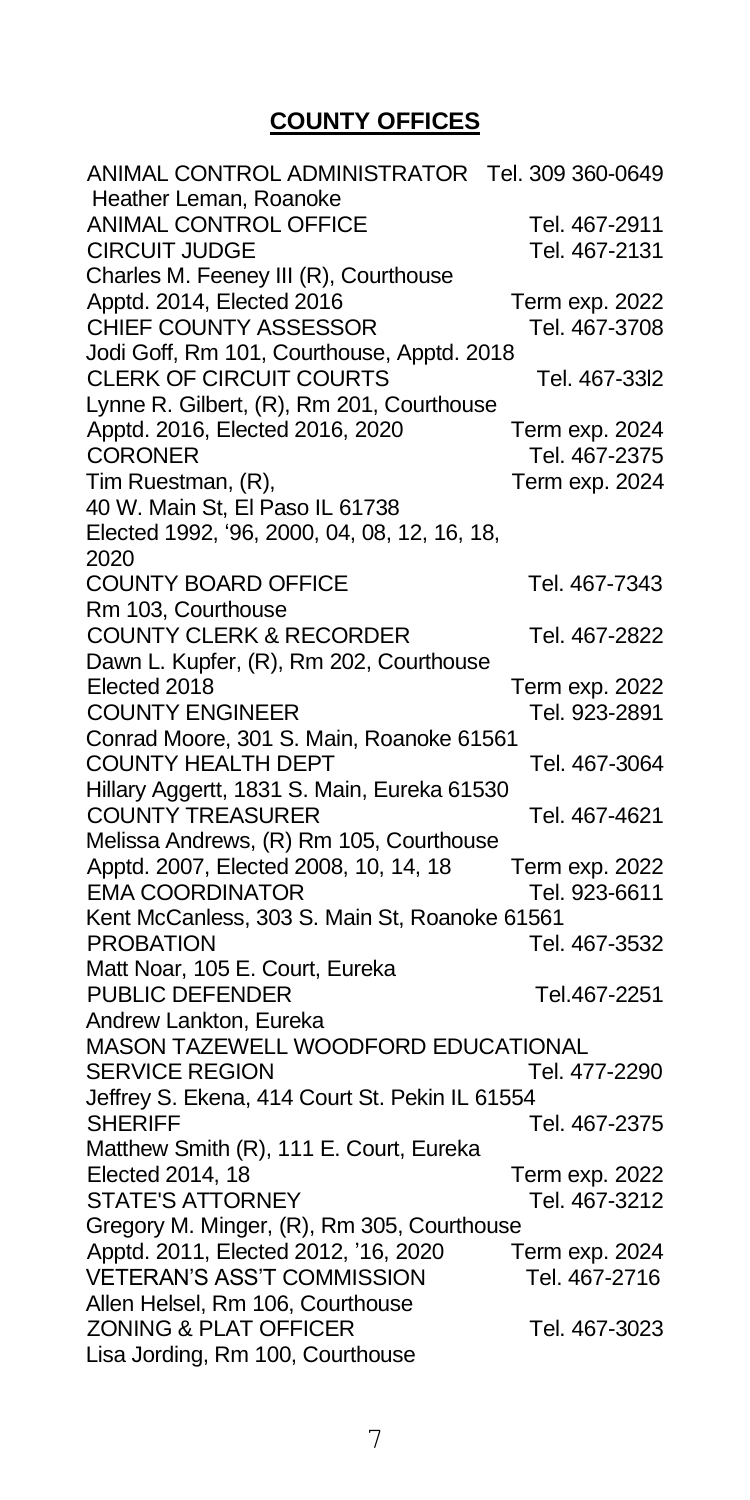## **WOODFORD COUNTY BOARD**

107 E Court, Eureka, IL 61530 **CHAIRMAN – John Krug VICE-CHAIRMAN – Barry Logan CLERK – Dawn L. Kupfer**

(New terms begin 1st Monday of Dec. of even years)

• **DISTRICT 1 Townships**: Linn, Cazenovia, Clayton, Minonk, Roanoke, Greene, Panola, Palestine, El Paso, and Kansas

Justin Faulk- (R) (C) 838-5595 617 E.  $4<sup>th</sup>$  Street Minonk, IL 61760 Email – [jfaulk@woodford-county.org](mailto:jfaulk@woodford-county.org) Elected 2018

Richard Hill - (R) (C) 868-9800 1726 County Road 1600 North Roanoke, IL 61561 Email – rhill.woodford.co.org@gmail.com Elected 2016, 2020

John Krug - (R) (C) 310-3107 1550 County Road 3000 East El Paso 61738 Email – [jkrug@woodford-county.org](file://///wcapps-01/cntyclerk/County%20Boards/County%20Yearbook/jkrug@woodford-county.org) Elected 2002, '04, '08, '12, '14, '18

Donald Tolan - (R) (C) 251-7366 1865 County Road 2290 North Minonk 61760 Email – [dtolan@woodford-county.org](mailto:dtolan@woodford-county.org) Elected 2016, 2020

Jonathan Schertz (R) (C) 310-7541 2872 County Road 1100 North El Paso, IL 61738 Email – nschertz86@gmail.com Elected 2020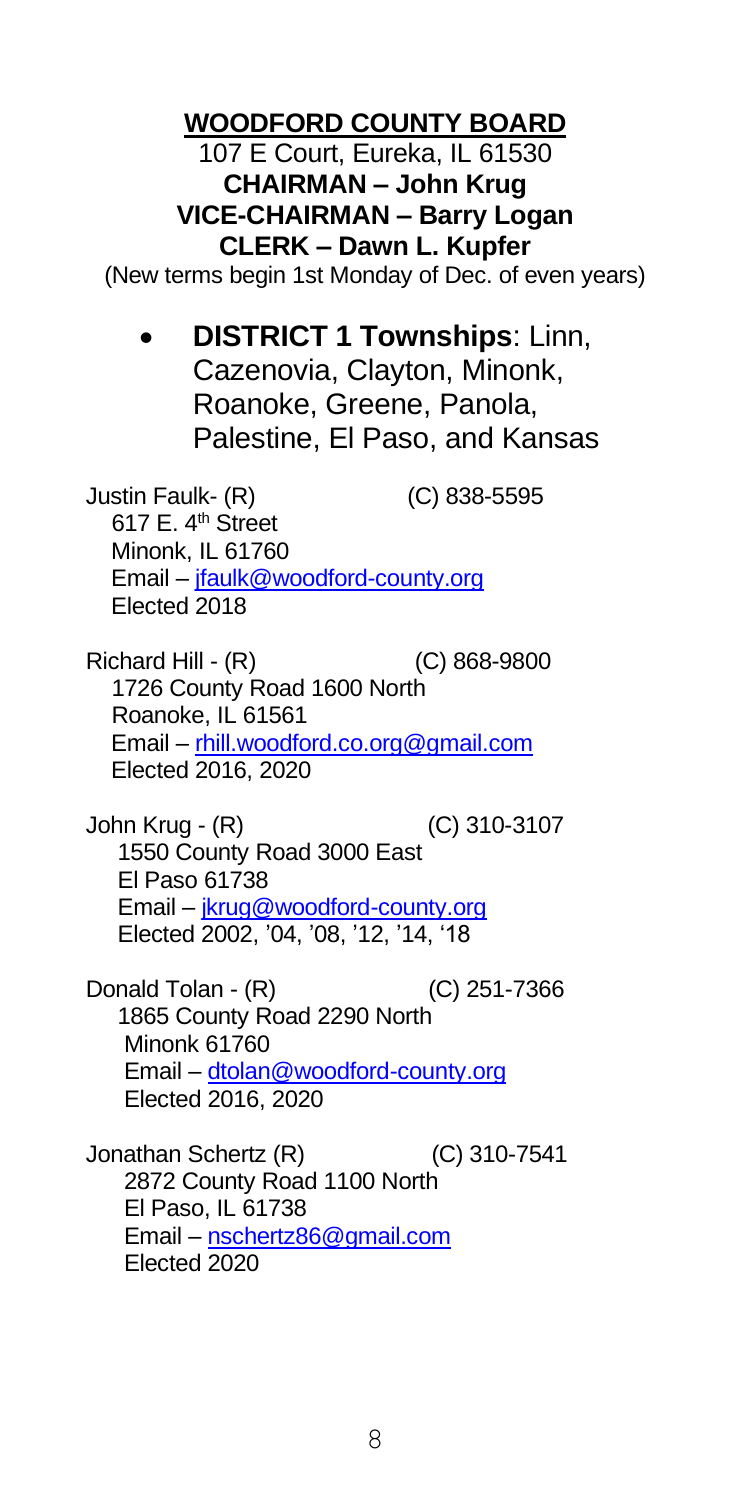| <b>DISTRICT 2 Townships:</b><br>Partridge, Worth, and Spring Bay                                                                             |                              |
|----------------------------------------------------------------------------------------------------------------------------------------------|------------------------------|
| Ansel Burditt - (R)<br>340 Fairhaven Trail<br>Metamora, IL 61548<br>Email - aburditt@woodford-county.org<br>Appointed 2021                   | (C) 251-7249                 |
| Albert Durst - (R)<br>632 Bricktown Road<br>Lowpoint, IL 61545<br>Email - adurst@woodford-county.org<br>Elected 2020                         | (C) 370-8218                 |
| Barry Logan - (R)<br>627 Coon Creek Road<br>Metamora, IL 61548<br>Email – woodfordcologan@gmail.com<br>Appointed 2011, Elected '12, '14, '18 | (H) 367-2697<br>(C) 303-0211 |
| David Meinhold – (R)<br>606 Bayside Circle<br>Germantown Hills. IL 61548<br>Email - dmeinhold@woodford-county.org<br>Flected 2020            | (C) 696-5462                 |
| Chuck Nagel - (R)<br>314 Pinecrest Dr.<br>Germantown Hills, IL 61548<br>Email - woodfordconagel@gmail.com<br>Flected 2018                    | (C) 846-2295                 |

• **DISTRICT 3 Townships**: Metamora, Cruger, Olio, and **Montgomery** 

Autum Jones - (R) (C) 839-7196 506 W. Cruger Eureka, IL 61530 Email – [ajones@woodford-county.org](mailto:ajones@woodford-county.org) Elected 2020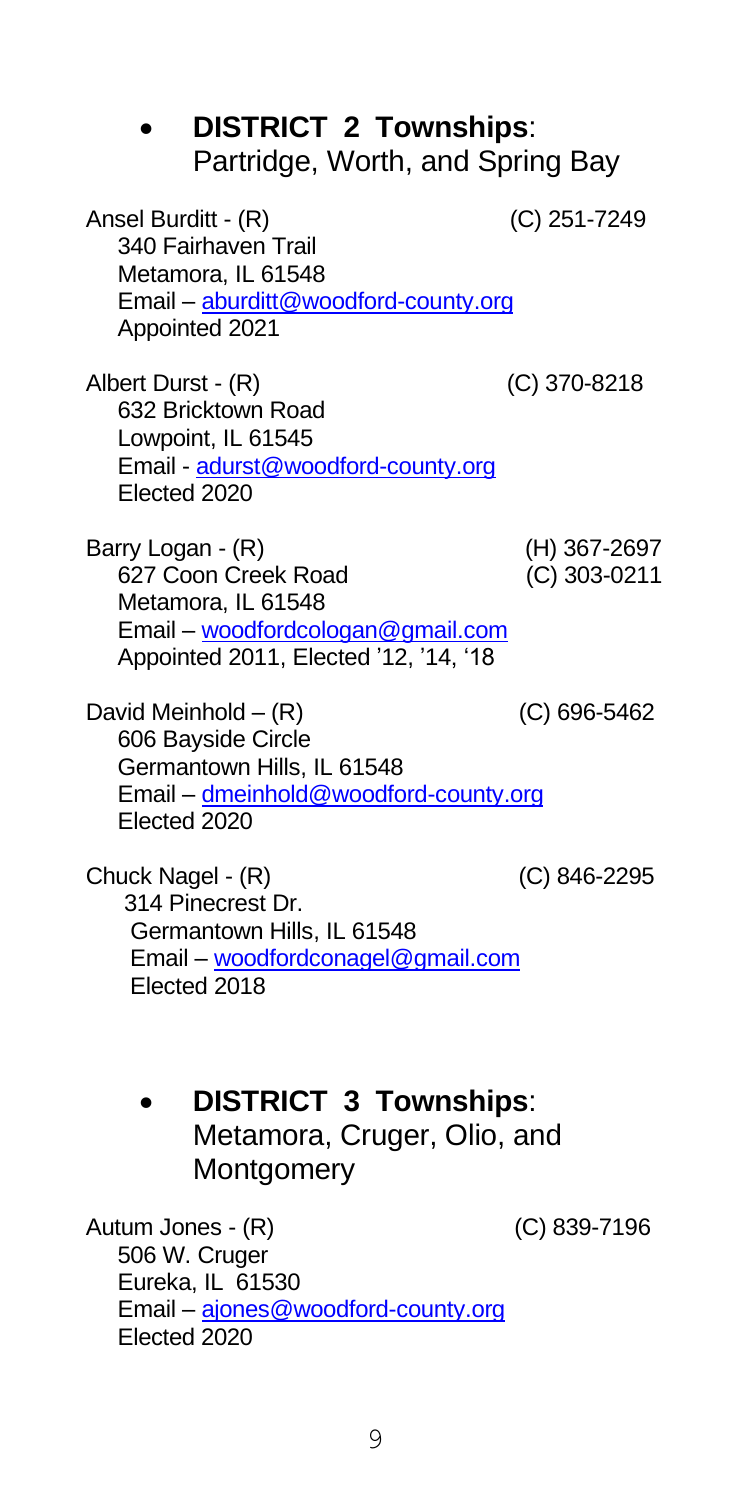Blake Parsons - (R) (C) 256-9662 80 Irons Road Congerville, IL 61729 Email – [bparsons@woodford-county.org](file://///wcapps-01/cntyclerk/County%20Boards/County%20Yearbook/bparsons@woodford-county.org) Appointed 2017, Elected 2018

Jerry Smith - (R) (C) 645-9314 1356 County Road 600 North Eureka, IL 61530 Email – jscable1@yahoo.com Appointed Jan 2020 Elected 2020

Jason Spence - (R) (C) 431-0681 806 N. Main Eureka, IL 61530 Email – [jspence@woodford-county.org](file://///wcapps-01/cntyclerk/County%20Boards/County%20Yearbook/jspence@woodford-county.org) Elected 2018

Danny Steffen –  $(R)$  (C) 208-6847 519 Woodland Dr. Congerville 61729 Email – [dsteffen@woodford-county.org](mailto:dsteffen@woodford-county.org) Appointed 2018 Elected 2020

#### **STANDING COMMITTEES**

December 7, 2020 – November 30, 2022 (Chairman Identified in **BOLD**)

**FINANCE & ECONOMIC DEVELOPMENT COMMITTEE** – **Nagel,** Burditt, Jones, Meinhold, **Steffen** 

**ROAD & BRIDGE COMMITTEE** – **Hill,** Logan, Meinhold, Steffen, Tolan

**PUBLIC SAFETY COMMITTEE** – **Logan**, Tolan, Durst, Parsons, Faulk

**COUNTY OFFICES COMMITTEE** –**Spence**, Nagel, Hill, Durst, Schertz

**CONSERVATION PLANNING AND ZONING COMMITTEE – Parsons,** Burditt, Meinhold, Spence, Tolan

**LIQUOR COMMITTEE** – **Krug**, Logan, Steffen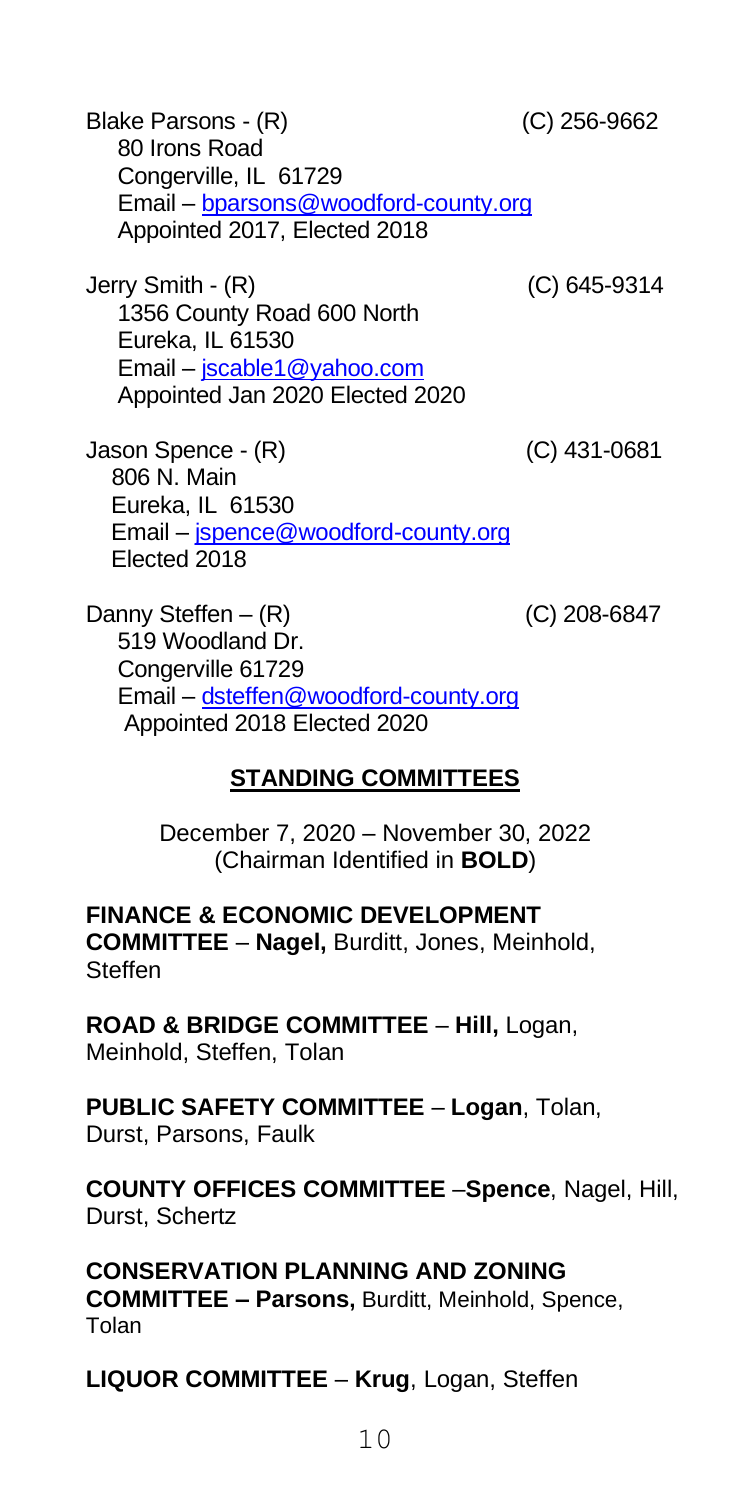## **COUNTY BOARD MEETINGS**

**REGULAR BOARD MEETINGS**: Third Tuesday of the month at 6:30 P.M. unless otherwise published. **CALLED MEETINGS:** For organizational meeting, first Monday of December of the even years.

## **RULES OF ORDER**

#### **WOODFORD COUNTY BOARD RULES OF PROCEDURE**

SECTION 1. SCOPE AND PURPOSE

A. The provisions of these rules shall govern all meetings of the Woodford County Board (Board) and all Committee meetings of the Board. It is the intention of the Board in adopting these rules to provide for the efficient, ethical, and equitable governance of County business by the Board and the Board Members (Members).

## SECTION 2. REGULAR MEETINGS AND **SESSION**

- A. The regular meeting of the Board will be held the third Tuesday of each month at 6:30 P.M. in the Woodford County Board Room, unless otherwise posted.
- B. The organizational meeting of the Board will be held the first Monday of December of the even years at 6:30 P.M. in the Woodford County Board Room, unless otherwise posted.
- C. Session is to be defined as a two-year term of the Board beginning with the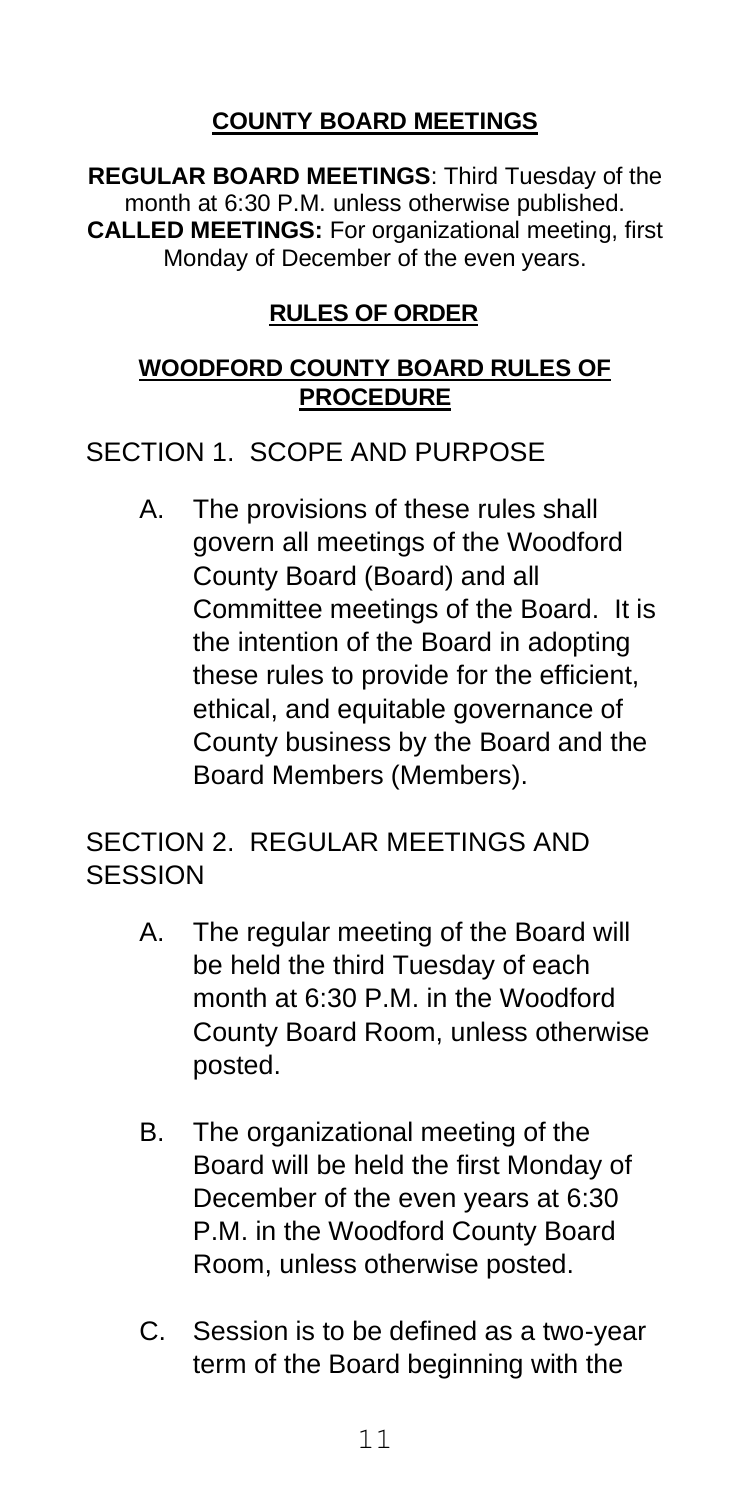first meeting in December of the reorganized year and ending November 30<sup>th</sup> two years subsequent.

## SECTION 3. REGULAR ORDER OF BUSINESS

- A. The agenda of Board meetings shall be as follows, or as printed in the final agenda, unless altered by request of the Board Chairman (Chairman) with the agreement of the majority of the Board.
- 1. Call to Order;
- 2. Pledge of Allegiance to the Flag;
- 3. Roll Call;
- 4. Proof of Notice;
- 5. Approval of Board Minutes;
- 6. Public Input;
- 7. Appointments;
- 8. Petitions, Resolutions, and Motions;
- 9. New Business;
- 10. Unfinished Business;
- 11. Claims Paid in Vacation;
- 12. Presentation of Claims;
- 13. Treasurer's Report;
- 14. Office of County Board Report;
- 15. Communications;
- 16. Committee Reports;
	- a. Road & Bridge;
	- b. County Offices;
	- c. Public Safety;
	- d. Finance and Economic Development
	- e. Conservation, Planning, and Zoning;
	- f. Health Insurance;
	- g. Zoning Board of Appeals;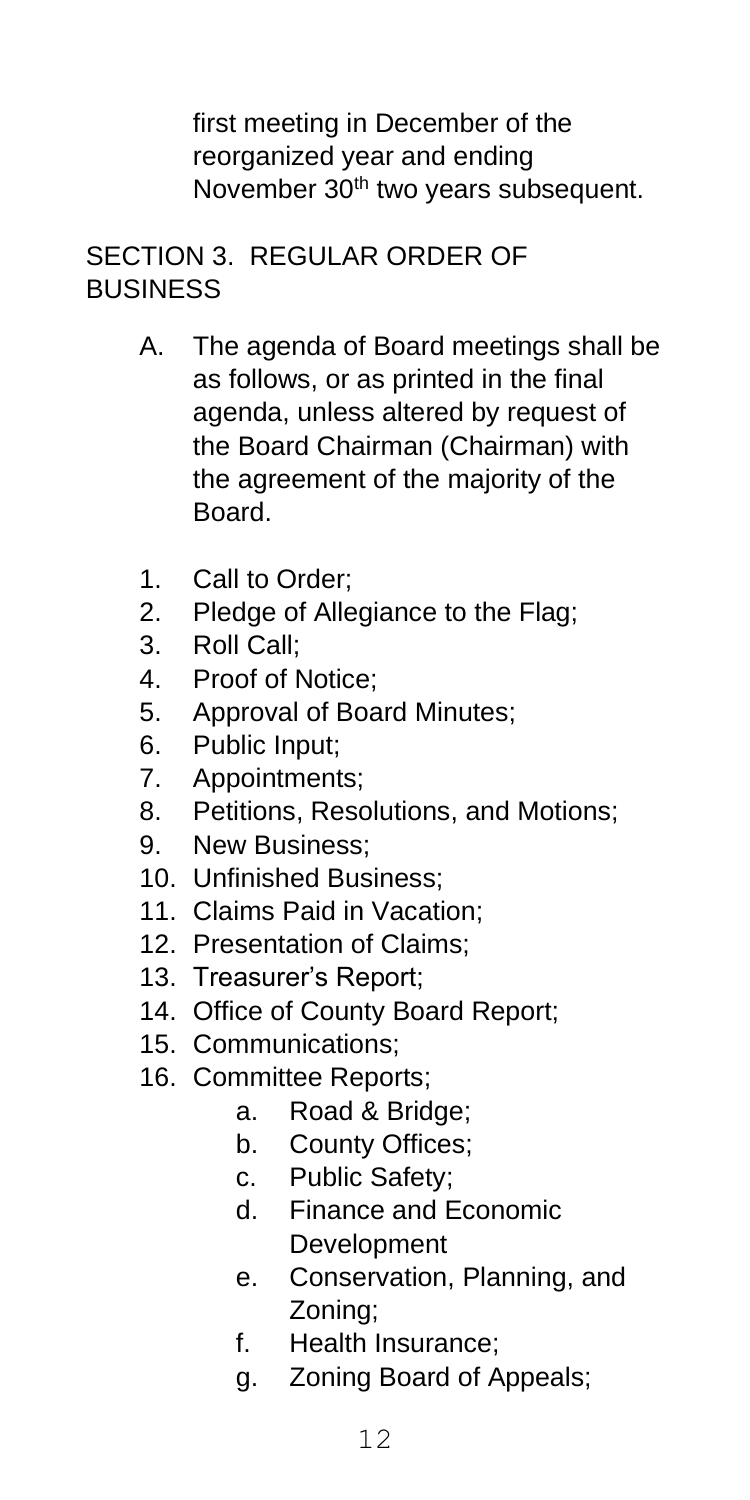- h. Liquor Commission:
- i. Veterans Assistance Commission;
- 17. Executive Session;
- 18. Adjournment

## SECTION 4. RULES OF ORDER

- A. The rules contained in Robert's Rules of Order, Newly Revised, shall govern the Board in all cases to which is applicable, unless otherwise provided for by law or by these rules.
- B. The Chairman shall preserve order and decorum and decide all questions of order, subject to an appeal to the Board, without debate.
- C. Debate must be confined to the merits of a pending question. Speakers must address their remarks to the Chair, maintain a courteous tone, address members formally, and --- especially to reference of divergence opinions -- should avoid injecting a personal note into debate. To this end, they must never attack or question the motives of another Member. The measure, not the Member, is the subject of debate. If the Chairman observes in his discretion that there has been a personal attack the Chairman shall end that member's time to speak on that subject.
- D. No Member shall have the privilege of speaking unless by first raising a hand and being recognized by the Chairman.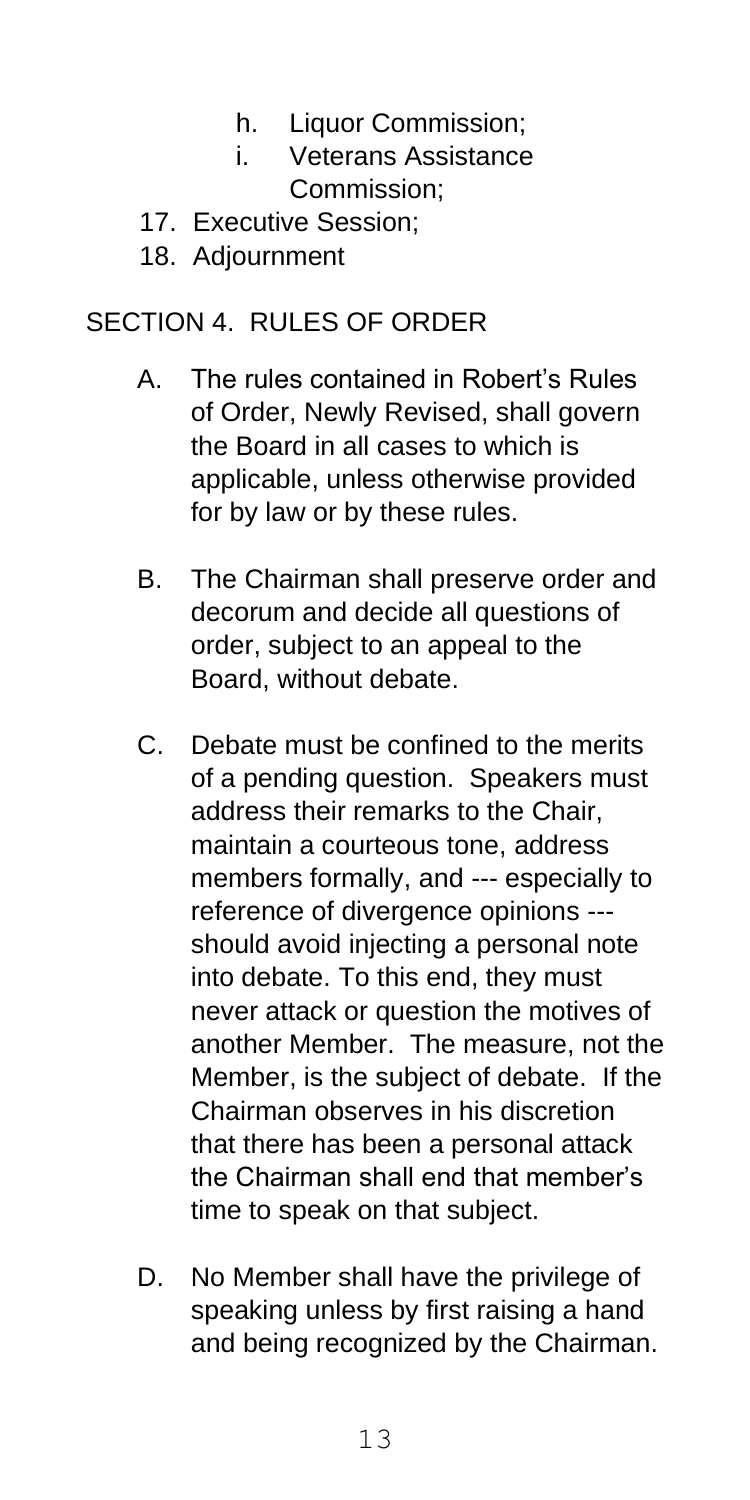- E. No Member shall speak more than twice on the same question, without permission from the Board. Providing the answer to a question specifically posed by a member shall not constitute a speaking turn.
- F. The Chairman shall be permitted to succeed himself/herself no more than once.
- G. A Member called to order shall immediately take his place and stop talking, unless permitted to explain, and if there be no appeal, the decision of the Chairman shall be final.
- H. Every Member present, upon the putting of a question, shall vote thereon, unless abstaining. The Chairman shall ask for a reason of abstention.
- I. A roll call vote shall be called on any question upon the demand of any Member. The roll call order shall be rotated by starting with the name of the next Member whose name would follow alphabetically from the prior call. Thus the same two Members would not always be at the beginning or the end of the roll call.
- J. A topic on the agenda may have limited discussion and explanation before a motion is made. When a motion is made a second to the motion is required before any continued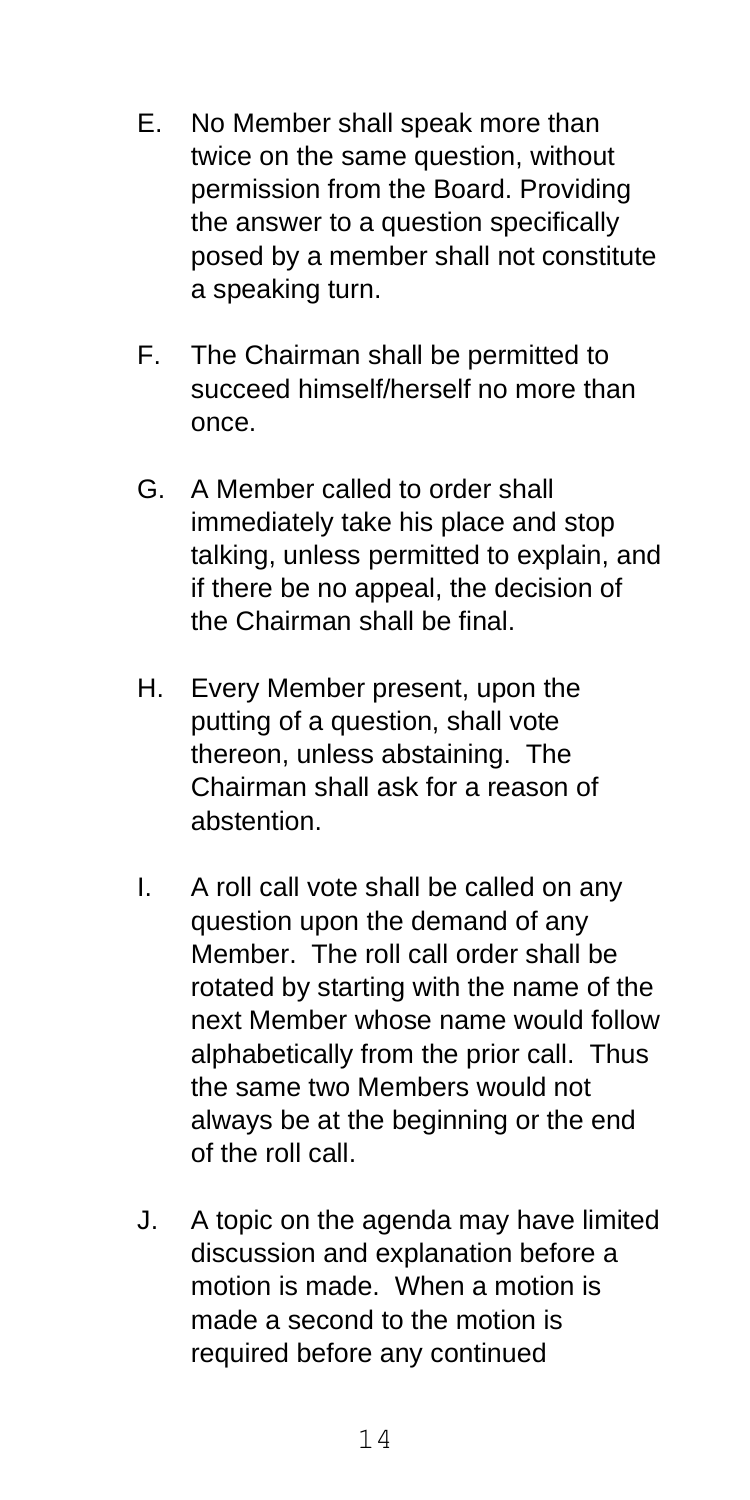discussion or debate is permitted by the Chairman.

- K. The Chairman may request any motion to be repeated by the maker of the motion.
- L. Every motion shall be reduced in writing, if required, by the Chairman or any Member.
- M. A motion to adjourn shall always be in order, and shall be decided without debate, unless a question of time to adjourn should occur.
- N. There shall be no food permitted in the Board Room during Board or Committee meetings unless there is a health issue.
- O. All appointments which come before the Board, and are not otherwise controlled by statute agreement, or contract, shall be made by the Chairman with the recommendation of the County Offices Committee and the majority consent of the Board.
- P. All County Officers and Department Heads making semi-annual reports to the Board shall furnish copies to each Member.
- Q. Alteration of these rules shall be by simple majority of the elected Members at the regular organizational meeting, or by a 2/3rd majority of the elected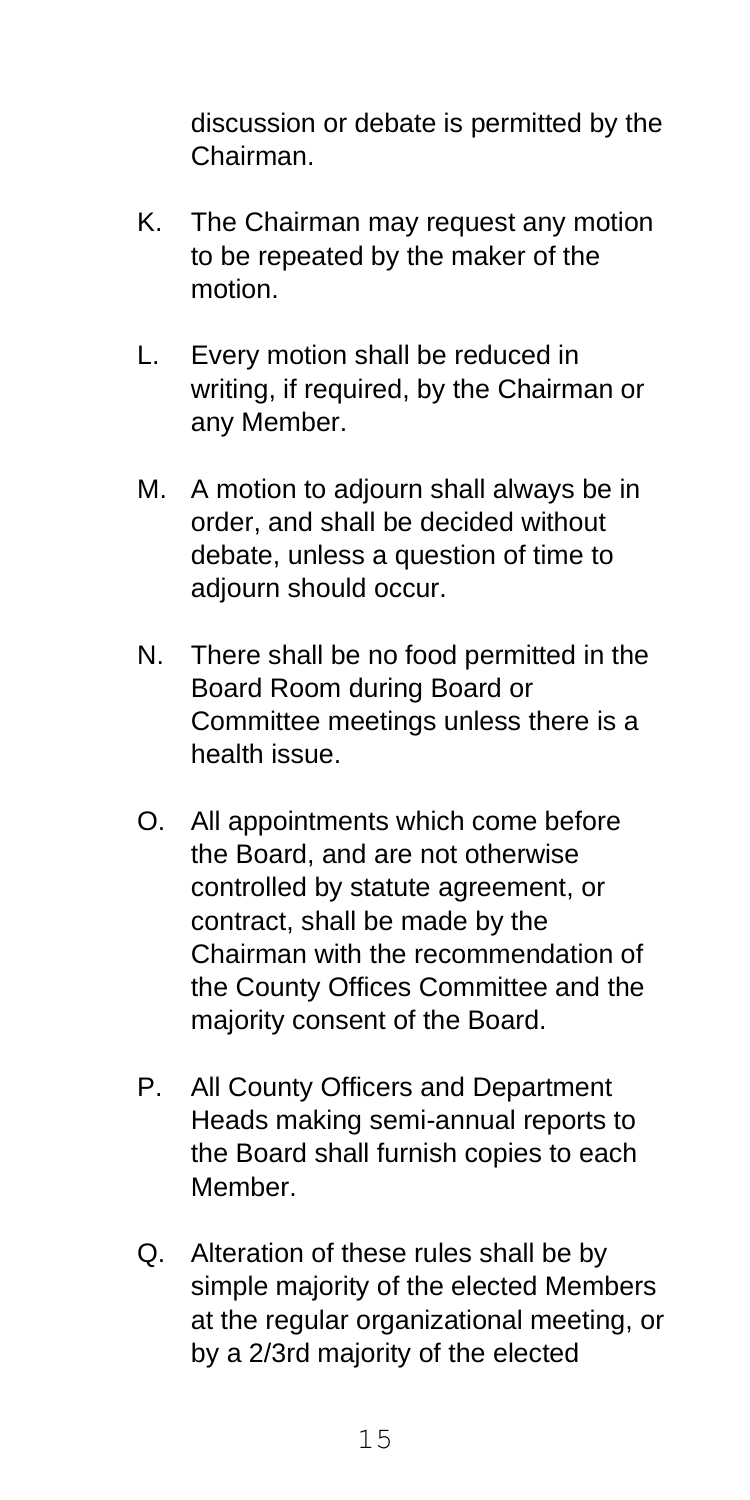Members at any regular meeting of the **Board** 

- R. After a motion is made and has a second, it shall be deemed to be in possession of the Board, but may be withdrawn by the mover and the second at any time before a vote is taken.
- S. These rules may be suspended in any particular case by a vote of 2/3rd of the Members present.
- T. The Agenda, Board Packets, and any other materials of all regular Board and Committee meetings (except executive session materials) shall be posted to the County's website at least 48 hours before the meeting. The Agenda, Board Packets, and any other materials of all special or emergency meetings (except executive session materials) shall be posted to the County's website at least 24 hours before the meeting. The postings shall indicate which materials are in draft form. Agenda's, Board Packets, and any other materials for all regular, special, or emergency Board and Committee meetings (except executive session materials) shall also be provided to any member of the public body, or member of the public, by email, or US Mail if it cannot be delivered electronically, upon request. Requests shall be treated as a standing request, unless otherwise indicated.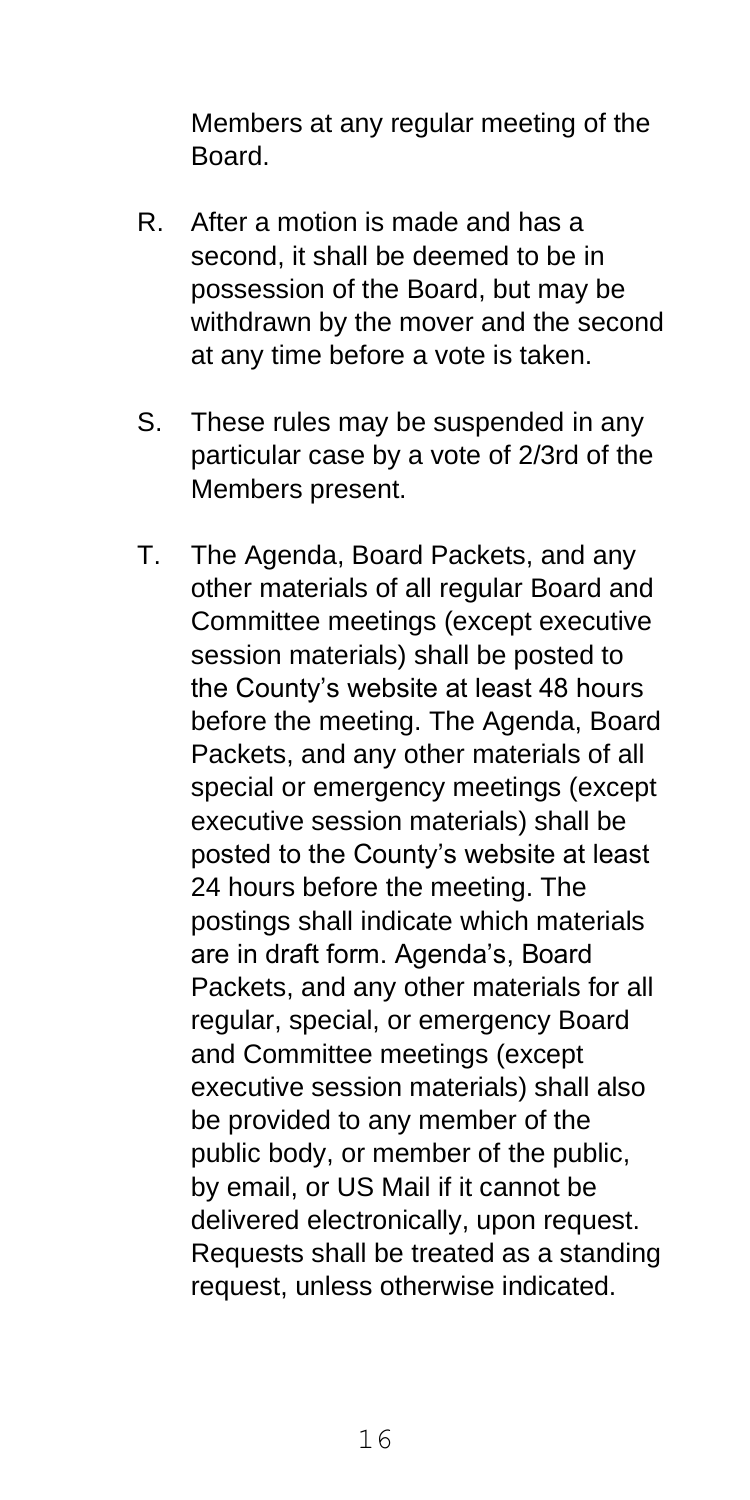U. All requests for presentations before the Board by an individual or organization shall be made to the County Board Office in writing, with subject matter therein stated at least forty-eight (48) hours prior to the meeting time, and the County Board Office shall refer the matter to the Chairman for approval. Appearances may be granted at the time of the meeting by a motion approved by a majority of the Board.

## SECTION 5. GENERAL

- A. All items to be voted upon by the Board shall be listed in detail on the agenda.
- B. All Board Members shall be notified of all Board and committee meetings.
- C. All Members shall be furnished copies of Roberts Rules of Order, newly revised, the Open Meeting Act, and the Freedom of Information Act at the expense of the County.
- D. To better facilitate and effectively address the monthly issues at the County Board meeting, it is the responsibility of every board member to:
	- 1. Prepare for the monthly meetings prior to attendance.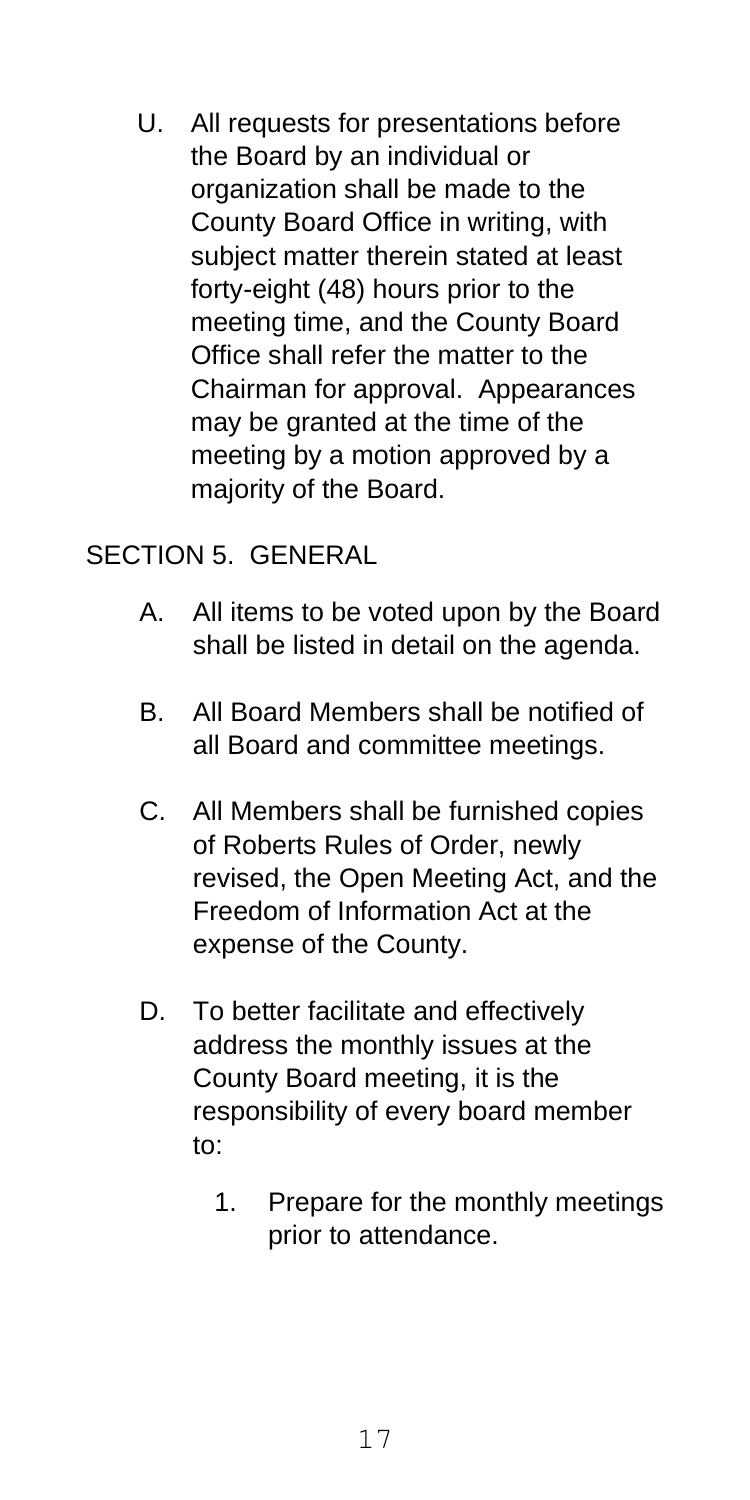- 2. Review the monthly board packet.
- 3. Contact any committee chair with any further questions about agenda items before the meeting.
- 4. Contact the Chairman prior to the meeting if there is a particular item that needs to be discussed or removed.
- 5. Contacting the board secretary prior to the meeting if any agenda item needs to be amended (this process needs approval of the Chairman prior to the board secretary taking the prior action).
- E. The Board Secretary shall provide all Board members a packet of the meeting agendas, draft minutes from each committee, information from any third party that is speaking to the Board, and any other materials/documents that are needed to properly address any issues or agenda points.
- F. In the event of a Woodford County Board member resigning or leaving his or her seat for any reason, including death, the Woodford County Board Chairman will follow the Illinois Statutes in replacing him or her. The Chairman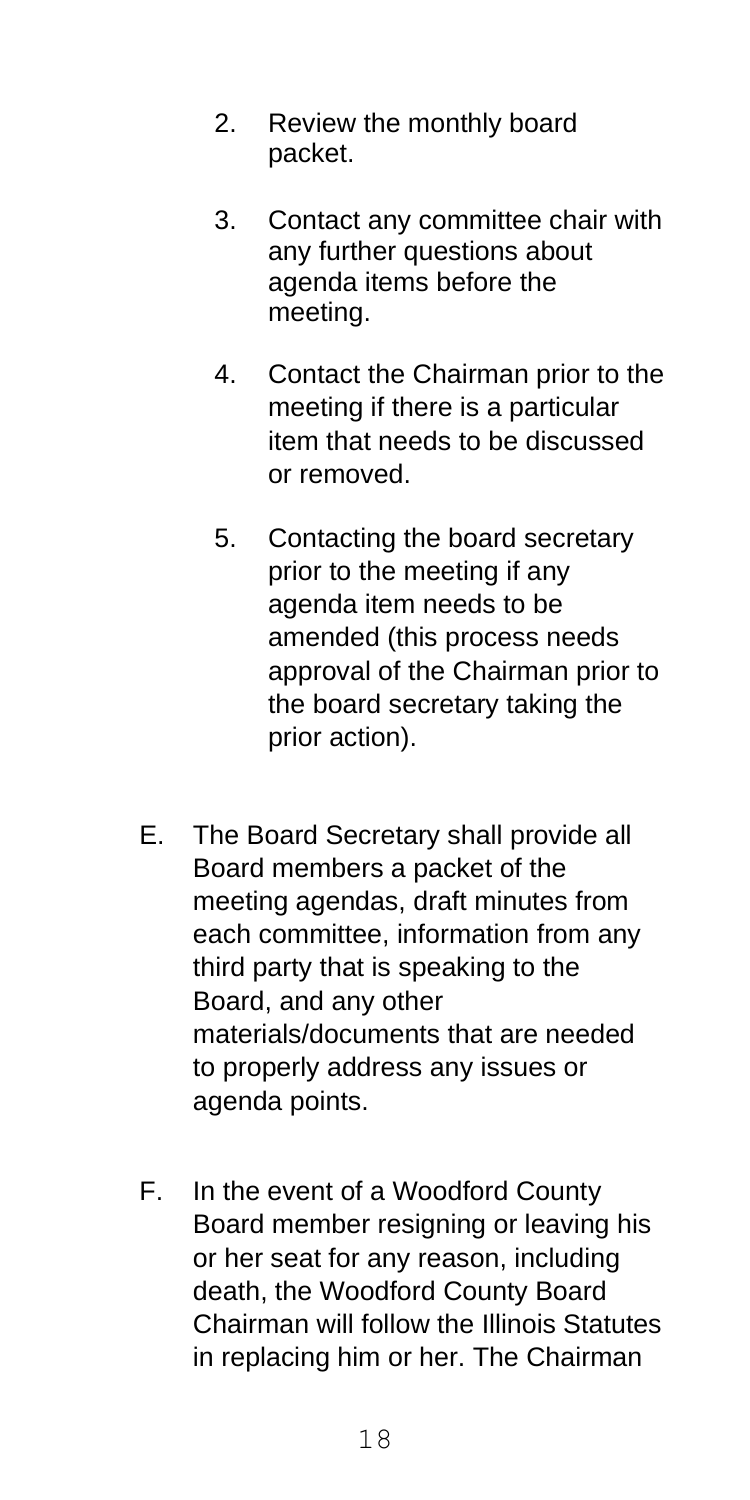**shall** nominate the person recommended by the party whose member vacated the seat. If that person(s) is not approved by majority vote on the County Board, the chairman has the option to nominate another person from the same party of the vacated seat. Under all circumstances the appointment must be approved by majority vote of the County Board.

G. The Members shall select one member to be Vice Chairman during the twoyear session and the Vice Chairman shall preside over the County Board meeting in the place of the Chairman should he or she not be present at the meeting. The Vice Chairman shall have all powers of the Chairman for that particular meeting only. If the Vice Chairman cannot be present the Chairman of the finance committee will preside over the meeting and will have the same authority as the Vice Chairman as stated above.

## SECTION 6. COMMITTEES

A. The Board shall be organized into five standing Committees of five Members each. The standing Committees so formed shall be: Finance and Economic Development; Road and Bridge; Public Safety; County Offices; and Conservation, Planning and Zoning. The Board Chairman will endeavor to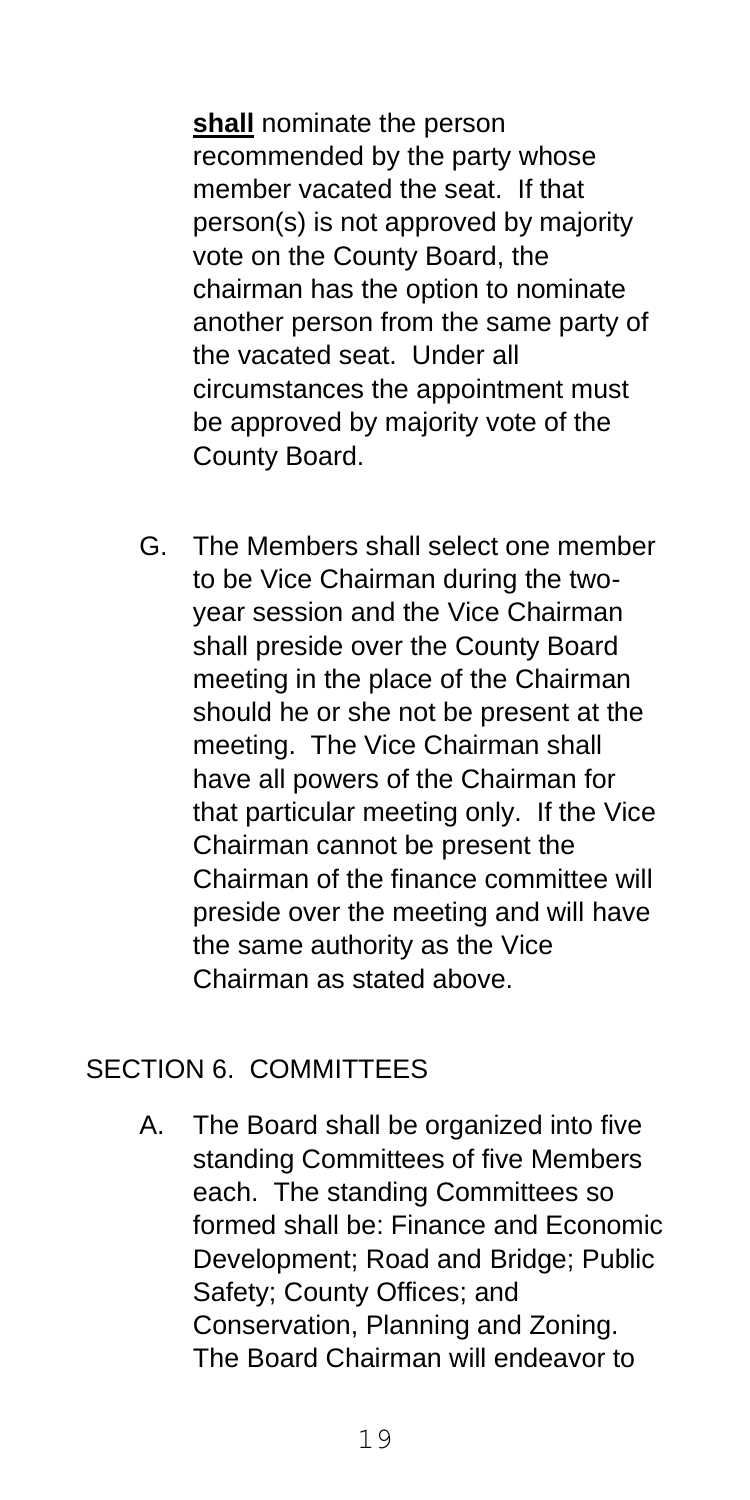appoint one Member from each of the other standing Committees to comprise the Finance and Economic Development Committee. The Board Chairman shall be an *ex officio* member of all committees.

- B. Once Committee memberships have been assigned by the Chairman, a Committee Vice Chairman will be elected within each Committee. The Committee Vice Chairman will serve as Committee Chairman when absence of the same occurs.
- C. The County Offices Committee shall manage on behalf of and make recommendations to the Board regarding issues concerning the following offices and functions: County Clerk & Recorder, County Treasurer, Supervisor of Assessments, Board of Review, Veteran's Assistance Commission, Regional Office of Education, Health Insurance Committee, Circuit Clerk, State's Attorney, Public Defender, Judges, United Counties Council of Illinois, and Center for Prevention of Abuse, IT/GIS, Heart House, Legislative Affairs, Labor Negotiations and Grievances, U of I Extension, We Care, I.T., Personnel ADDWC and perform all other duties assigned by the Board.
- D. The Road and Bridge Committee shall manage on behalf of and make recommendations to the Board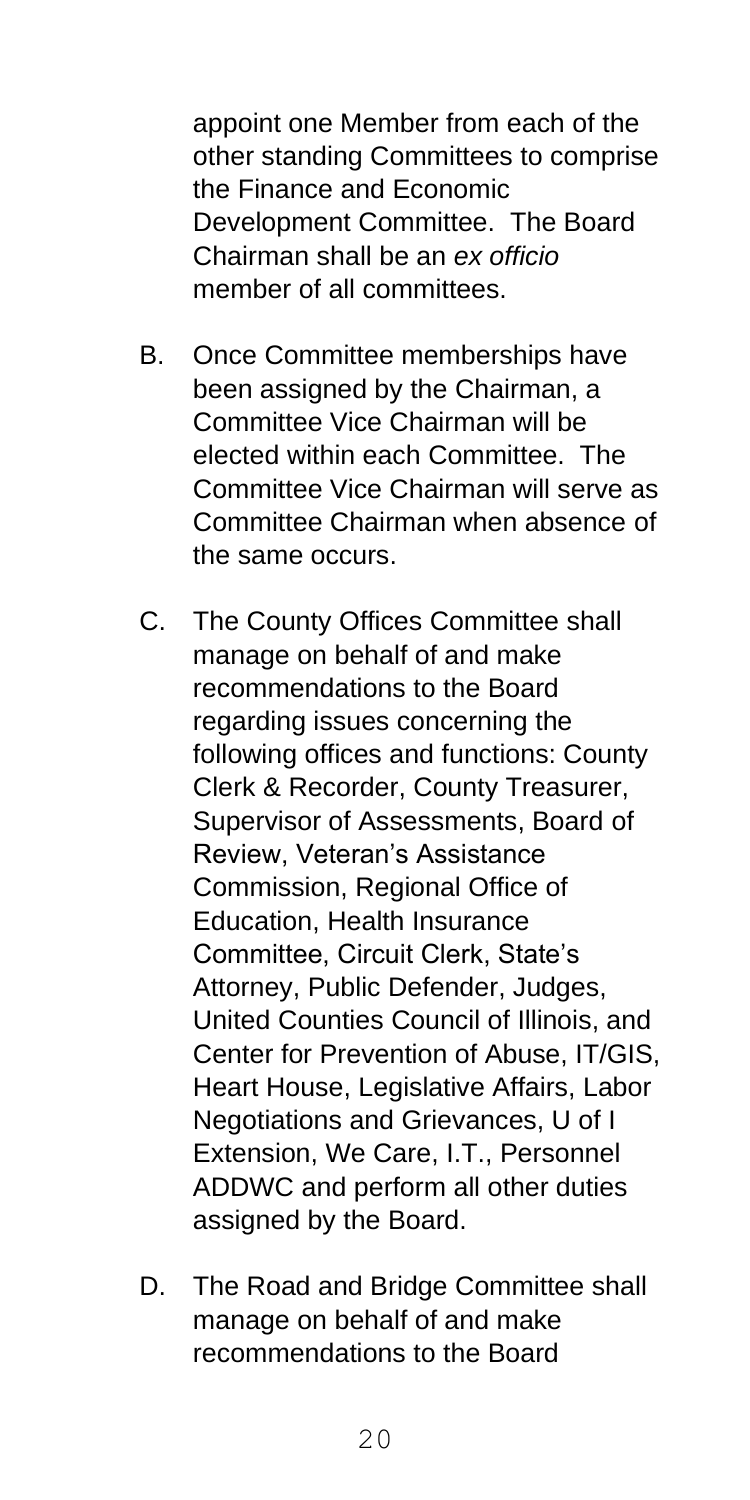regarding issues concerning the following offices and functions: County Highway and perform all other duties assigned by the Board.

- E. The Conservation, Planning and Zoning Committee shall manage on behalf of and make recommendations to the Board regarding issues concerning the following offices and functions: Zoning Administration, Zoning Board of Appeals, Conservation & Natural Resources, Conservation and Development, Heartland Water Resources, Soil and Water Conservation District, and perform all other duties assigned by the Board.
- F. The Public Safety Committee shall manage on behalf of and make recommendations to the Board regarding issues concerning the following offices and functions: Sheriff, EMA, Probation, County Coroner, Safety Committee, Animal Control Administrator, Animal Control Fees, Health Department and Board of Health, County Buildings, and perform all other duties assigned by the Board.
- G. The Finance and Economic Development Committee shall manage on behalf of and make recommendations to the County Board regarding issues concerning the following offices and functions: Risk Management, Tri-County Regional Planning Commission, Budget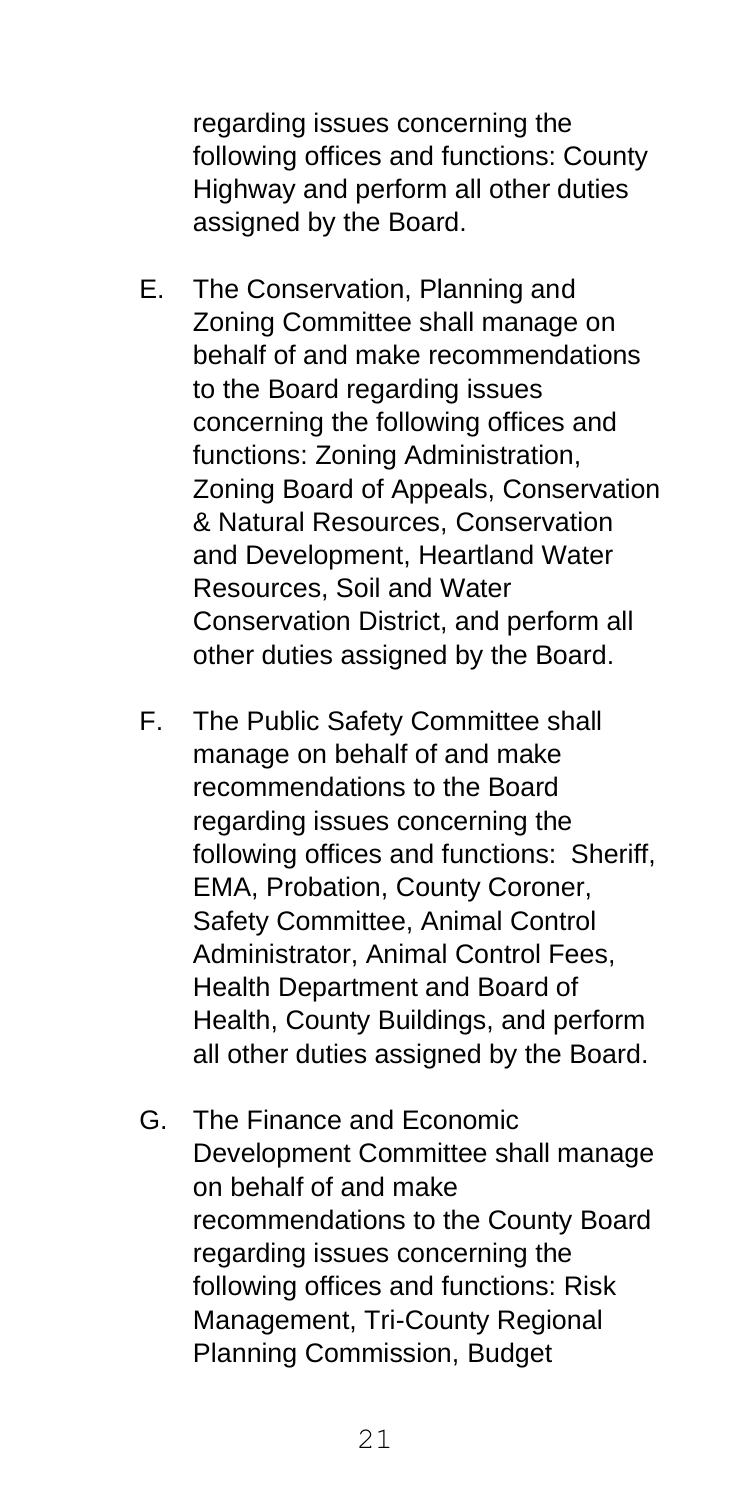Preparation and Implementation, Regional Economic Development entities, Purchasing Policies, and perform all other duties assigned by the Board.

- H. All claims shall be handled by respective Committees. All Members' compensation will go through the County Offices Committee for approval.
- I. All Committees shall be appointed by the Chairman, subject to review, every other year at the organizational meeting of the Board, unless otherwise directed by the Board. At least one Member from each district shall be appointed to each Committee when possible. Other Committees assigned by the Chairman, such as Ad-Hoc, need not comply with this rule.
- J. All Committees shall report in the form of meeting minutes. Each committee will provide a draft copy (1) to the County Board Office on or before Thursday prior to the Board meeting. A final approved copy shall be signed by the Committee Chairman and presented for filing.
- K. All Standing Committee meetings are to be held on either the second Monday, or Tuesday of the month. Or as approved by a majority of the County Board. It is expected that the Finance meeting shall be the last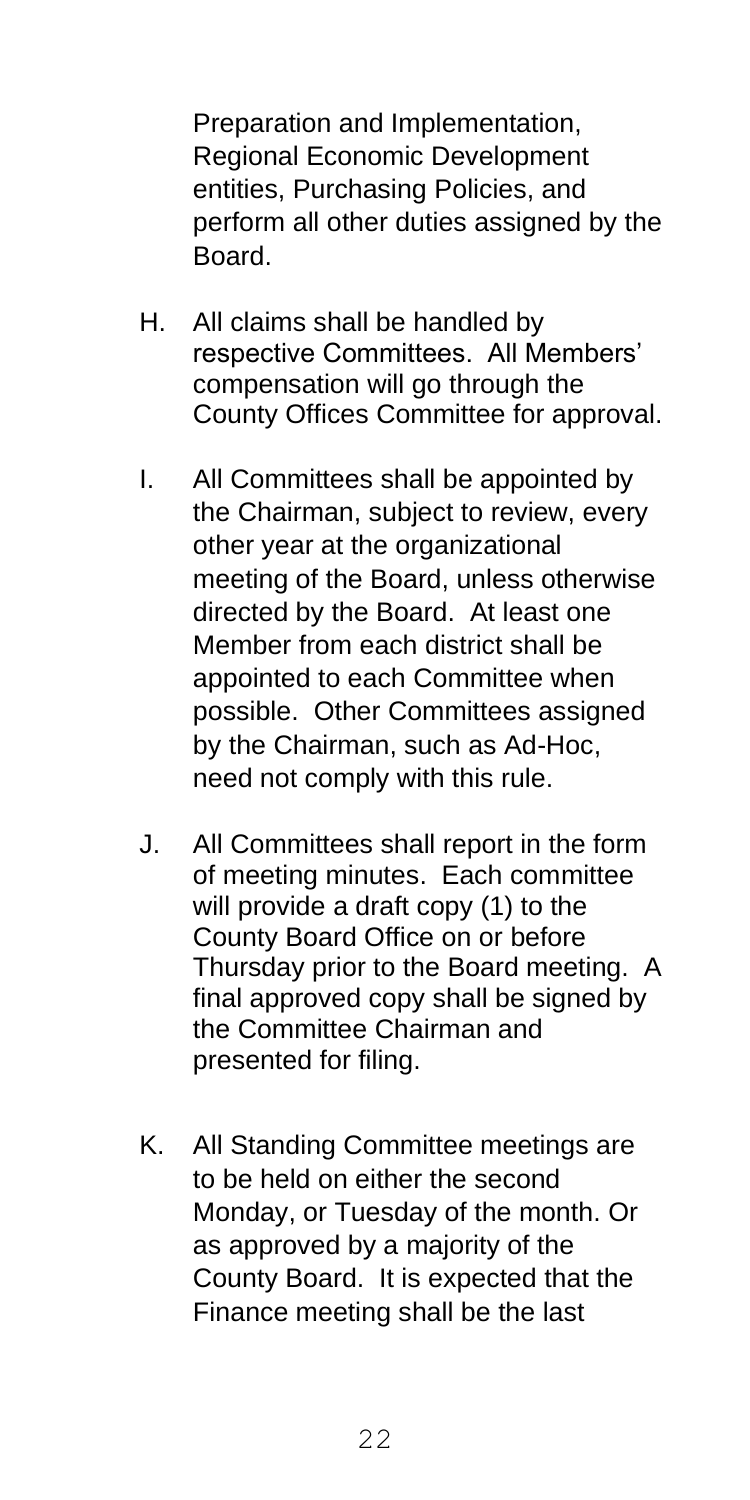scheduled committee meeting because of budget issues.

- L. The County Board Chairperson may at the request of a committee chairperson replace a member after a committee member has three (3) unexcused absences or excessive excused absences. An excused absence is where the committee member has contacted the committee chairperson via voice call, text, or email and received confirmation that the absence is excused.
- M. The Board Chairman may with the approval of the majority of the County Board appoint an Ad hoc committee to perform any duties the Board Chairman deems necessary.

## SECTION 7. CLAIMS

- A. All claims shall be presented to the County Clerk, fourteen calendar days before stated meeting date or they shall be held over until the next meeting.
- B. The Clerk shall email or mail if requested copies of the claims summaries to Members and shall have the claims available at the meeting and shall provide copies of claims and other materials to reporters at the reporters' request.
- C. All bills against the County must be itemized in detail and properly sworn to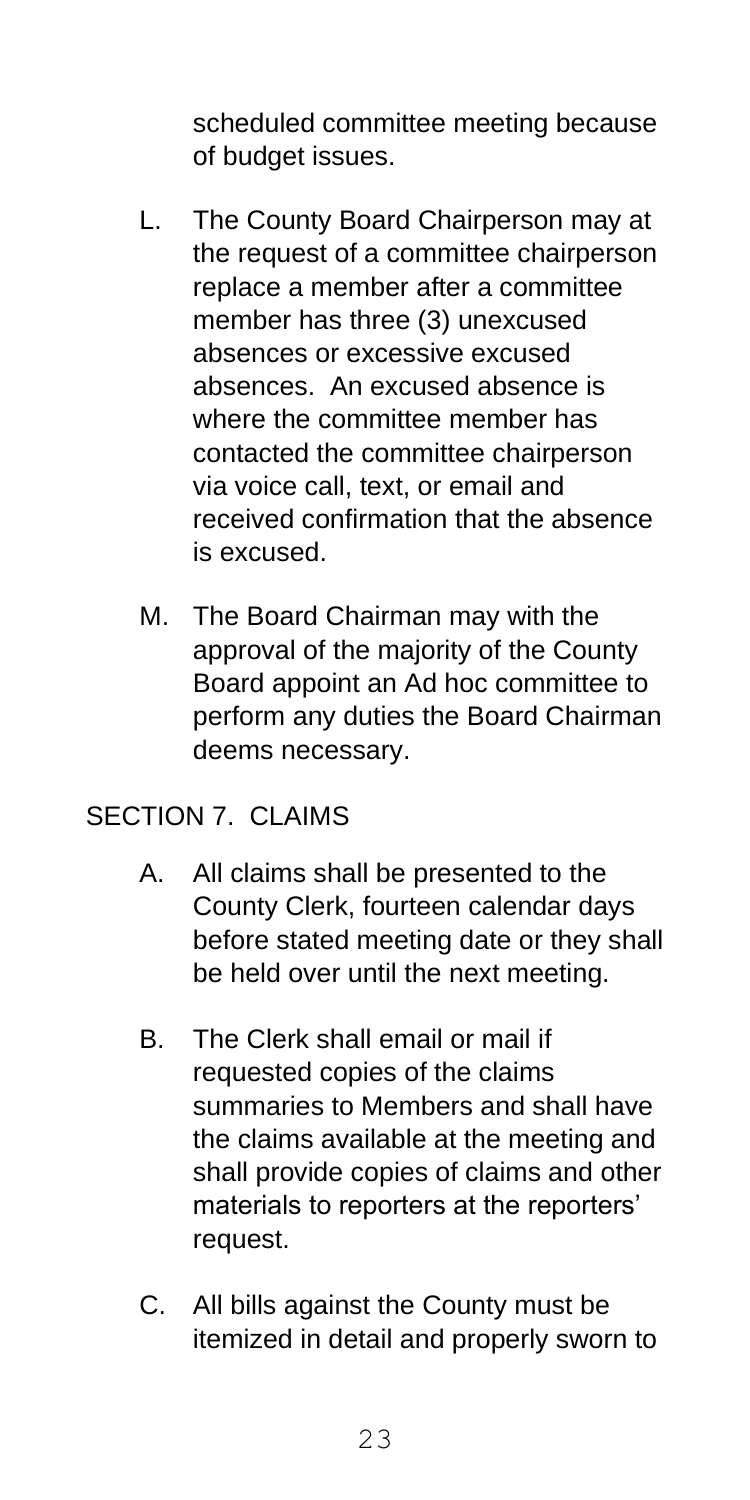in accordance with policies adopted by the Board.

- D. All procurements of supplies used by the various County offices will be procured by one of the following methods: The Woodford County Board recognizes that elected officials are not required by statute or Illinois Constitution to follow these claims procedures but in the interest of maintaining transparency to the public, and for the Board to keep a better understanding of expenditures we would ask the Elected officials to follow these claims rules.
	- 1. All procurements shall be obtained in a way that is in the best interest of the County and follows any State laws.
	- 2. Each department may purchase items not costing more than \$3,000 without Committee approval.
	- 3. All purchases of \$3,000 to \$10,000 will be by Committee approval only. For purchases in excess of \$10,000, the using department shall receive quotes from at least three (3) vendors whenever feasible. These quotations must be in writing and a file copy attached to the invoice prior to submitting the invoice to Committee for payment. All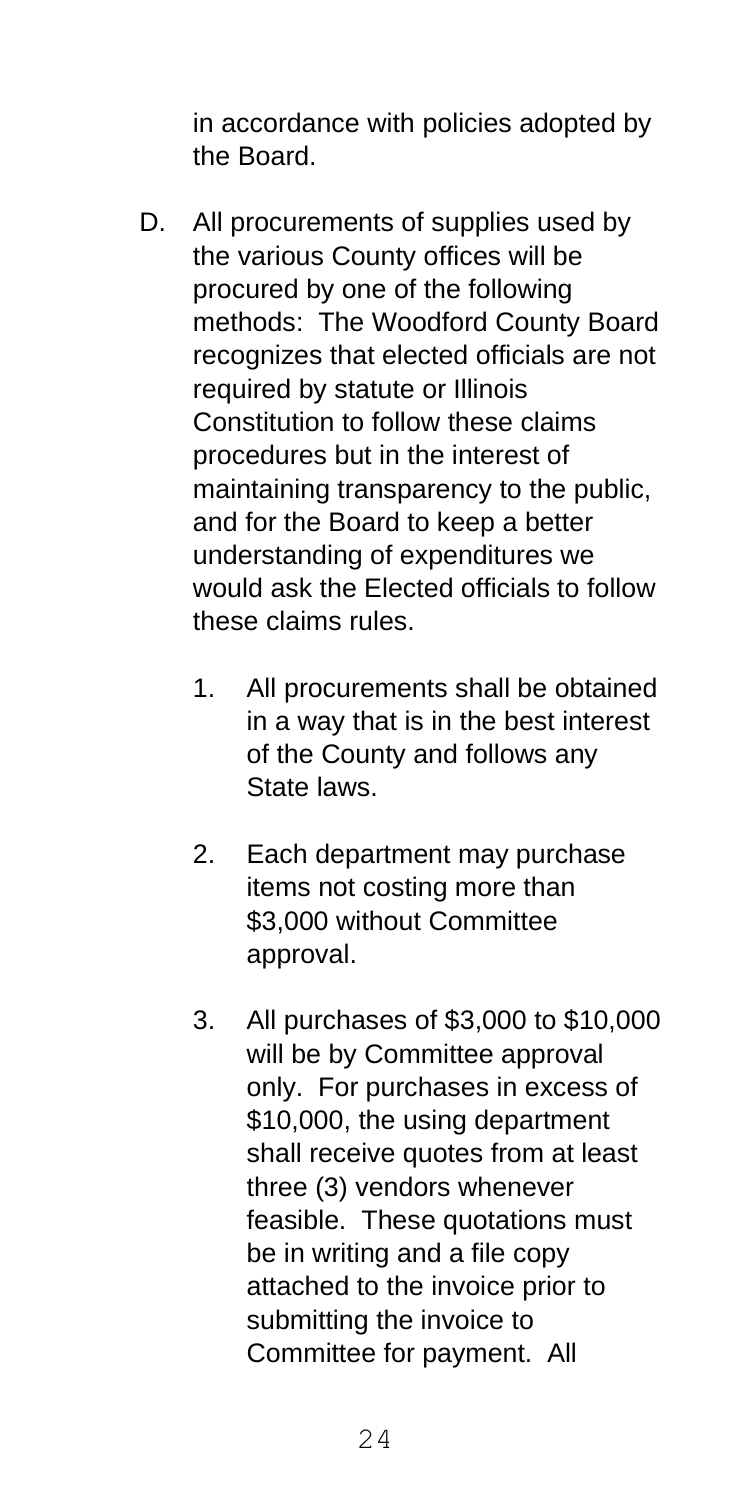purchases over \$10,000 will be forwarded by the Committee to the County Board for approval. All contracts for amounts in excess of \$10,000 shall be signed by the Chairman of the County Board, or in his absence by the Vice-Chairman, and attested to by the County Clerk.

- 4. Any purchases already approved via line-item in a Department's budget do not need to be approved a second time, but the Department Head must inform the committee chairman and the Treasurer that funds were spent on the procurement. If a purchase exceeds a line-item, the Department Head needs committee and county board approval.
- 5. Only procurement purchases greater than \$10,000 shall be sent to the Woodford County Board for approval. No purchases need to be routed from a committee to the finance committee for their approval before being sent to the Woodford County Board for approval.
- 6. All procurement purchases shall be handled by the Committee to which each Department has been assigned. If a Department has been assigned to more than one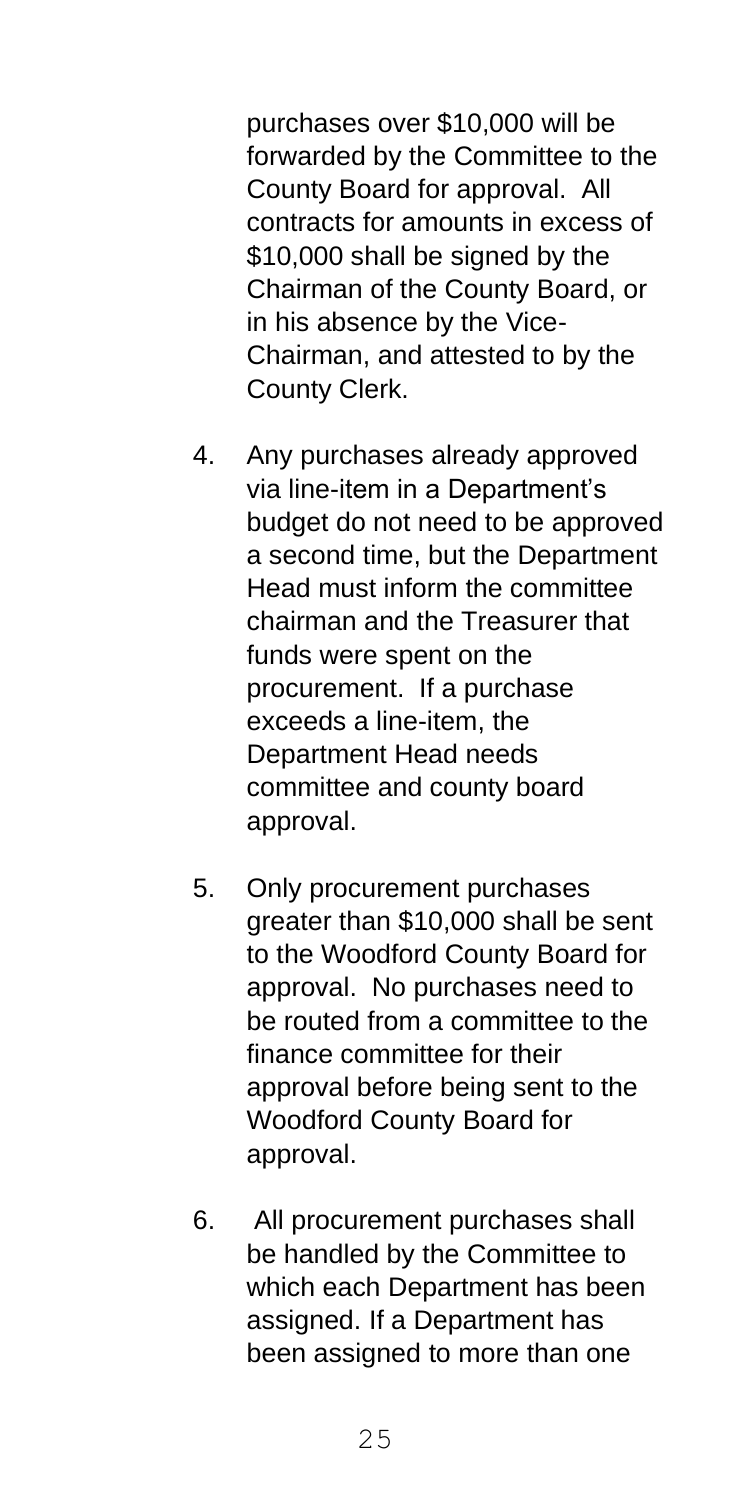(1) committee then the Department Head shall decide which committee to send the procurement purchase for approval.

- 7. For inventory purpose, the County Clerk shall notify the Sheriff of new equipment purchases by forwarding a copy of the invoice. Items traded in will be shown on the invoice with a County Property Number.
- E. Per diem compensation shall be paid to each Member for attending Committee meetings of the Board of which they are a member. Members shall be paid the same per diem for attendance at other meetings and functions which the member is invited by the Committee Chairman or directed to attend by the Board or the County Board Chairman. A Member may elect to forego their per diem.

## SECTION 8. ATTENDANCE

- A. Board members shall attend all regular Board meetings, and Committee meetings of which they are members. Committee members who cannot attend a meeting shall notify the Chairman forty-eight (48) hours prior to the meeting time.
- B. Attendance at County Board Meetings by a means other than physical presence: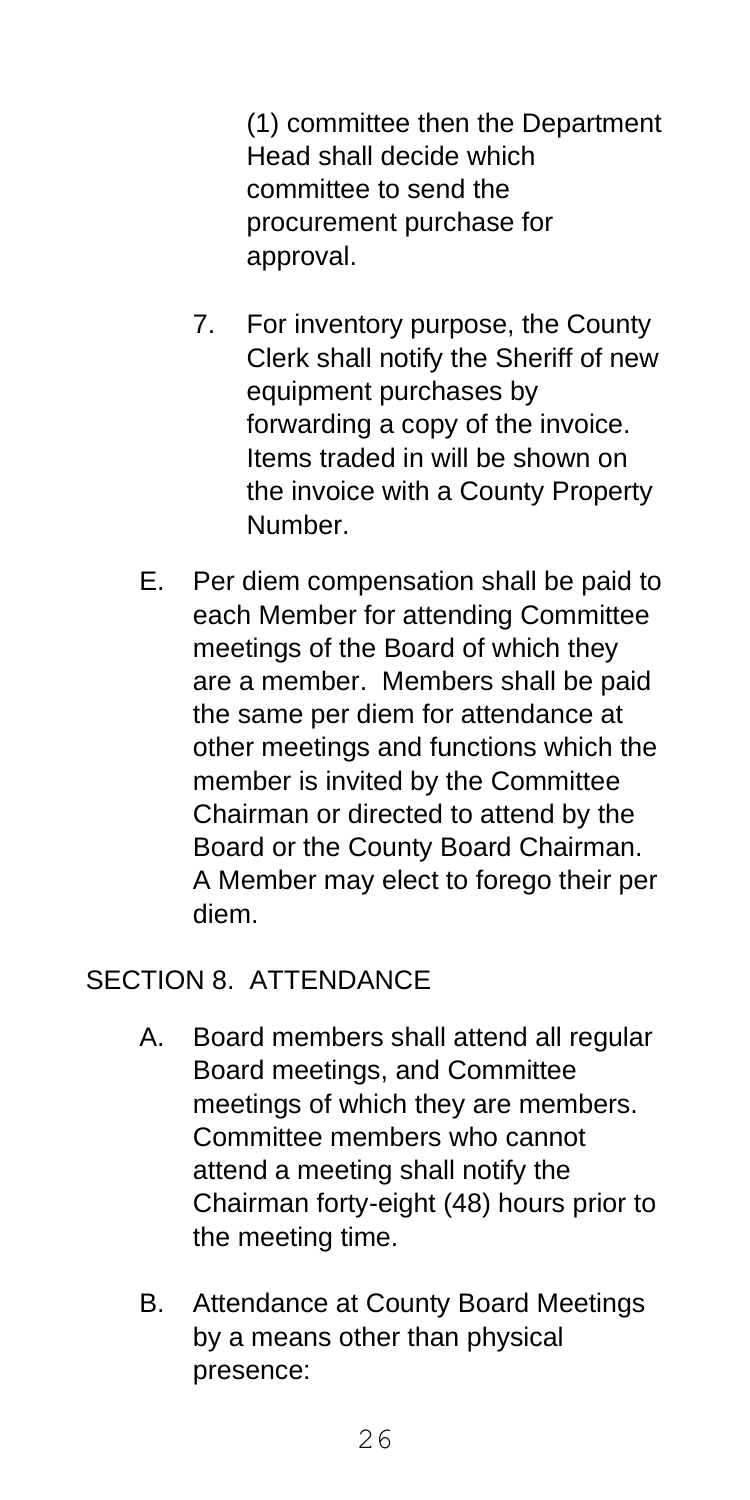- 1. If a quorum of the Members of the public body is physically present as required by the Illinois Open Meetings Act, a majority of the public body may allow a Member of that body to attend the meeting by other means if the Member is prevented from physically attending because of: (i) personal illness or disability; (ii) employment purposes or the business of the public body; or (iii) a family or other emergency. "Other means" is by video or audio conference.
- 2. If a Member wishes to attend a meeting by other means, the Member must notify the recording secretary or Clerk of the public body before the meeting unless advance notice is impractical.
- 3. A majority of the public body may allow a Member to attend a meeting by other means only in accordance with and to the extent allowed by rules adopted by the public body. The rules must conform to the requirements and restrictions of the Illinois Open Meetings Act, may further limit the extent to which attendance by other means is allowed, and may provide for the giving of additional notice to the public or further facilitate public access to meetings.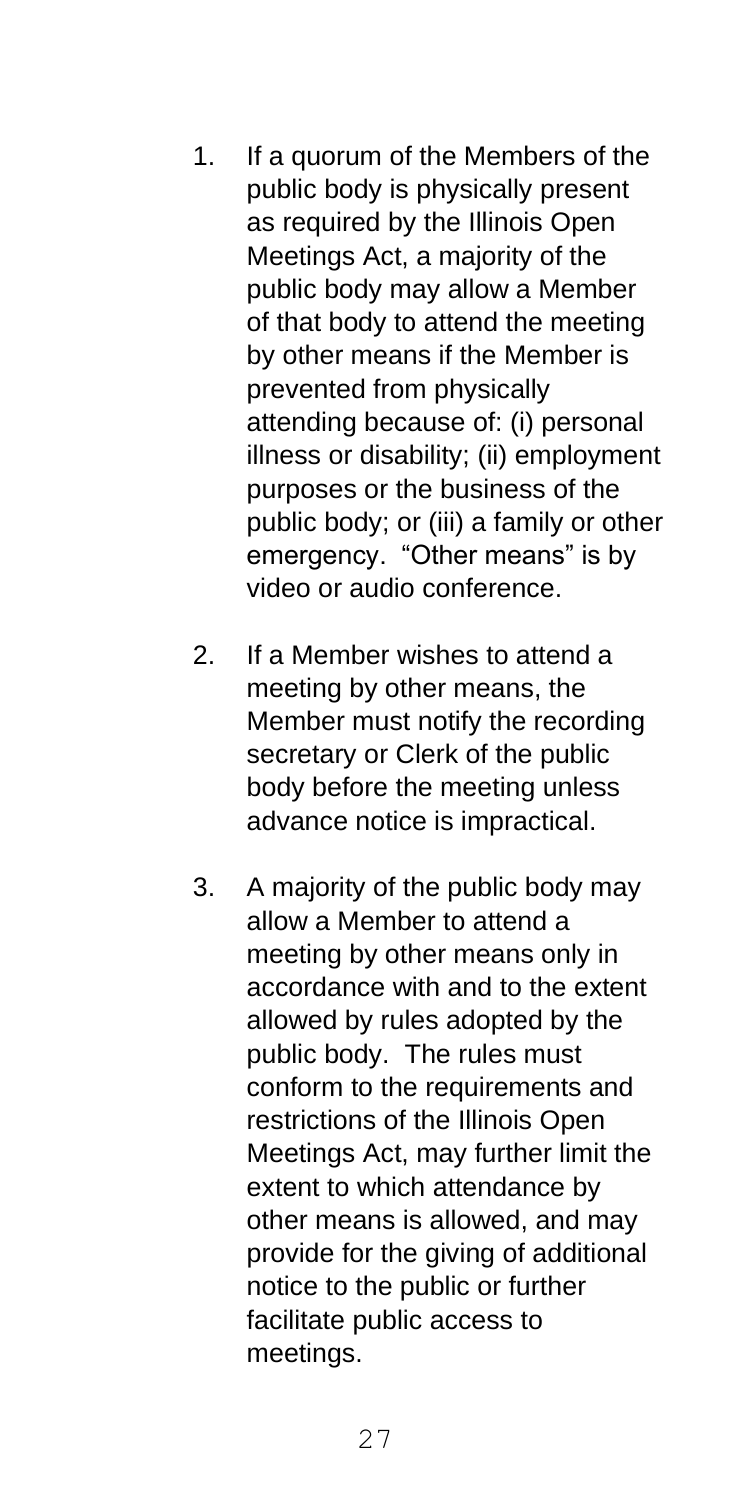## SECTION 9 PUBLIC COMMENT

A. A time shall be provided on the agenda of each regular meeting for members of the public to be heard. Such time shall not exceed 5 minutes per speaker. No member of the public may address the Board on any issue that has been the subject of a properly noticed and legally held public hearing, conducted by a hearing officer.

## SECTION 10. SEVERABILITY AND APPLICATION OF LAW

- A. All of the foregoing rules are intended to comply with all federal and state law. Any rule or portion thereof which is contrary to law is null and void to the extent of the contradiction and shall operate in accordance with the law. If any rule or portion thereof is deemed contrary to law, the remainder of the rules shall remain in effect.
- B. It is the intent of the Board to comply with the letter and spirit of all applicable laws, including all provisions of the Illinois Open Meetings Act.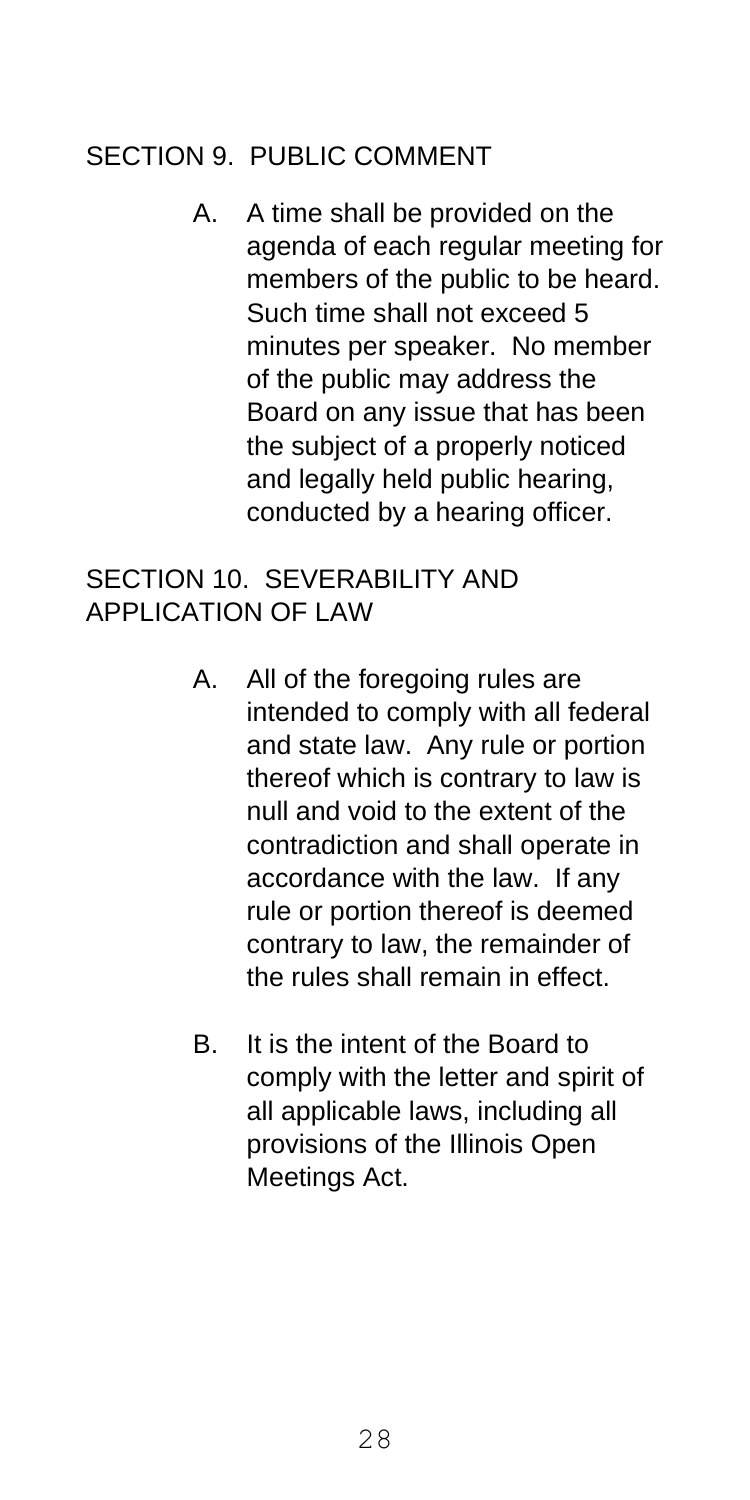## **MISCELLANEOUS OFFICIALS**

| <b>Term Expires</b><br>Aug. 2024<br>Aug. 2022<br>Aug. 2024<br>Aug. 2024<br>Aug. 2025<br>Aug. 2023<br>Aug. 2021        |
|-----------------------------------------------------------------------------------------------------------------------|
| <b>Term Expires</b><br>Dec. 2021<br>Dec. 2021<br>Dec. 2021<br>Dec. 2021<br>Dec. 2021<br>Dec. 2022                     |
| Dec. 2022<br>Dec. 2022<br>Dec. 2022<br>Dec. 2022<br><b>Term Expires</b><br><b>June 2022</b><br>June 2022<br>June 2023 |
|                                                                                                                       |

## **ECONOMIC DEVELOPMENT**

For any questions regarding economic development contact Finance & Economic Development Committee Chairman - Chuck Nagel (309) 846-2295

#### **TRI - COUNTY REGIONAL PLANNING COMM**.

456 Fulton St., Suite 401, Peoria, IL 61602 (309) 673-9330

|                                              | <b>Term Expires</b> |
|----------------------------------------------|---------------------|
| Roy Bockler, Spring Bay Village, Spring Bay, |                     |
| <b>Bay View Gardens</b>                      | <b>July 2021</b>    |
| Autum Jones, Woodford County                 | <b>July 2021</b>    |
| Mike Hinrichsen, Germantown Hills            | <b>July 2021</b>    |
| Ben Kingdon, El Paso, Minonk                 | <b>July 2021</b>    |
| Eric Lind, Eureka                            | <b>July 2021</b>    |
| Barry Logan, Woodford County                 | Dec 2021            |
|                                              | Nov 2021            |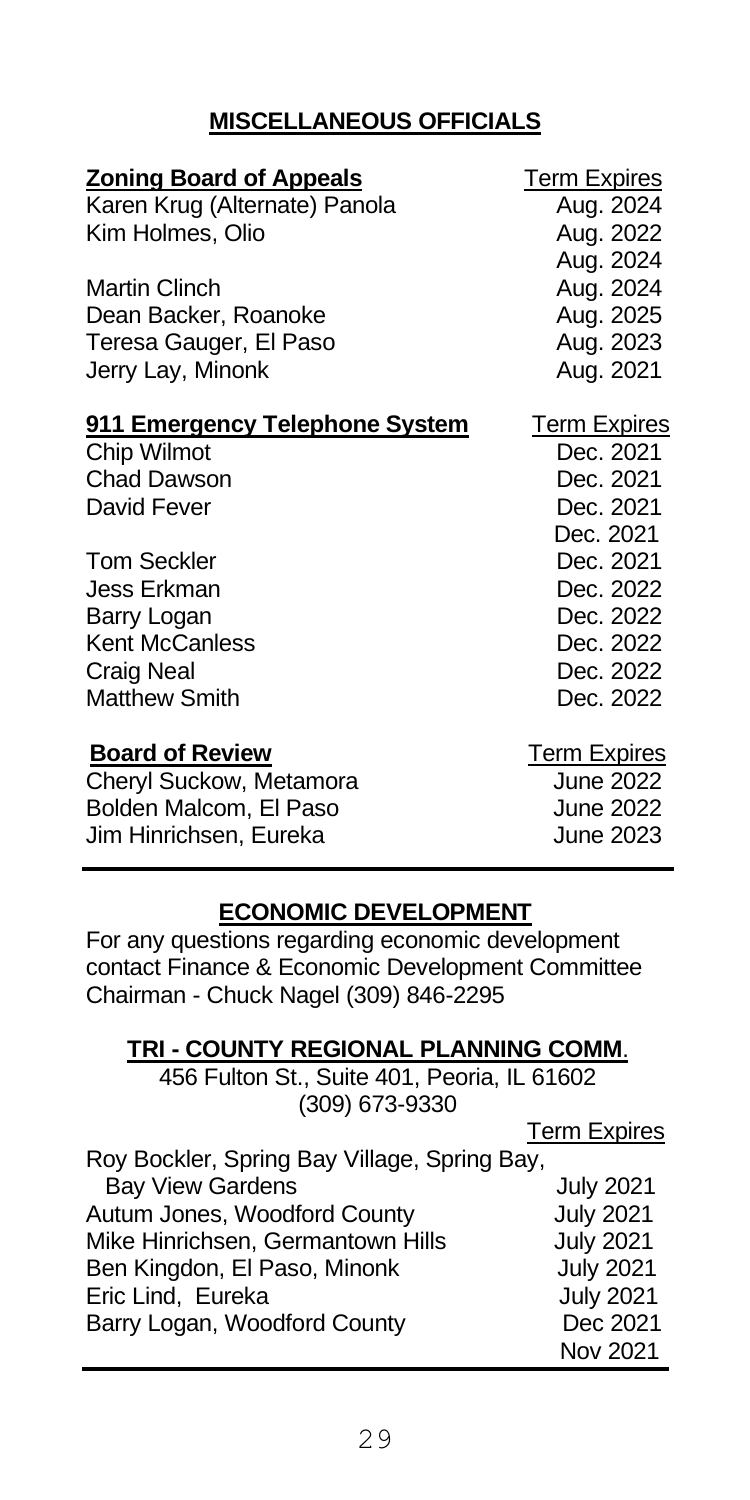#### **ASSOCIATION FOR THE DEVELOPMENTALLY DISABLED of WOODFORD COUNTY**

200 Moody Street, Eureka 61530 467-3015 Keith McArdle, President/CEO kmcardle@addwc.org

#### **WOODFORD COUNTY HISTORICAL SOCIETY**

Mail: Research Room at 112 N. Main, Eureka, IL Contact Beth: 309-275-8860 or Karen Fyke 309-467-4525

President Karen Fyke Vice President Kandy Baumgardner Social Media Secretary Beth Miller Treasurer Sandy Pollard Research Room Hours: Tues. / Thurs. 1-4 P.M. by Appt.

### **METAMORA ASSN FOR HISTORIC PRESERVATION**

104 W. Walnut, Metamora, IL 61548 Contact: Laure Adams 369-2353 President Laure Adams Secretary Treasurer **Internal Contract Contract Contract Contract Contract Contract Contract Contract Contract Contract Contract Contract Contract Contract Contract Contract Contract Contract Contract Contract Contract Contract Cont** Adlai Stevenson House in Metamora - Hours by Appt. [www.historicmetamora.com](http://www.historicmetamora.com/)

## **DHS FAMILY COMMUNITY RESOURCE CENTER**

211 Fulton Street, Suite 300 Peoria, IL 61602

Phone: (309) 671-8100

Serving Woodford and Peoria Counties

#### **NEWSPAPERS IN THE COUNTY**

The El Paso Journal 527-8595 51 W. Front St., El Paso [Journal@fairpoint.net](mailto:Journal@fairpoint.net)

Woodford Chronicle 467-5040 112 N. Main St, Eureka 61530 [editor@chronicleillinois.com](mailto:editor@chronicleillinois.com)

The Woodford County Journal PO Box 36, Eureka 61530 467-3314 mbarra@pantagraph.com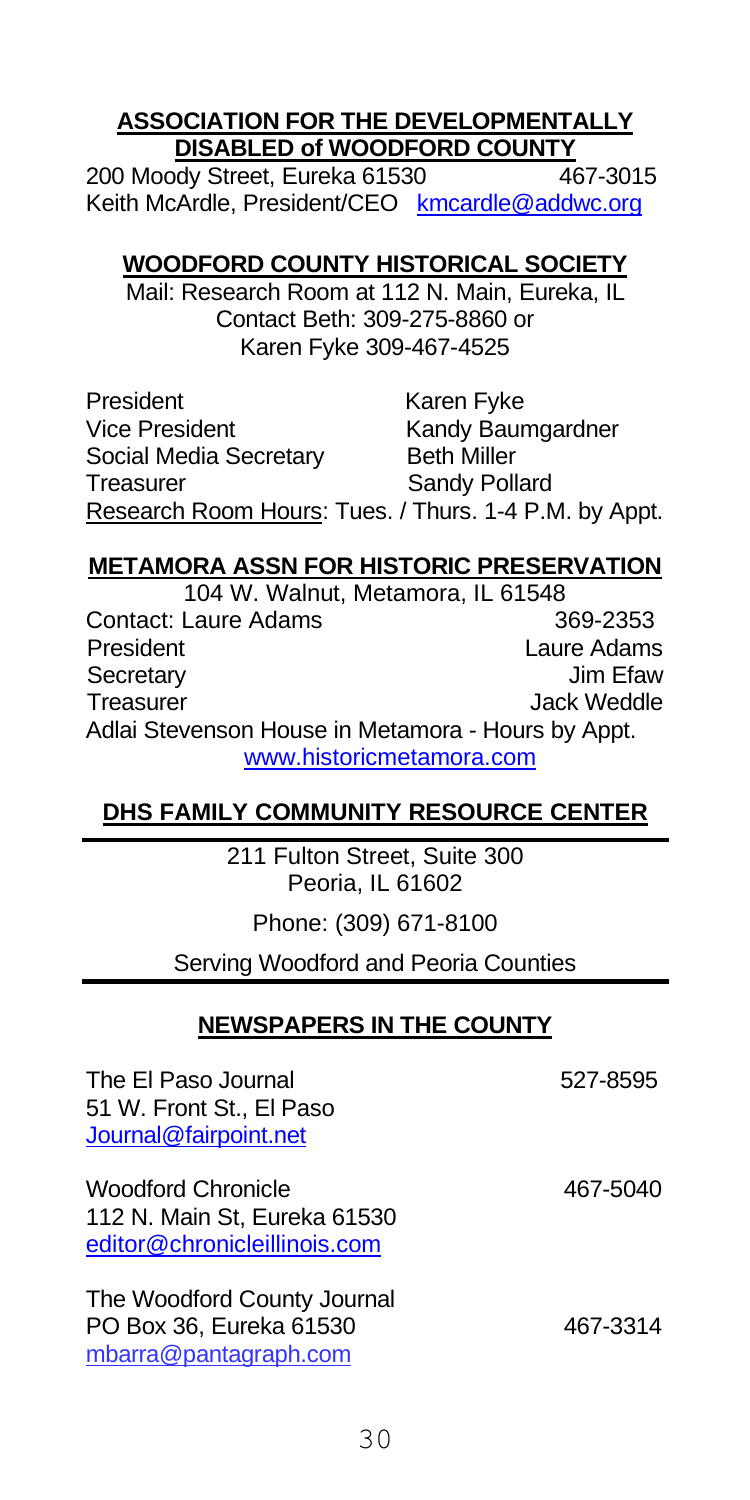Woodford Courier 100 Ford Lane 444-3139 Washington, IL 61571 class@mtco.com

Woodford Times PO Box 430 309-346-1111 Pekin, IL 61555 wt@timestoday.com (Fax) 309-346-1446

#### **AMERICAN LEGION POSTS**

Benson Post No. 454 Benson<br>El Paso Post No. 59 Benson Bull Paso El Paso Post No. 59 Eureka Post No. 466 **Eureka** Roanoke Post No. 463 Roanoke Spring Bay Post No. 1115 Spring Bay Washburn Post No. 661

#### **VFW POSTS**

El Paso VFW Post No. 6026

#### **WOODFORD COUNTY HOUSING AUTHORITY**

410 E. Eureka Ave., PO Box 223 Eureka 61530 Tel. 467-4623 Diane Gregoire, Executive Director

\_\_\_\_\_\_\_\_\_\_\_\_\_\_\_\_\_\_\_\_\_\_\_\_\_\_\_\_\_\_\_\_\_\_\_\_\_\_\_\_\_\_\_\_

Tammy Prather, Washburn Laura Siscoe, Eureka **June 2023** Donita Curtis, Eureka **June 2021** Mark Vaughn, Eureka<br>Diana Boschulte, Eureka Juliume 2021 Diana Boschulte, Eureka Dale Greenhalgh, Metamora **June 2023** Eric Pigman, Eureka June 2023

Term Expires<br>June 2022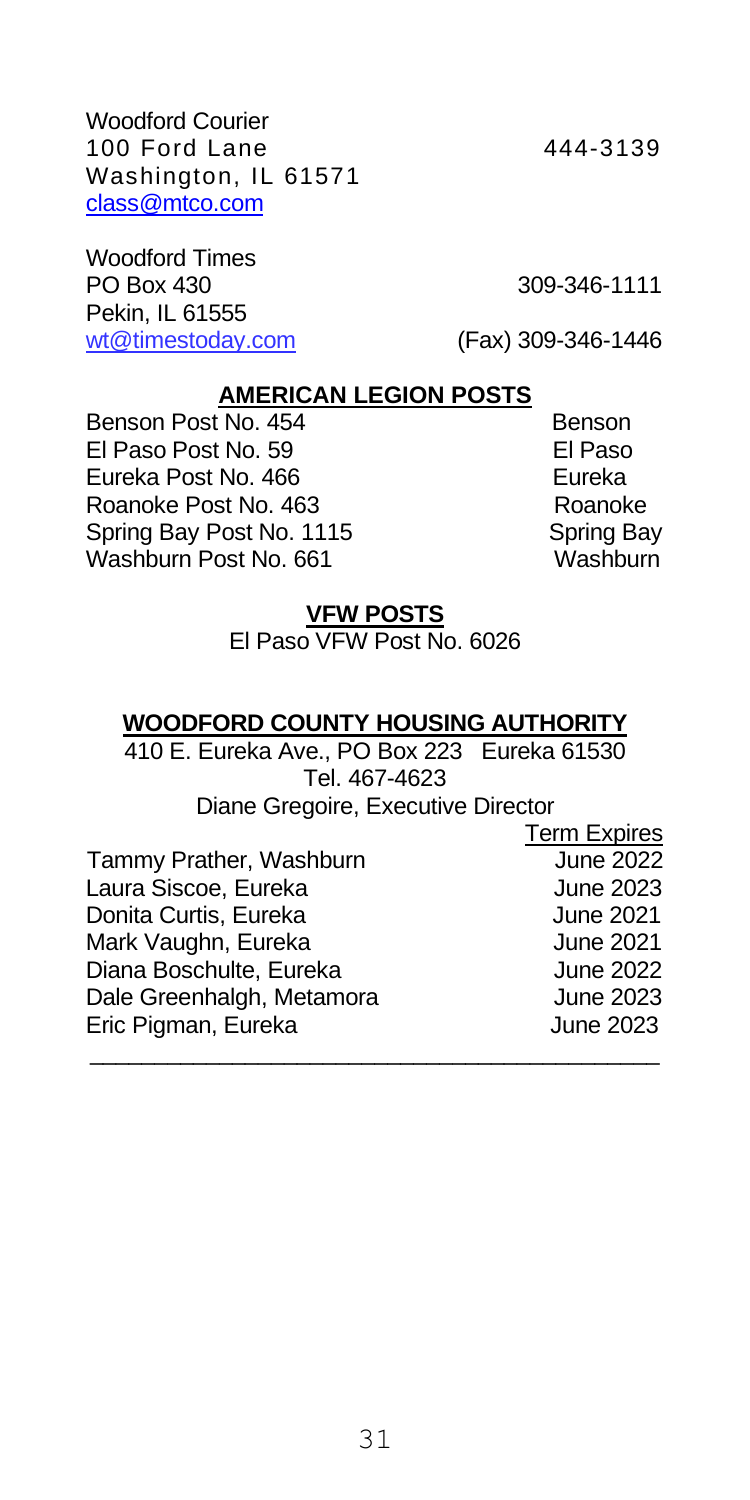#### **UNIVERSITY OF ILLINOIS EXTENSION Serving Livingston, McLean, and Woodford Counties**

109 E. Eureka Ave., Eureka 61530 Tel. 467-3789 Fax. 467-6034 E-mail[: go.illinois.edu/LMW](file://///wcapps-01/cntyclerk/County%20Boards/County%20Yearbook/go.illinois.edu/LMW)

Website: [web.extension.illinois.edu/lmw/](http://www.extension.illinois.edu/lmw)

## **Woodford County Staff**:

County Extension Director: Bobbie Lewis-Sibley Office Support Assistant RaeJean Kuntz Unit Educator-Horticulture: Kelly Allsup Unit Educator-Horticulture Brittnay Haag Unit Educator-Nutrition & Wellness Jenna Smith Local Foods & Sm. Farms Education Nick Frillman Unit Educator-4-H Youth Dev. Alcha Corban 4-H Program Coordinator: Blaine Troyer Unit Educator-ConsR Econ.-Camaya Wallace Bechard

## **WOODFORD COUNTY FARM BUREAU**

|           | 117 W. Center Box 225, Eureka 467-2347     |              |
|-----------|--------------------------------------------|--------------|
|           | woodfordcfb@gmail.com or wcfbmgr@gmail.com |              |
|           | President Dennis Pfanz 309-251-8595        |              |
|           | 2004 County Road 00N, Washburn             |              |
|           | Vice-President Darrin Schertz 309-275-0063 |              |
|           | 115 E Second St., El Paso                  |              |
| Secretary | Nowell Moore 309-397-4062                  |              |
|           | 120 County Road 1550 E, Congerville        |              |
| Treasurer | Craig Moritz                               | 309-303-1651 |
|           | 2611 County Road 1700 N, Minonk            |              |
| Manager   | Malena Cook                                | 309-238-7297 |
|           | 117 W. Center, P.O. Box 225 Eureka         |              |
|           |                                            |              |

#### **WOODFORD COUNTY SOIL AND WATER CONSERVATION DISTRICT BOARD**

|            |                                        | 937 W. Center St, Eureka 467-2308, ext. 3 |
|------------|----------------------------------------|-------------------------------------------|
|            | Website: woodfordcountyswcd.tripod.com |                                           |
| Chairman:  | Mark Rocke, Congerville                |                                           |
|            | Vice-Chairman: Glenn Busenitz, Roanoke |                                           |
|            | Sec-Treasurer: Gail Fisher, Eureka     |                                           |
| Directors: | Glenn Busenitz                         |                                           |
|            | Gail Fisher                            |                                           |
|            | Mary Jo Adams                          |                                           |
|            | Mark Rocke                             |                                           |
|            | Darrin Schertz                         |                                           |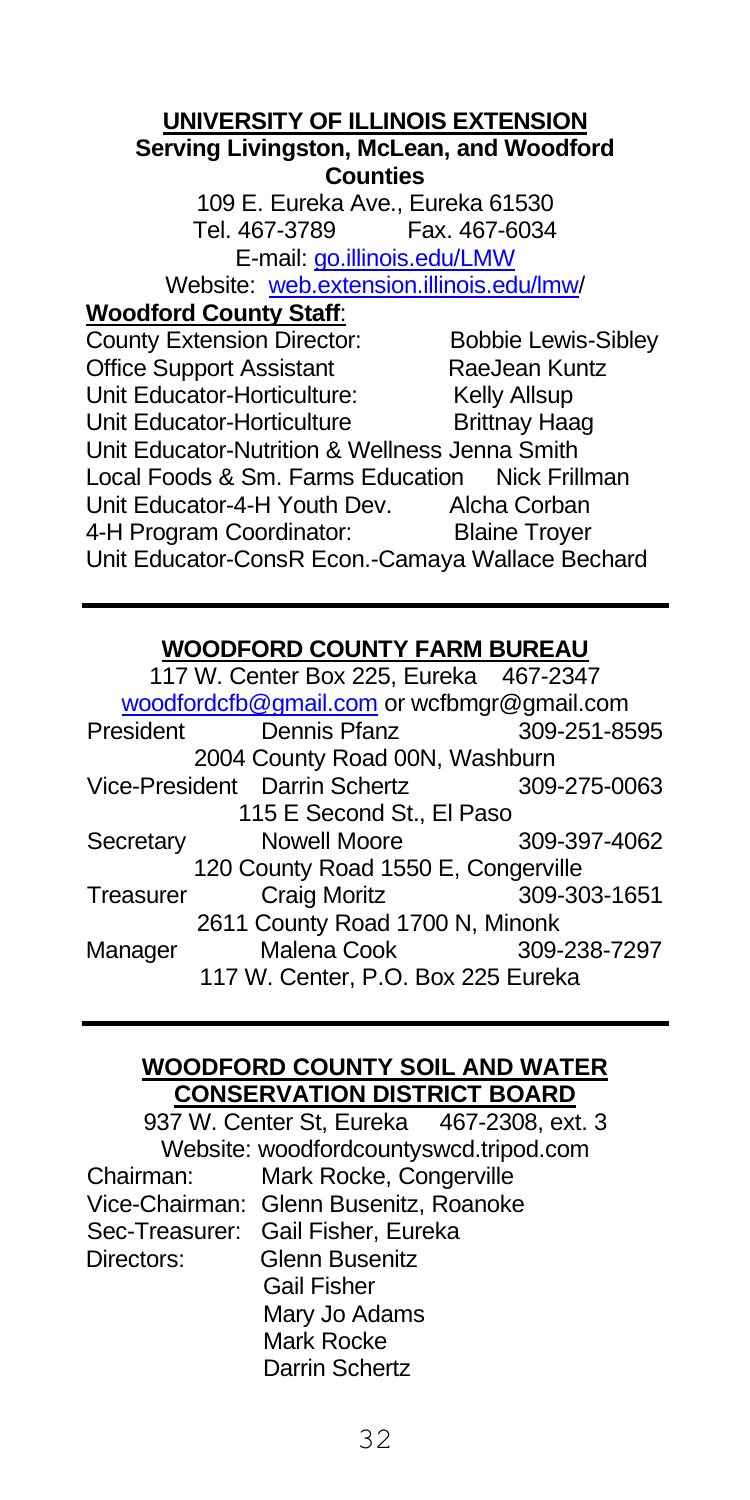Admin Coordinator / Resource Conservationist: Diane Freeman Soil Conservationist: Jeremy Beck

#### **USDA-FARM SERVICE AGENCY**

939 W. Center, Eureka 61530 Tel. 467-2308, ext. 2 County Executive Director: Heather Kiner

#### **USDA-NAT. RESOURCE CONSERVATION SERV.**

937 W. Center, Eureka 61530 Tel. 467-2308, ext. 3 Website: [www.il.nrcs.usda.gov](http://www.il.nrcs.usda.gov/) Dist. Conservationist. – Scott Wallace E-M[aiscott.wallace@usda.gov](mailto:scott.wallace@usda.gov)

#### **TOWNSHIP OFFICIALS**

CAZENOVIA TOWNSHIP 1298 County Road 220 N, Washburn 61570 Shed Tel. 248-7498 Fax: 467-5017 Contact/Correspondence: Kirk Malec, Supervisor Meeting date: 2<sup>nd</sup> Monday of the Month

| SUPERVISOR Kirk Malec                        | Tel. 712-7132 |
|----------------------------------------------|---------------|
| Dorothy Murphy                               | Tel. 635-6204 |
| 405 Hillcrest Dr., Washburn, 61570           |               |
| ASSESSOR (M) Edward J. Longman Tel. 527-3611 |               |
| 2719 Co Rd 1600 N, Minonk                    |               |
| Kraig Hofstatter                             | Tel. 303-6000 |
| 811 Brooks Rd, Lowpoint                      |               |
| <b>Brad Rebman</b>                           | Tel. 219-1029 |
| Lori Clark                                   | Tel. 251-2196 |
| <b>Troy Shawback</b>                         | Tel. 339-9787 |
| Steve Guy                                    | Tel. 696-9512 |
|                                              |               |

CLAYTON TOWNSHIP 101 Reiter St, PO Box 324, Benson 61516 Office Phone: 394-2305 Email: Meeting date: 1<sup>st</sup> Tuesday of the month SUPERVISOR Richard Burmood Tel. 231-4477 P.O. Box 432, Benson<br>CLERK Bruce Tallyn Bruce Tallyn Tel. 231-1285 1824 Co Rd 2200 E, Benson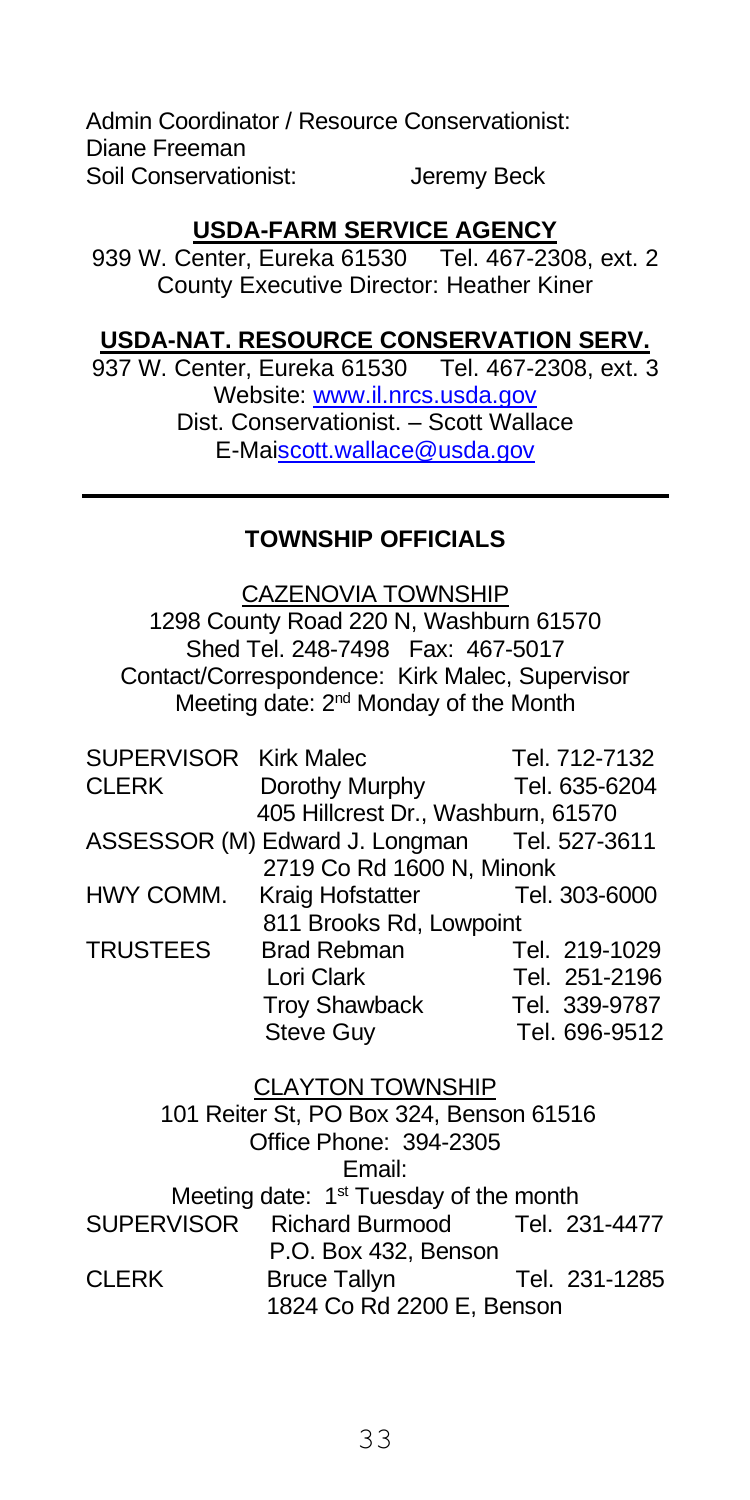| <b>ASSESSOR</b>                    | Edward J. Longman<br>2719 Co Rd 1600 N Minonk                                                                                                                                                           | Tel. 527-3611                                                                     |
|------------------------------------|---------------------------------------------------------------------------------------------------------------------------------------------------------------------------------------------------------|-----------------------------------------------------------------------------------|
| HWY COMM.                          | Scott M. Gerdes<br>PO Box 436, Benson                                                                                                                                                                   | Tel. 309-678-0072                                                                 |
| <b>TRUSTEES</b>                    | Nick Cargill<br><b>Ricky Koehler</b><br>James W. Wilson<br>John Ryan                                                                                                                                    | Tel. 303-1488<br>Tel. 208-2474<br>Tel. 261-6750<br>Tel. 291-6002                  |
|                                    | <b>CRUGER TOWNSHIP</b><br>914 County Highway 3, Eureka 61530<br>Phone: 467-2012<br>Contact/Correspondence: Richard Bown<br>Email: Cruger@mtco.com<br>Meeting date: 2 <sup>nd</sup> Tuesday of the month |                                                                                   |
| <b>SUPERVISOR</b>                  | <b>Richard Bown</b><br>302 Lake Rd, Eureka                                                                                                                                                              | Tel. 231-3629                                                                     |
| CLERK                              | Sandy Jansen<br>206 Lake Rd, Eureka                                                                                                                                                                     | Tel. 645-2537                                                                     |
| <b>ASSESSOR</b>                    |                                                                                                                                                                                                         | Tel.                                                                              |
| HWY COMM.<br><b>TRUSTEES</b>       | Ronald D. Schmidgall<br>1340 Co Rd 500 N, Eureka<br>Mike Brown<br><b>Steve Onnen</b><br><b>William Troyer</b><br>Steve Danner                                                                           | Tel. 467-6028<br>Tel. 251-4124<br>Tel. 467-5205<br>Tel. 360-2408<br>Tel. 467-4467 |
|                                    | <b>EL PASO TOWNSHIP</b><br>198 South Central St., El Paso 61738<br>Contact/ Correspondence: Jennifer Kaufman<br>Email: N/A                                                                              | Tel. 527-7050                                                                     |
| Meeting date:<br><b>SUPERVISOR</b> | 2 <sup>nd</sup> Wednesday of the month 7:00PM<br>Tom Wilkey<br>100 N. Pine, El Paso                                                                                                                     | Tel. 310-4593                                                                     |
| CLERK                              | Jennifer Kaufman<br>750 N. Adams St, El Paso                                                                                                                                                            | Tel. 287-1888                                                                     |
| <b>ASSESSOR</b>                    | Edward J. Longman<br>2719 Co Rd 1600 N, Minonk                                                                                                                                                          | Tel. 527-3611                                                                     |
| HWY COMM.                          | Darrell Duley<br>198 South Central St., El Paso                                                                                                                                                         | Tel.527-2517                                                                      |
| <b>TRUSTEES</b>                    | Jim Skolek<br>Eugene Schlomer<br><b>Barb Jones</b>                                                                                                                                                      | Tel.527-6276<br>Tel. 815 674-7876<br>Tel.                                         |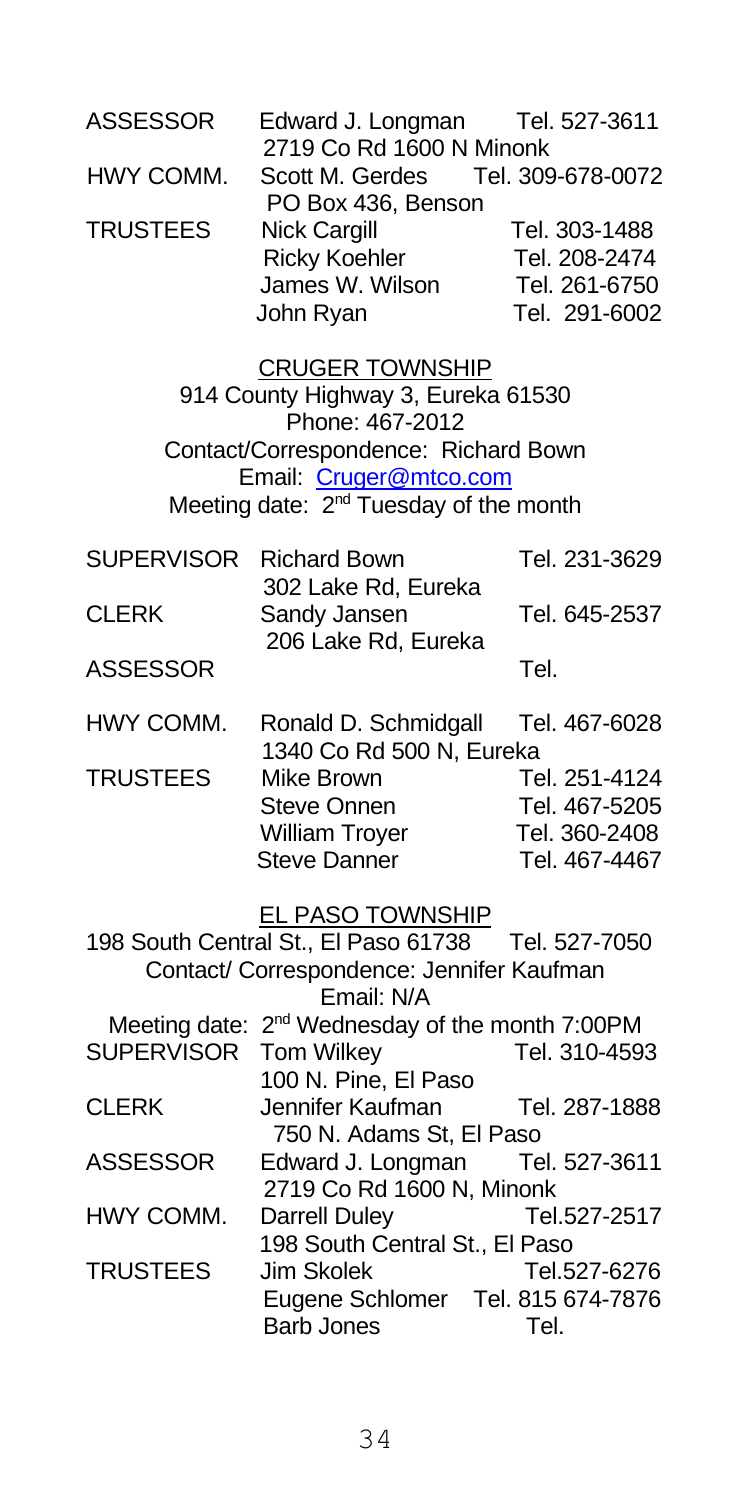GREENE TOWNSHIP 2254 County Road 1350 N (No mailbox) Contact/Correspondence: Jonathan Hostetler Email: [Jhos623@hotmail.com](mailto:Jhos623@hotmail.com) Meeting date: 2<sup>nd</sup> Monday of the month

|                 | SUPERVISOR Jonathan Hostetler Tel. 530-4027  |               |
|-----------------|----------------------------------------------|---------------|
|                 | 1214 Co Road 2375 E, El Paso, IL             |               |
| <b>CLERK</b>    | Paul Schmitt                                 | Tel. 472-0436 |
|                 | 1341 Co Rd 2600 E, El Paso                   |               |
|                 | ASSESSOR (M) Edward J. Longman Tel. 527-3611 |               |
|                 | 2719 Co Rd 1600 N, Minonk                    |               |
| HWY COMM.       | John Koos                                    | Tel. 744-2388 |
|                 | 2445 Co Rd 1200 N. El Paso                   |               |
| <b>TRUSTEES</b> | Josh Uphoff                                  | Tel. 712-2818 |
|                 | <b>Brent Hodel</b>                           | Tel. 231-7467 |
|                 | Carl Miller, Jr.                             | Tel. 275-6635 |
|                 | Martin H. Vogel                              | Tel. 744-2388 |
|                 |                                              |               |

KANSAS TOWNSHIP 2235 Brown Road, Carlock 61725 Tel. 376-5404 Contact: Suzi Waller Correspondence: Leonard Hospelhorn Email: [rwfarm@aol.com](mailto:rwfarm@aol.com) Meeting date: 1<sup>st</sup> Monday of the month

|                 | SUPERVISOR Leonard Hospelhorn Tel. 726-1654 |               |
|-----------------|---------------------------------------------|---------------|
|                 | 2566 Co Rd 300 N, Hudson Fax 726-1654       |               |
| <b>CLERK</b>    | Suzi Waller                                 | Tel. 376-6371 |
|                 | 2318 Brown Rd., Carlock                     |               |
|                 | ASSESSOR (M) Jason Bachman                  | Tel. 208-1754 |
| <b>HWY COMM</b> | Keith L. McClure                            | Tel. 376-5681 |
|                 | 391 County Rd. 2450 E, Carlock              |               |
| <b>TRUSTEES</b> | Thomas Marquardt                            | Tel. 376-6310 |
|                 | <b>Ted Garev</b>                            | Tel. 726-1521 |
|                 | <b>Myron Miller</b>                         | Tel. 726-2351 |
|                 | Robert D. Waller                            | Tel. 376-6371 |

#### LINN TOWNSHIP

1698 Co. Rd. 2000 N, Box 69, Washburn 61570 Contact/Correspondence: Paul Jury Email: N/A Meeting date: 2<sup>nd</sup> Tuesday of the month

SUPERVISOR Paul Jury Tel. 443-5020 1480 Co. Rd. 1950 N, Washburn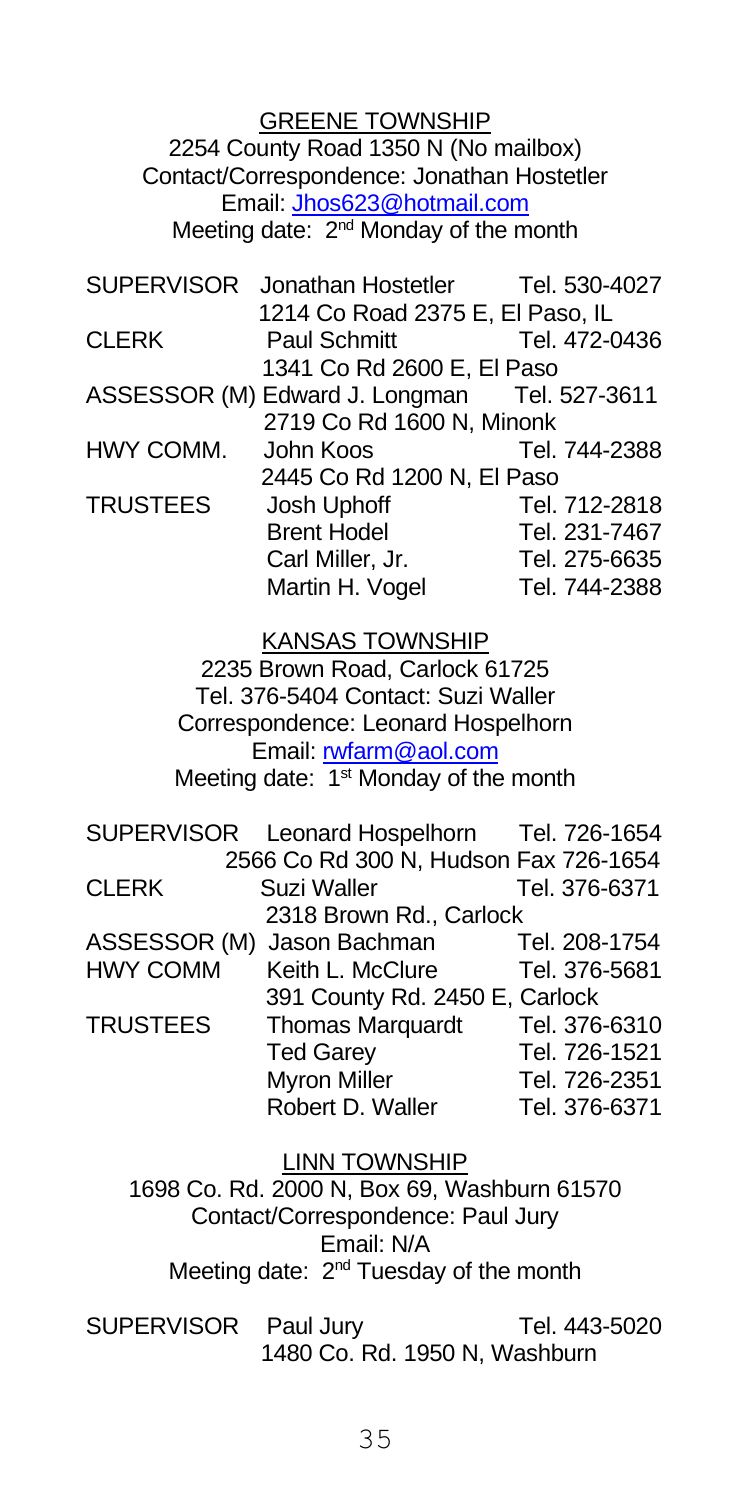| CLERK                                                 | Susan Haas<br>1946 Co Rd 1700 E, Roanoke                                                                                                                                                                                  | Tel. 394-2481                                                    |
|-------------------------------------------------------|---------------------------------------------------------------------------------------------------------------------------------------------------------------------------------------------------------------------------|------------------------------------------------------------------|
|                                                       | ASSESSOR (M) Edward J. Longman Tel. 527-3611<br>2719 Co Rd 1600 N, Minonk                                                                                                                                                 |                                                                  |
| HWY COMM.                                             | Les Kennell                                                                                                                                                                                                               | Tel. 303-9169                                                    |
| <b>TRUSTEES</b>                                       | 1821 Co Rd 2100 N, Washburn<br>Matt Byrd<br>Alan Haas<br>Charles L. Kennell<br>Steven Thompson                                                                                                                            | Tel. 258-9340<br>Tel. 394-2481<br>Tel. 248-7667<br>Tel. 394-2575 |
| 500 N. Niles, Metamora 61548<br>Contact: Sue Farraher | <b>METAMORA TOWNSHIP</b><br>Correspondence: Township Building<br>Email: mettwp@mtco.com<br>Meeting date: 2 <sup>nd</sup> Wednesday of the month                                                                           | Tel. 367-4347<br>Fax. 367-4832                                   |
| SUPERVISOR                                            | Sue Farraher                                                                                                                                                                                                              | Tel. 367-4347                                                    |
| CLERK                                                 | Milissa Kanaga                                                                                                                                                                                                            | Tel. 264-7597                                                    |
| <b>ASSESSOR</b>                                       | <b>Jason Miller</b>                                                                                                                                                                                                       | Tel. 339-9885                                                    |
| HWY COMM.                                             | Kyle Schertz                                                                                                                                                                                                              | Tel. 367-4347                                                    |
| <b>TRUSTEES</b>                                       | <b>Brian Obery</b><br>Carolyn Swain<br>Douglas Gangloff<br>Darryl Bachman                                                                                                                                                 | Tel. 231-8499<br>Tel. 208-9482<br>Tel. 367-9273<br>Tel. 367-4207 |
|                                                       | <b>MINONK TOWNSHIP</b><br>2225 N. 2700 E. Rd, Minonk, IL 61760<br>Contact: Brian Petersen<br>Correspondence: Township Building<br>Email: Minonktownship@frontier.com<br>Meeting date: 2 <sup>nd</sup> Monday of the month |                                                                  |
| <b>SUPERVISOR</b>                                     | <b>Brian Petersen</b><br>803 W. 4 <sup>th</sup> . St., Minonk 61760                                                                                                                                                       | Tel. 261-5872                                                    |
| <b>CLERK</b>                                          | Lanna Ruestman<br>834 W. Fifth St., Minonk                                                                                                                                                                                | Tel. 432-3909                                                    |
|                                                       | ASSESSOR (M) Edward J. Longman<br>2719 Co Rd 1600 N, Minonk                                                                                                                                                               | Tel. 527-3611                                                    |
| HWY COMM.                                             | <b>Brian Greenland</b>                                                                                                                                                                                                    | Tel. 261-8399                                                    |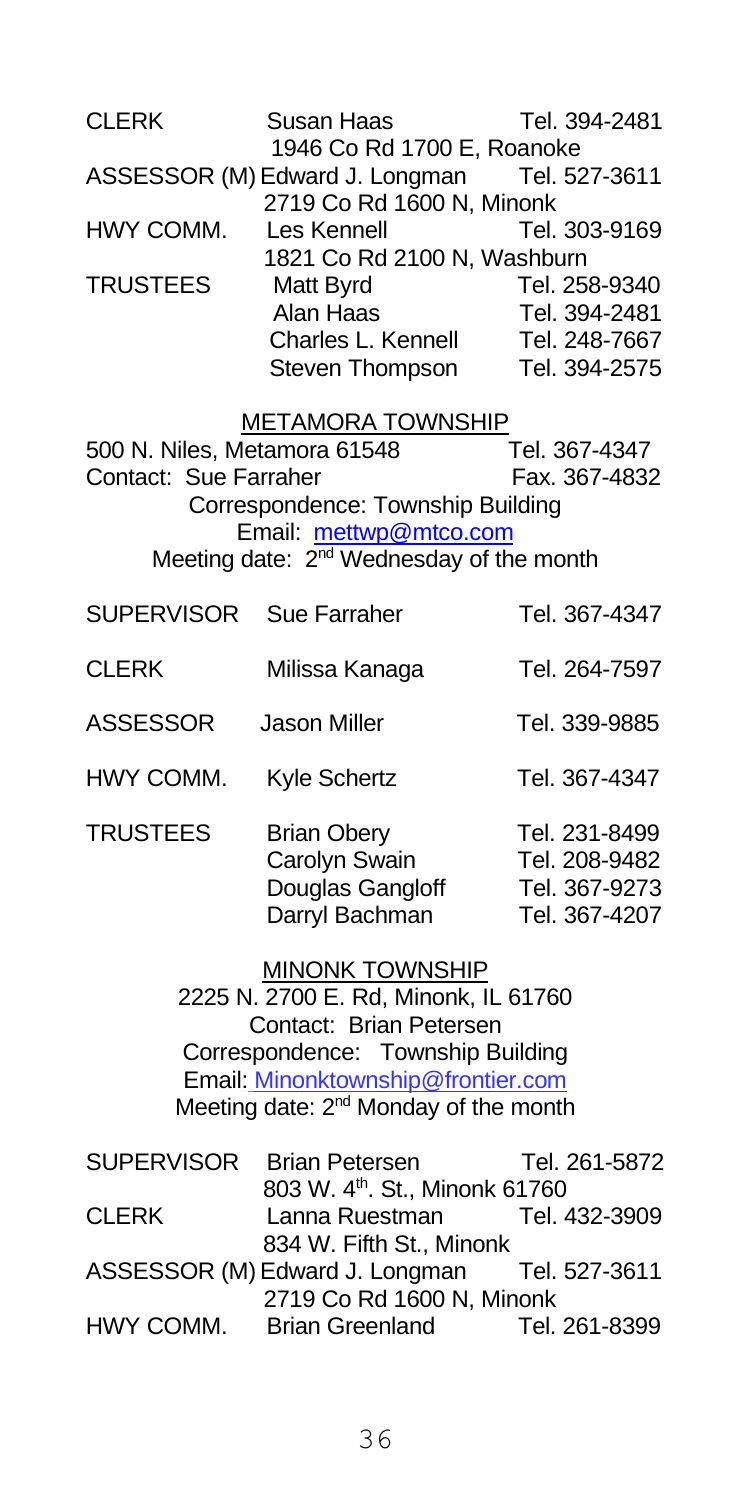Jon Crowley

TRUSTEE Larry Miles Tel. 815 257-2746<br>Jon Crowley Tel. 533-0528 Roger Janssen Tel. 432-3212 Alan Rients Tel. 208-9736

> MONTGOMERY TOWNSHIP 263 Grimm Rd., Congerville, IL 61729 Contact/Correspondence: Shari Stuber Email: Montgomery.twp@gmail.com Meeting date: 1<sup>st</sup> Monday of the month

| Richard Bauman                   | Tel. 265-2977 |
|----------------------------------|---------------|
| Shari Stuber                     | Tel. 264-5275 |
| 1510 Timberline Rd., Congerville |               |
| Jason Bachman                    | Tel. 208-1754 |
| 1593 Church Rd., Eureka          |               |
| Art Wiegand                      | Tel. 467-2205 |
| 496 Co Rd 1625 E, Congerville    |               |
| <b>Mark Miller</b>               | Tel. 448-2477 |
| Daniel Schumacher                | Tel. 740-1501 |
| <b>Melvin Blunier</b>            | Tel. 965-2643 |
| <b>Edward Wiegand</b>            | Tel. 965-2576 |
|                                  |               |

OLIO TOWNSHIP

309 N. Liberty St., Eureka, IL 61530 Tel. 467-4411 Contact: Roger Miller Correspondence: Township Building Email: N/A Meeting date: 2<sup>nd</sup> Monday of the month

| <b>SUPERVISOR</b> | Roger D. Miller            | Tel. 467-4743 |
|-------------------|----------------------------|---------------|
|                   | 202 S. Darst. Eureka       |               |
| <b>CLERK</b>      | Jenny Royer                | Tel. 712-1319 |
|                   | 110 S. Hamilton St. Eureka |               |
| ASSESSOR (M)      |                            | Tel.          |

| HWY COMM.       | Ronald D. Hartter        | Tel. 467-5249 |
|-----------------|--------------------------|---------------|
|                 | 1427 Co Rd 700 N. Eureka |               |
| <b>TRUSTEES</b> | Gary Getz                | Tel. 467-2577 |
|                 | Jerry Riley              | Tel. 467-2927 |
|                 | Doug Wood                | Tel. 370-3340 |
|                 | Jody Evans               | Tel. 467-6143 |
|                 |                          |               |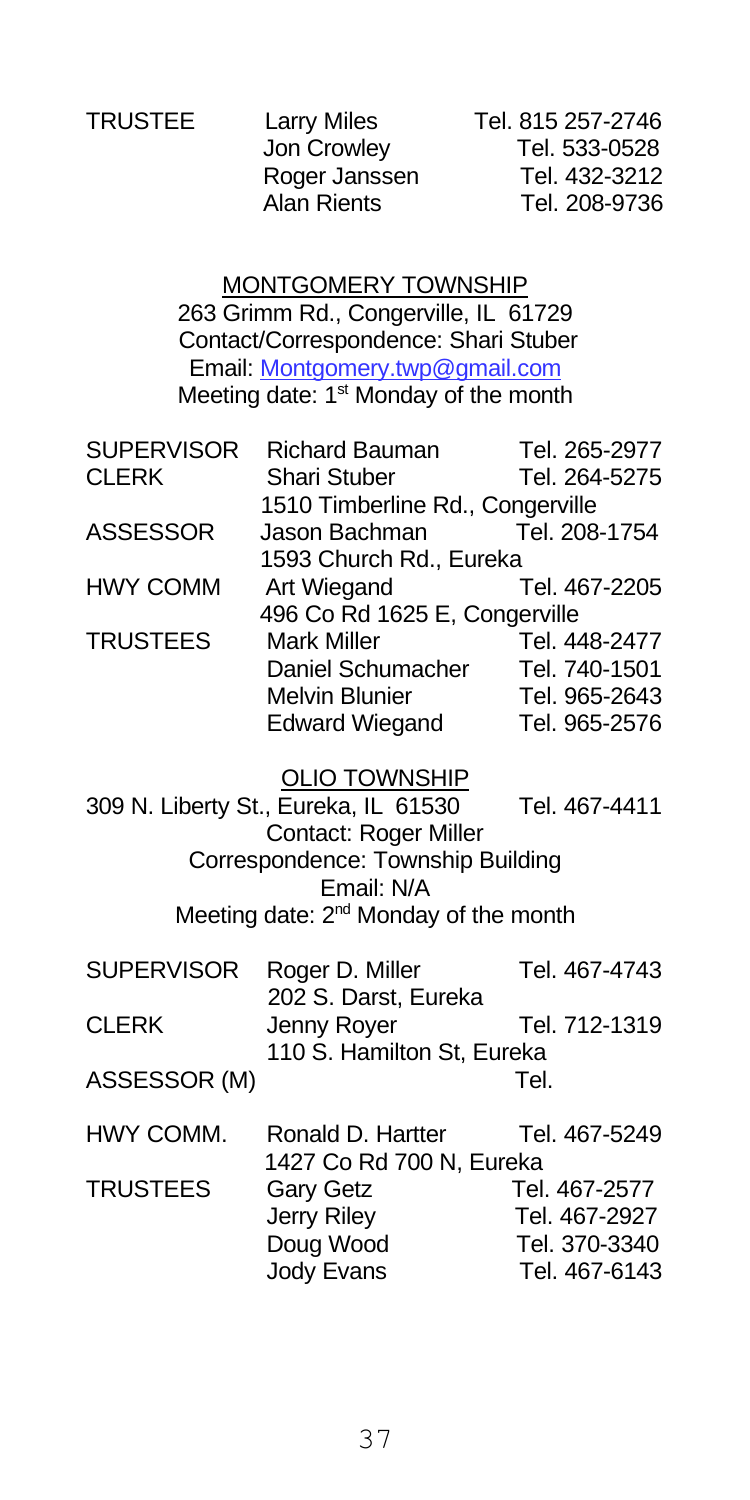#### PALESTINE TOWNSHIP 2088 County Road 800 N, Secor 61771 Contact/Correspondence: Ron Bachman Email: N/A Meeting date: 2<sup>nd</sup> Wednesday of the month 5:30 pm

| <b>SUPERVISOR</b> | Ron Bachman                | Tel. 744-2662 |
|-------------------|----------------------------|---------------|
|                   | 2088 Co Rd 800 N, Secor    |               |
| <b>CLERK</b>      | W. Ann Armstrong           | Tel. 222-5162 |
|                   | Box 275, Secor             |               |
|                   | ASSESSOR (M) Jason Bachman | Tel. 208-1754 |
| HWY COMM.         | Ron Armstrong              | Tel.231-9099  |
|                   | 309 N First St, Secor      |               |
| <b>TRUSTEES</b>   | Dennis Ward                | Tel. 251-9554 |
|                   | David Rife                 | Tel. 275-3092 |
|                   | Kathy Anderson             | Tel. 303-8061 |
|                   | Robert Seggerman           | Tel. 744-2286 |

PANOLA TOWNSHIP

2776 Co Rd 1300 N, El Paso 61738 Contact/Correspondence: Lori (Lorraine) M. Miller Email: N/A Meeting date: 2<sup>nd</sup> Tuesday of the month SUPERVISOR Lorraine M. Miller Tel. 527-2039 2776 Co Rd 1300 N, El Paso, IL CLERK Karen J. Krug Tel. 261-6139 719 20th St, Panola ASSESSOR (M) Edward J. Longman Tel. 527-3611 2719 Co Rd 1600 N, Minonk 61760 HWY COMM. Terry R. Mool Tel. 527-3413 2878 Co Rd 1400 N, El Paso, IL<br>120-7670 TRUSTEES Guthrie Wyss Tel 370-7670 Guthrie Wyss David Zimmerman Tel. 527-3834 John Schertz<br>Tel. 310-9238<br>Tom Miller Tel. 527-2039 Tel. 527-2039

> PARTRIDGE TOWNSHIP 609 Coon Creek Road, Metamora, 61548 Contact/Correspondence: Dorothy McElroy Email: [cakelady@mtco.com](mailto:cakelady@mtco.com) Meeting date 2<sup>nd</sup> Wednesday of the month

SUPERVISOR Dorothy Clark McElroy Tel. 367-2825 609 Coon Creek Rd., Metamora CLERK Debbi Crank Tel. 256-3325 2102 State Route 26, Lowpoint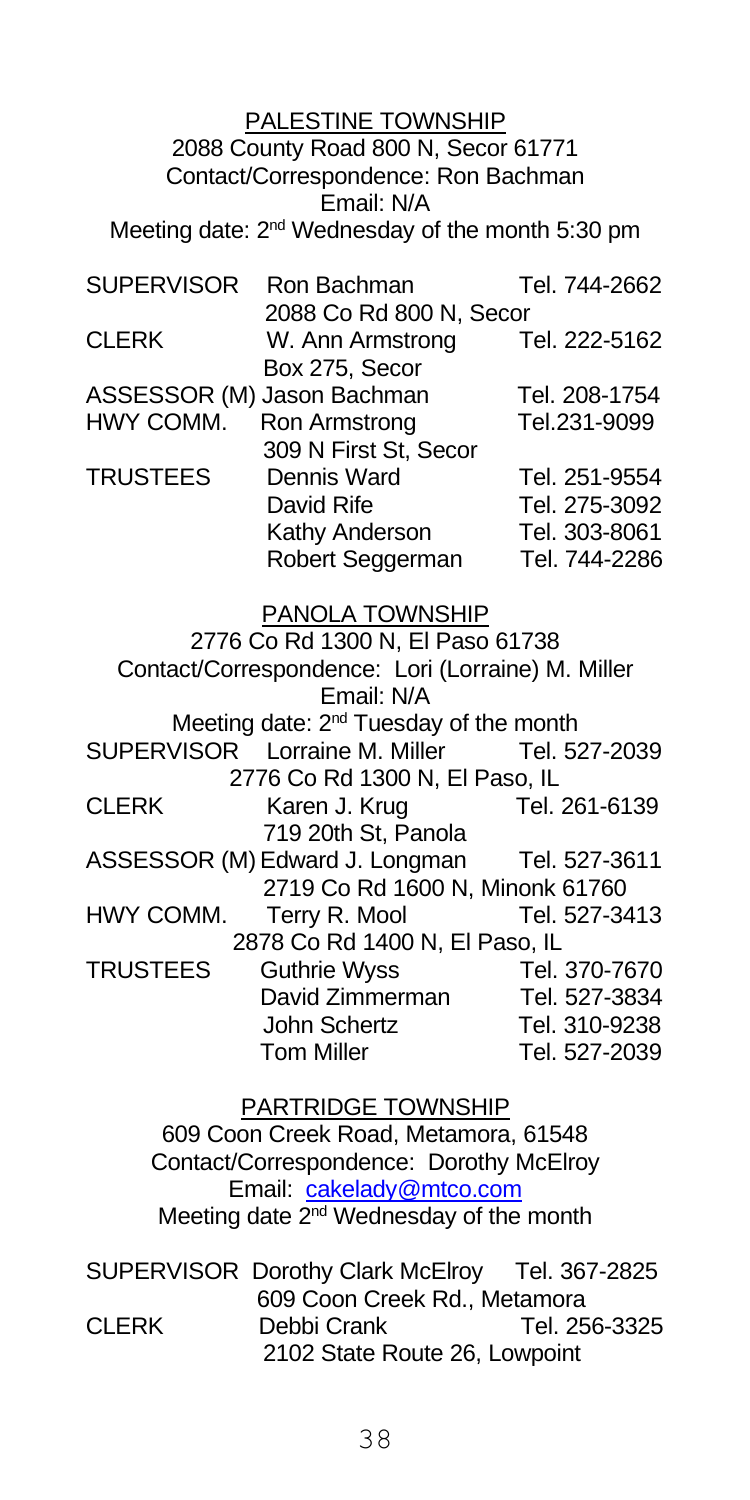ASSESSOR (M) Edward J. Longman Tel. 527-3611 2719 Co Rd 1600 N, Minonk\ HWY COMM. Steven Baker Tel. 224-1839 797 Brooks Road Lowpoint TRUSTEES Michelle Albertson Tel. 231-3359 Mary Clark Tel. 265-1626 Joseph Lohmar Tel. Joshua Dorr Tel. 989-464-2178 ROANOKE TOWNSHIP 202 E. Woodford St, Roanoke 61561-1047 Contact: Jeremy Knepp Correspondence: Township Address Email: N/A Meeting date: 2nd Tuesday of the month SUPERVISOR Jeremy Knepp Cell Tel. 242-9561 1005 W. High St., Roanoke CLERK Jayne Frerichs Tel. 923-7323 601 W Victory, Roanoke ASSESSOR Tel. HWY COMM. Brian DeFreese Tel. 923-7323 202 E Woodford St., Roanoke TRUSTEES Pierce Bachman Tel. 251-2328 Travis Leman Tel. 219-3337 Joe Bachman Tel. 208-2808 Ross Gingrich Tel. 657-1466 SPRING BAY TOWNSHIP 103 Santa Fe Trail, East Peoria 61611 Contact: Dennis Tipsword Correspondence: Township Address Email: dennistipsword44@gmail.com Meeting date: 2<sup>nd</sup> Monday of the month SUPERVISOR Dennis Tipsword Sr. Tel. 699-5018 1133 Sunset Dr., E. Peoria 657- 5711 CLERK Robin Everett Tel. 397-5601 ASSESSOR Lynn M. Lord Tel. 258-3973 294 Santa Fe Trail, Metamora HWY COMM. Jeffrey D. Smith Tel. 696-3892 1429 Spring Bay Rd, East Peoria<br>Bruce Everett Free Tel. 258-TRUSTEES Bruce Everett Tel. 258-1579 Brian Doty Tel. 360-4352 Roger Kirchgessner Tel. 822-8210 Chester Wurster Tel. 696-5071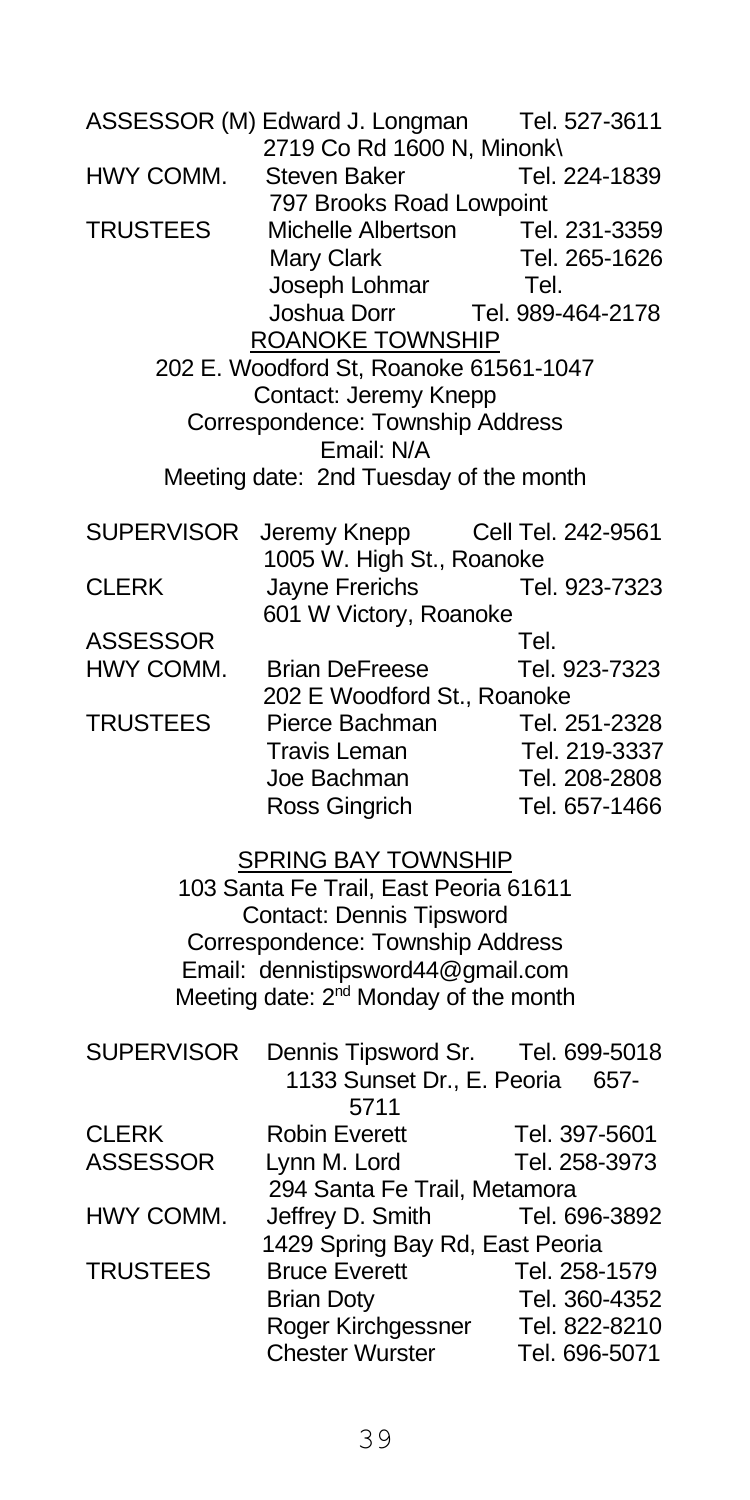WORTH TOWNSHIP 524 Townhall Rd., Metamora 61548 Tel. Contact: Correspondence: Township Address Meeting date: 2<sup>nd</sup> Wednesday of the month @ 7:00 pm worthtwp@mtco.com

| SUPERVISOR Farrell Lord |                                    | Tel. 383-3234 |
|-------------------------|------------------------------------|---------------|
|                         | 294 Santa Fe Trail, Metamora 61548 |               |
| <b>CLERK</b>            | Beverly Schneider Tel. 383-4439    |               |
|                         | 415 Old Germantown Rd, Metamora    |               |
| ASSESSOR                | Lynn Lord                          | Tel.          |
| HWY COMM.               | Jacob Cupples                      | Tel. 383-4360 |
| <b>TRUSTEES</b>         | <b>Tim Belsly</b>                  | Tel.          |
|                         | Tom Hawks                          | Tel.          |
|                         | <b>Brenda Jones</b>                | Tel.          |
|                         | <b>Steve Hardine</b>               | Tel.          |

#### **MULTI-TOWNSHIP DISTRICTS**

Members of these districts are made up of the Supervisor and Clerks of the individual Township Boards.

Partridge-Cazenovia Cruger-Olio Linn-Clayton-Greene-Panola Palestine-Kansas

#### **MUNICIPALITIES**

VILLAGE OF BAYVIEW GARDENS 300 Garber Lane, Spring Bay 61611 Contact/Correspondence: N/A Email: N/A

PRESIDENT Tel.

CLERK Nicole Baker Tel. 251-0595

#### VILLAGE OF BENSON

Village Hall,412 Front St. PO Box 107, Benson 61516 Contact/Correspondence: Dan Small 394-2287 Email: [chris@kenneltrucking.com](mailto:chris@kenneltrucking.com)<br>Chris Mullipe  $MAYOP$  Chris Mulling

| <b>IVIA I UR</b> | <b>CALIS MUILLIS</b> | TEI. 303-0300 |
|------------------|----------------------|---------------|
| CLERK            | <b>Vickie Manley</b> | Tel. 267-8100 |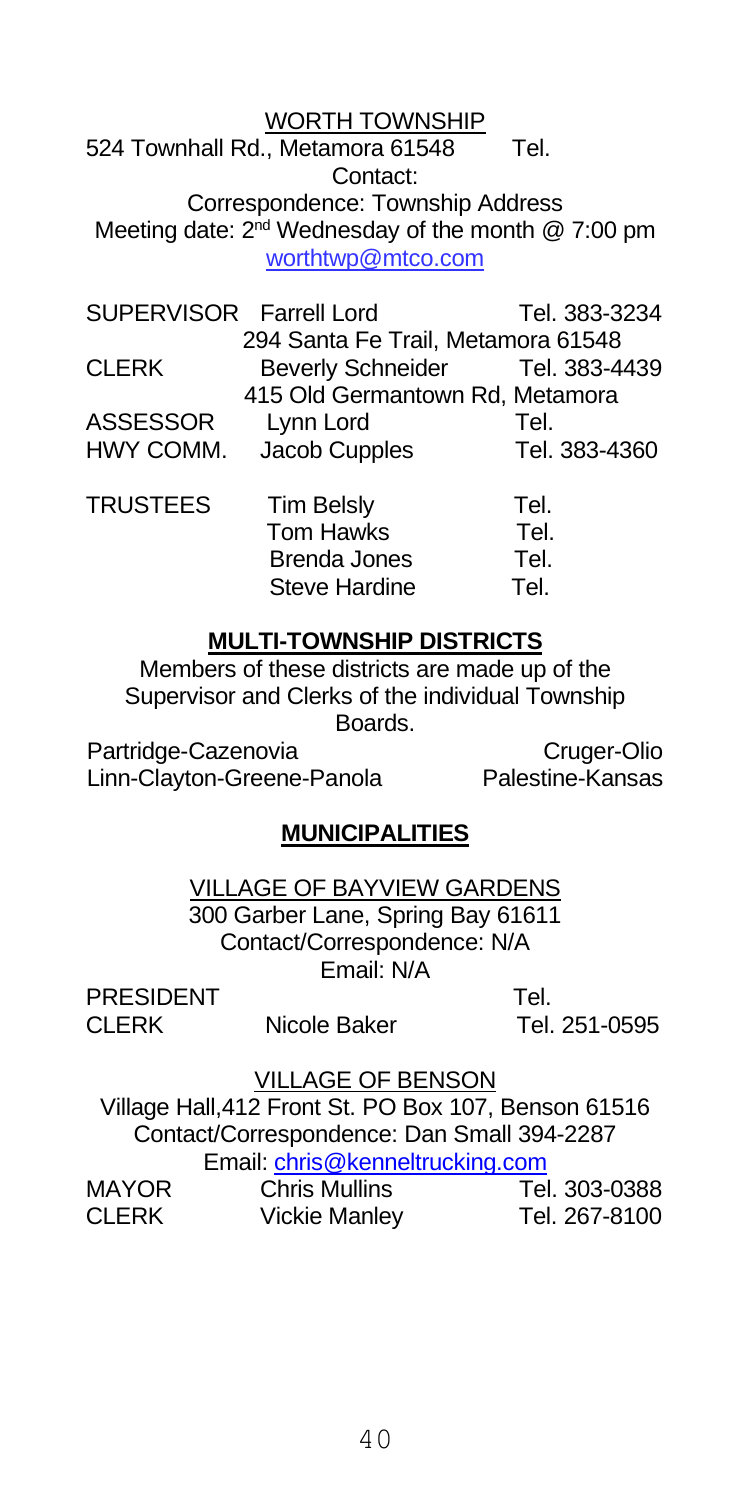VILLAGE OF CONGERVILLE 300 E. Lincoln St., PO Box 118, Congerville 61729 Tel. 354-4228 Contact/Correspondence: Village Hall Email: N/A PRESIDENT Richard Bauman Tel. 265-2977 106 Steffen Ct., Congerville CLERK David Steffen Tel. 303-4258 105 Steffen Ct., Congerville CITY OF EL PASO

125 W. Front St., El Paso 61738 Correspondence: City Hall Contact: Sandee at City Hall Tel. 527-4005 MAYOR JW Price Tel. 527-4005 125 W. Front St, El Paso<br>David W. Fever [1527-4005] CLERK David W. Fever 125 W. Front St, El Paso

CITY OF EUREKA 111 W Court St, Eureka 61530Tel. 467-2113 Contact: Melissa Brown at City Hall Correspondence: City of Eureka Email[: melissa@eurekaillinois.net](mailto:melissa@eurekaillinois.net) or [Mayor@eurekaillinois.net](mailto:Mayor@eurekaillinois.net) MAYOR Eric Lind Tel. 467-2113 101 E Conover Ave, Eureka IL. 61530<br>CLERK Marilyn Walter Tel. 467-2113 Marilyn Walter

 505 S. Farm St, Eureka IL. 61530 VILLAGE OF GERMANTOWN HILLS 216 Holland Road, Germantown Hills 61548 Tel. 383-2209 Contact/Correspondence: Village Hall Email: <u>villagehall@mtco.com</u> Fax 383-4171<br>PRESIDENT .leff DeGroot Tel 383-Tel. 383-2209 CLERK Ann Sasso Tel. 383-2209

#### VILLAGE OF GOODFIELD 114 S. Eureka St., Goodfield 61742 Tel. 965-2517 Contact/Correspondence: Sheri Martin at Village Hall Email: *[goodfield@telstar-online.net](mailto:goodfield@telstar-online.net)*<br>PRESIDENT Jim Edwards Tel. 965-2517 Jim Edwards 114 S. Eureka, Goodfield CLERK Sheri Martin Tel. 965-2517 114 S. Eureka, Goodfield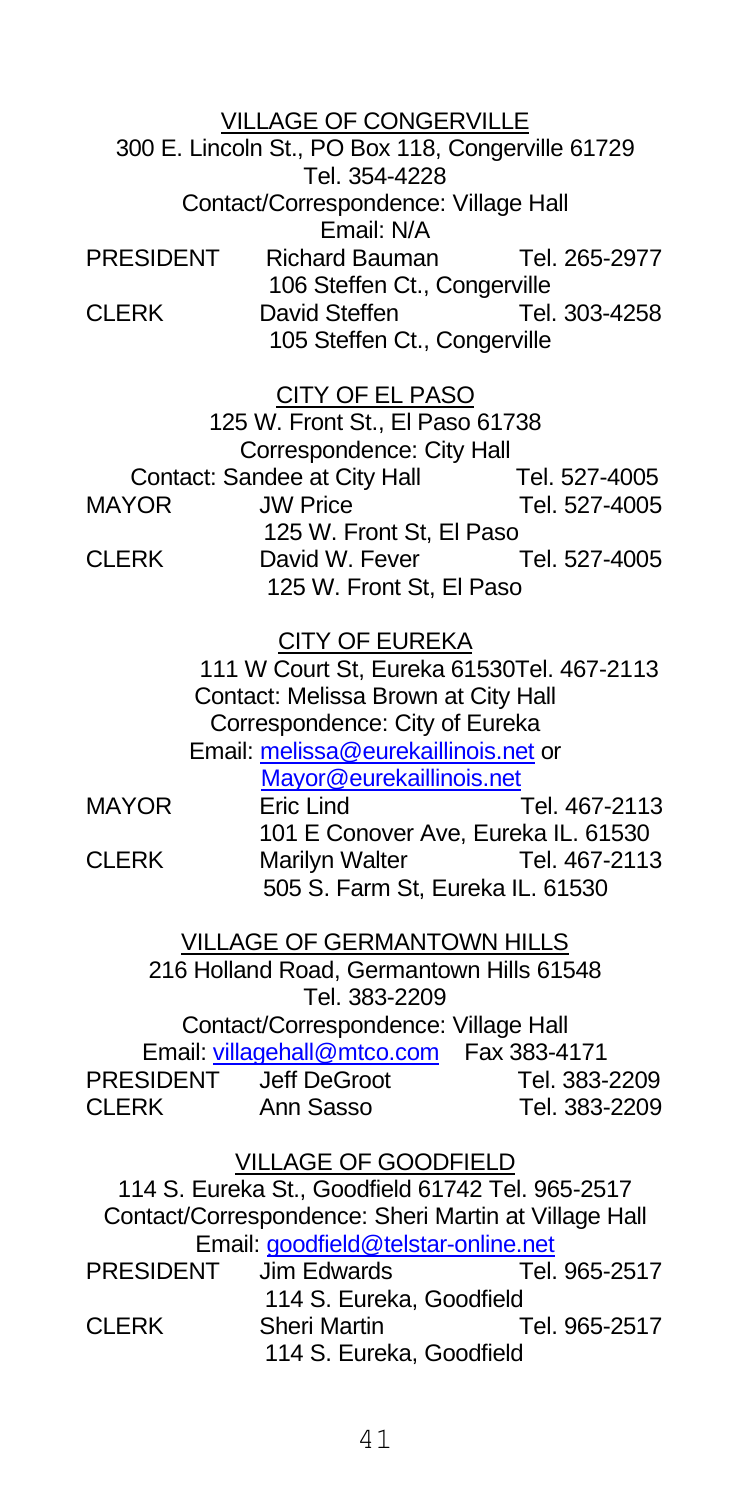VILLAGE OF KAPPA 107 First South, Kappa, IL 61738 Contact/ Correspondence: Village Hall Email[: kappaclerk@gmail.com](mailto:kappaclerk@gmail.com)

PRESIDENT<br>CLERK

Vickie Wilder **Tel.** 

VILLAGE OF METAMORA

100 N. Davenport, PO Box 1070, Metamora 61548 Tel. 367-4044 Contact: Monica at Village Hall Correspondence: Village Hall Email[: mcamper@mtco.com](mailto:mcamper@mtco.com)

PRESIDENT John Cummings Tel. 367-4044 CLERK Bylle Long Tel.

CITY OF MINONK

670 Chestnut St., Minonk 61760 Tel. 309 432-2558 Contact: Lisa Blanchard at City Hall Correspondence: City Hall Email: [cityhall@cityofminonk.com](mailto:cityhall@cityofminonk.com)

MAYOR John "Jack" Marcoline Tel. CLERK Leta Janssen Tel. 309 432-2558 910 Mary St, Minonk

CITY ADMIN: Bill Moline Tel. 309 432-2558 Email: [cityadmin@cityofminonk.com](mailto:cityadmin@cityofminonk.com)

VILLAGE OF PANOLA 723 Twentieth St., Panola 61738-9473 Email: N/A **PRESIDENT** Brian Tipler Tel.<br>CLERK Karla J Barker Tel. Karla J. Barker

## VILLAGE OF ROANOKE

 102 N. Sixth St, Roanoke 61561 Tel. 923-3661 Contact: Boni or Jennifer at Village Hall Correspondence: Village Hall Email: villageclerk@roanoke.il.org PRESIDENT Michael Smith Tel.309-210-5462

101 N. Main St. Roanoke CLERK Jennifer Crumrine Tel. 923-3661 101 N. Main St, Roanoke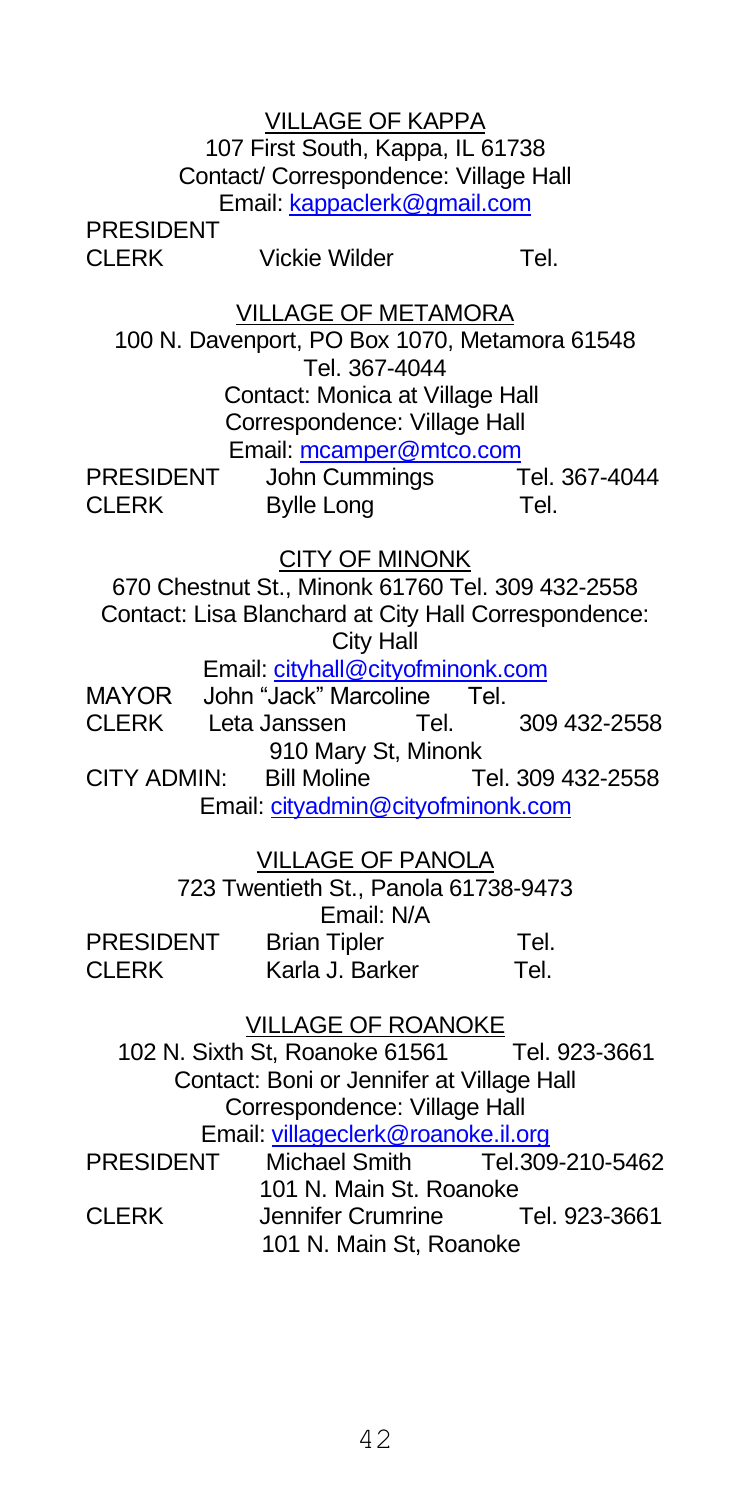| <b>VILLAGE OF SECOR</b>                 |                      |              |
|-----------------------------------------|----------------------|--------------|
| PO Box 44, Secor 61771 Tel.744-2444     |                      |              |
| Contact/Correspondence: Darrin Sengpiel |                      |              |
| Tel. 309-231-7184                       |                      |              |
| <b>PRESIDENT</b>                        | <b>Robert Wilkey</b> | Tel.744-2444 |
|                                         |                      |              |

CLERK Lori Bagby Tel.303-3839 PO Box 15, Secor

#### VILLAGE OF SPRING BAY

407 Caroline, Spring Bay 61611 Tel. 822-8400 Contact: Dave Tilley Correspondence: Village Hall Email[: spring.bay@att.net](file://///wcapps-01/cntyclerk/County%20Boards/County%20Yearbook/spring.bay@att.net)

PRESIDENT Dave Tilley Tel. 822-8400 306 Caroline St, Spring Bay<br>Maria Warner [15] Tel. 822-8400 CLERK Maria Warner 407 Caroline, Spring Bay

VILLAGE OF WASHBURN

134 N. Jefferson St, PO Box 292, Washburn 61570 Tel. 248-7222 Fax. 248-7092 Contact/Correspondence: Cheri Clark Email: colark@villageofwashburn.com<br>Steve Forney Tel. 712-1142 MAYOR Steve Forney

457 E. Parkside Dr. Washburn CLERK Rebecca Ulrich Tel. 248-7179 219 E. Walnut, Washburn

#### **DRAINAGE DISTRICTS**

Panther Creek Drainage District 216 S. Center St., Clinton, IL 61727 Attorney Joseph Taylor Tel. 217-9358-2183

El Paso, Eureka, and Minonk are Incorporated Cities

#### **FIRE DISTRICTS**

Emergency Number-**911** *For those who can't access 911, call (309) 467-2375*

**Benson Fire Protection District** 418 Front Street, Box 406, Benson 61516 Fire Chief Lane Johnson Dept: 394-2421

Carlock Fire Protection District 200 Lincoln St. N, Carlock, IL 61725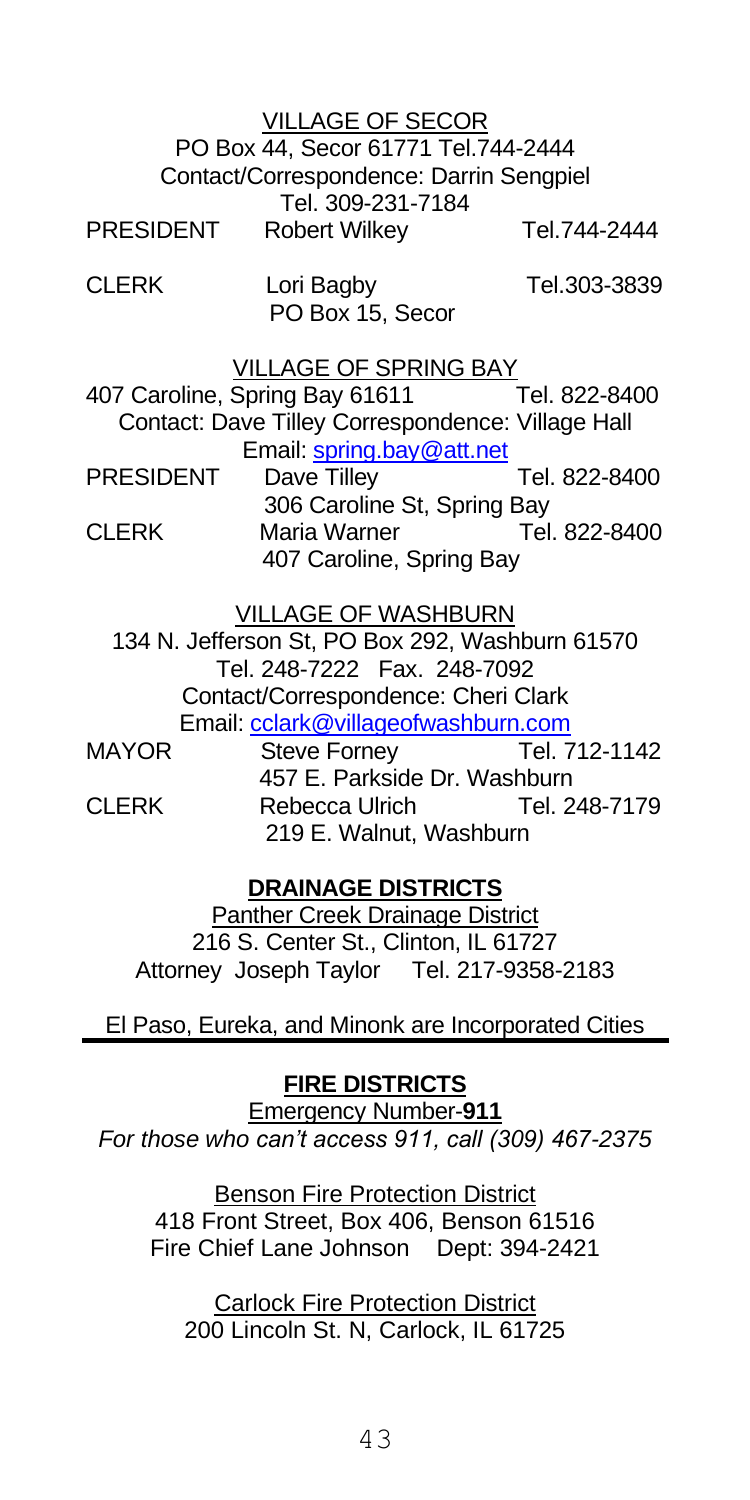Congerville Rural Fire Protection District 102 Sharp St, Congerville 61729 Fire Chief Nate Steffen Dept: 448-2384

Deer Creek Fire Protection District PO Box 352 Deer Creek 61733 Fire Chief Brice Magarity Dept: 309-447-6490

El Paso Fire Protection District 700 S. Fayette, PO Box 194, El Paso 61738 Fire Chief Neil Gauger Dept: 309-527-6145

Eureka - Goodfield Fire Protection District 211 North Main St., Eureka 61530 Fire Chief Craig Neal Dept: 467-6181

Germantown Hills Fire Protection District 313 Prairie Ave., Germantown Hills 61548 Fire Chief Mathew "Chip" Wilmot Dept: 383-4890

Metamora Fire Protection District Metamora Rural Fire Protection District 120 S. Davenport, Metamora 61548 Fire Chief Michael Sluga Dept: 309-367-2640

Minonk Fire Protection District PO Box 32, Minonk 61760 Fire Chief Steve Allen Dept: 309-432-2844

Roanoke Fire Protection District 108 West Broad, Box 748, Roanoke 61561 Fire Chief Jeff Smith Dept: 923-8351

Secor Fire Protection District 400 E. Van Alstine, PO Box 17, Secor 61771 Fire Chief Brett Krug, Dept: (309) 287-5012

Spring Bay Fire Protection District Station 1 310 W. Missouri St, Spring Bay 61611 Station 2 1075 Spring Bay Rd, East Peoria 61611 Fire Chief Dennis Perry Dept: 822-0152 [sbfchief@sbcglobal.net](mailto:sbfchief@sbcglobal.net)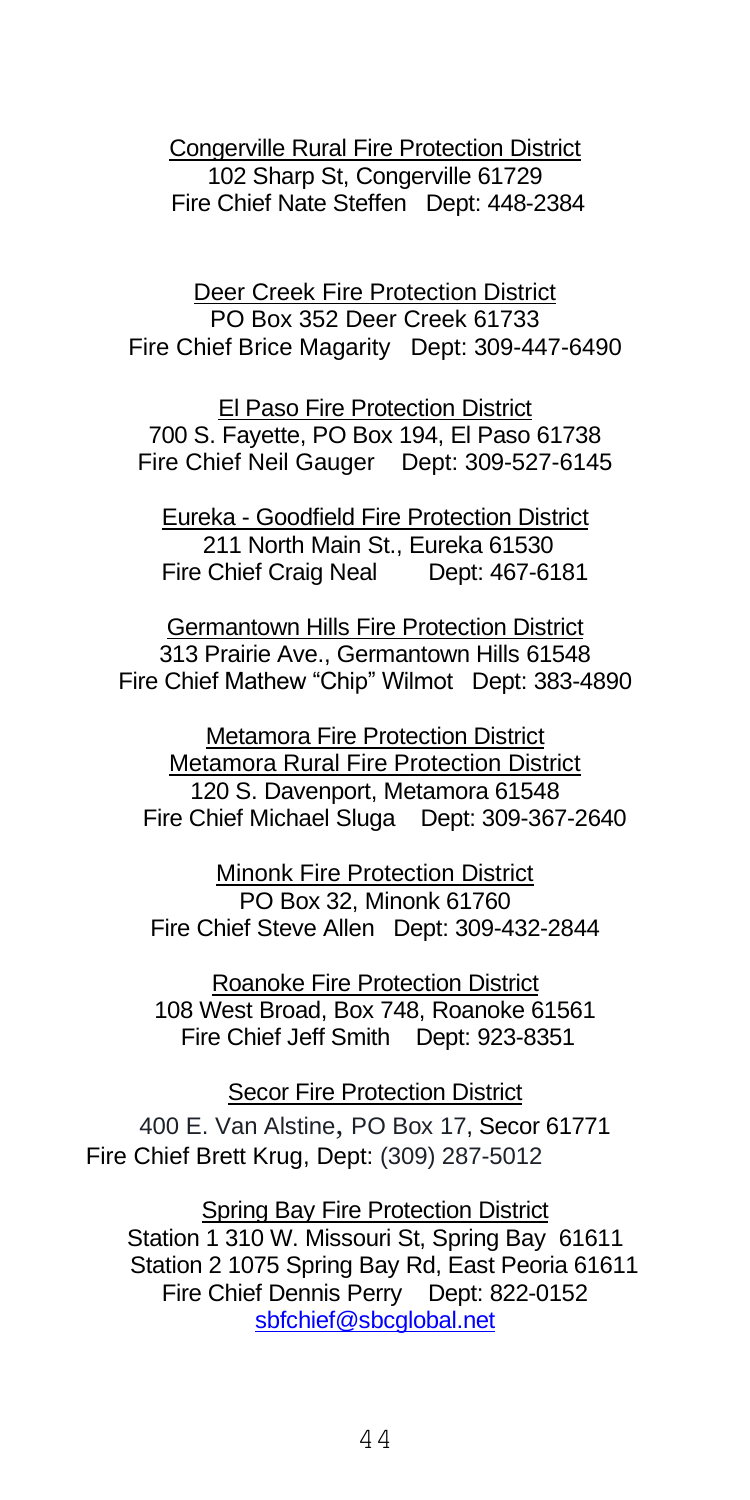Washburn Fire District 207 E. Walnut St., PO Box 23 Washburn 61570 Dept: 251-0665 Fire Chief Dennis Hattan

## **LIBRARY DISTRICTS**

DEER CREEK LIBRARY DISTRICT 205 E. First Ave, Box 347, Deer Creek 61733 Director- Megan Meadows Tel. 447-6724 [www.deercreeklibrary.org](http://www.deercreeklibrary.org/) [/ dcpatrons@gmail.com](mailto:dcpatrons@gmail.com)

EUREKA PUBLIC LIBRARY DISTRICT 202 S. Main, Eureka 61530 [www.eurekapl.org](http://www.eurekapl.org/) / directorepld@gmail.com Director- Ann Reeves Tel. 467-2922 Fax 467-3527

EL PASO DISTRICT LIBRARY 149 W. First Street, El Paso 61738 [www.elpasopubliclibrary.net](http://www.elpasopubliclibrary.net/) / epplstaff@gmail.com President - Heather Kosur Tel. 527-4360 Fax 527-7100

ILLINOIS PRAIRIE DISTRICT PUBLIC LIBRARY 208 East Partridge Street, PO Box 770, Metamora 61548 Director- Joel D. ShoemakerTel. 921-5074 [ipdpl.org](mailto:ipdpl@mtco.com)

CARLOCK PUBLIC LIBRARY DISTRICT 202 E. Washington-PO Box 39 Carlock 61725 Director- Christie Lau [www.carlocklibrary.com](http://www.carlocklibrary.com/) [/carlocklib@yahoo.com](mailto:carlocklib@yahoo.com) **\_\_\_\_\_\_\_\_\_\_\_\_\_\_\_\_\_\_\_\_\_\_\_\_\_\_\_\_\_\_**

## **PARK DISTRICTS**

GRANT MEMORIAL PARK DISTRICT President Stan E. Ulrich Tel. 309-238-7527 502 Highview Ridge, PO Box 231, Washburn 61570

METAMORA PARK DISTRICT President Matthew Bidne Tel 309-367-2737 Vice President Kerry Brock PO Box 633, Metamora 61548 Email: [board@metamoraparks.org](mailto:board@metamoraparks.org)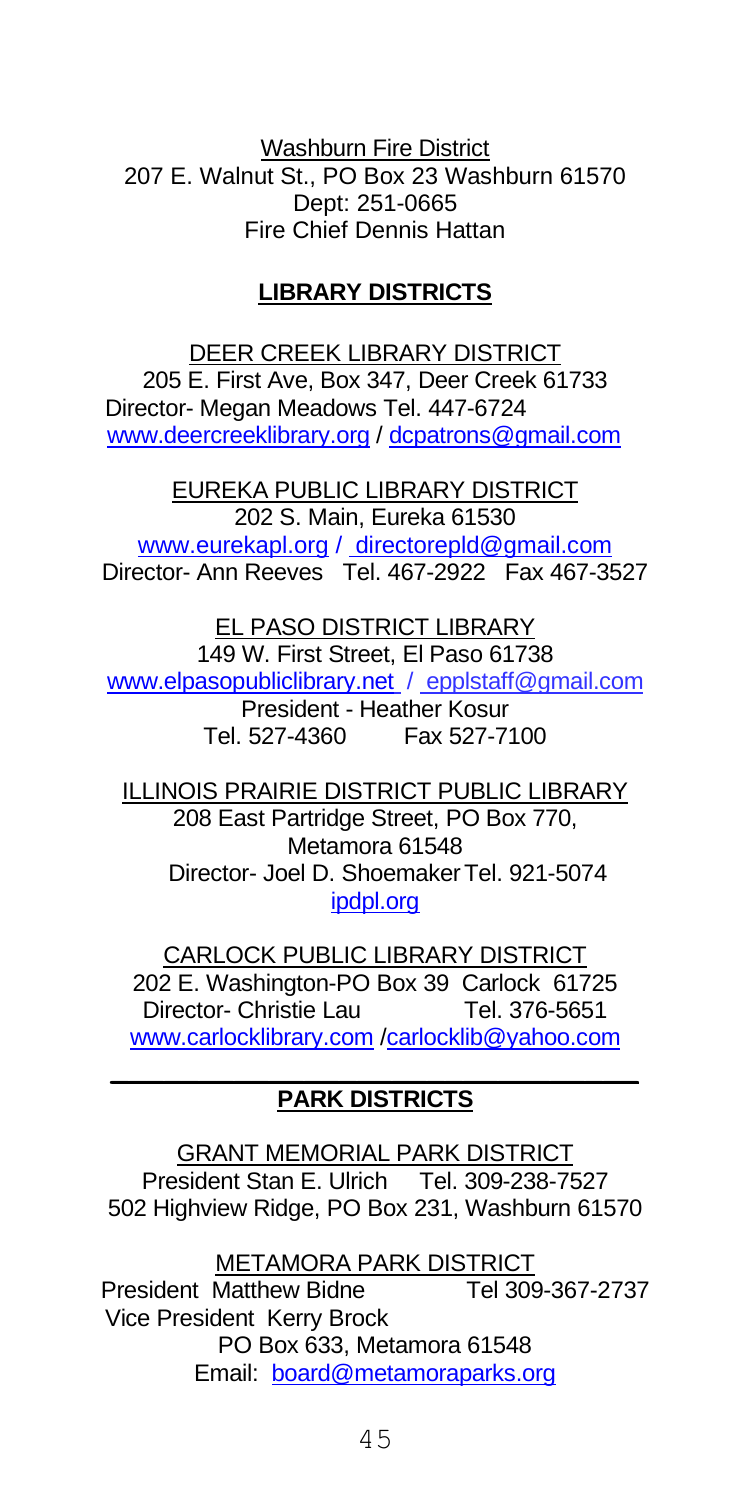#### ROANOKE PARK DISTRICT

President Jason Knepp 207 N. Cleveland, Roanoke, 61561 Tel. 208-2871 Correspondence to Treasurer- Brad Hartter 800 W. Parkview Ct. Roanoke, 61561 Tel. 923-7355

#### **STREET LIGHTING DISTRICT**

Lowpoint Street Lighting District Douglas Bill Tel. 339-9613 PO Box 126, 1227 Clark St. Lowpoint 61545

## **\_\_\_\_\_\_\_\_\_\_\_\_\_\_\_\_\_\_\_\_\_\_\_\_\_\_\_\_\_\_\_\_\_\_\_\_\_\_\_\_\_\_\_\_ WOODFORD COUNTY SCHOOLS**

CONGERVILLE-EUREKA-GOODFIELD CUSD # 140 109 W. Cruger Avenue Tel. 467-3737 Eureka 61530-1345 Fax. 467-2377 Superintendent - Robert Bardwell Email: [robert.bardwell@district140.org](mailto:robert.bardwell@district140.org) www.district140.org

<u>DEER CREEK-MACKINAW CUSD # 701</u><br>401 F Fifth St **Tel 35** Tel. 359-8965<br>Fax. 359-5291 Mackinaw 61755 Superintendent – Damon Hackett Email: dhackett@deemack.org www.deemack.org

EL PASO-GRIDLEY CUSD # 11 97 W. Fifth Street Tel. 527-4410 El Paso 61738 Superintendent - Brian Kurz Email: [brian.kurz@unit11.org](mailto:brian.kurz@unit11.org) www.unit11.org FIELDCREST CUSD # 6

1 Dornbush Dr. Tel. 432-2177 Minonk 61760-1363 Superintendent Kari Rockwell Email: krockwell@unit6.org www.unit6.org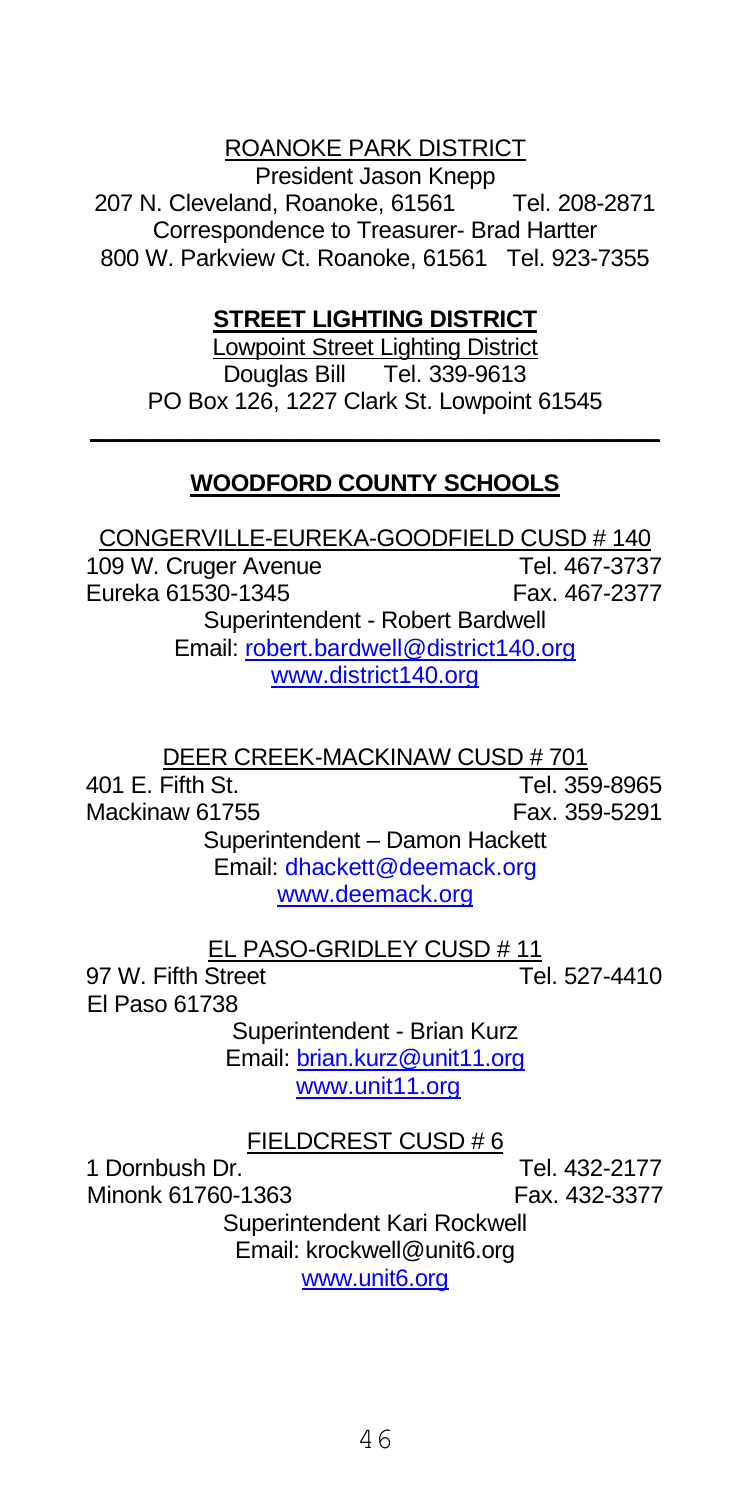GERMANTOWN HILLS SCHOOL DISTRICT # 69 103 Warrior Way Germantown Hills 61548 Fax. 383-2123 Superintendent Dan Mair Email: [dmair@ghills69.com](mailto:dmair@ghills69.com) http://ghills.metamora.k12.il.us LOWPOINT-WASHBURN CUSD # 21 508 E. Walnut St. Tel. 248-7522 Washburn 61570-0596 Fax. 248-7518 Superintendent Duane Schupp Email: [schupp@lwcusd21.com](file://///wcapps-01/cntyclerk/County%20Boards/County%20Yearbook/schupp@lwcusd21.com%20) [http://lwcusd21.com](http://lwcusd21.com/) MCLEAN COUNTY UNIT DISTRICT # 5 1809 W. Hovey Avenue Tel. 557-4400<br>Normal 61761-4339 Fax 557-4501 Normal 61761-4339 Superintendent Dr. Kristen Weikle Email: weiklek@unit5.org www.unit5.org METAMORA COMMUNITY CONSOLIDATED SCHOOL DISTRICT # 1 815 E. Chatham Tel. 367-2361 Metamora 61548-0924 Fax. 367-2364 Superintendent Dr. Benjamin Lee Email: blee@school.mgsredbirds.org http://mgs.metamora.k12.il.us METAMORA TOWNSHIP HIGH SCHOOL # 122 101 W. Madison **Tel. 367-4151**<br>Metamora 61548-0924 Fax 367-4351 Metamora 61548-0924 Superintendent-Sean O'Laughlin Email[: solaughl@mths.us](mailto:solaughl@mths.us) www.mths.us OLYMPIA COMMUNITY UNIT # 16 903 E. 800 North Road Tel. 379-6011 Stanford 61774-9612 Fax. 379-2328 Superintendent Dr. Laura O'Donnell Email[: laura.odonnell@olympia.org](mailto:laura.odonnell@olympia.org) www.olympia.org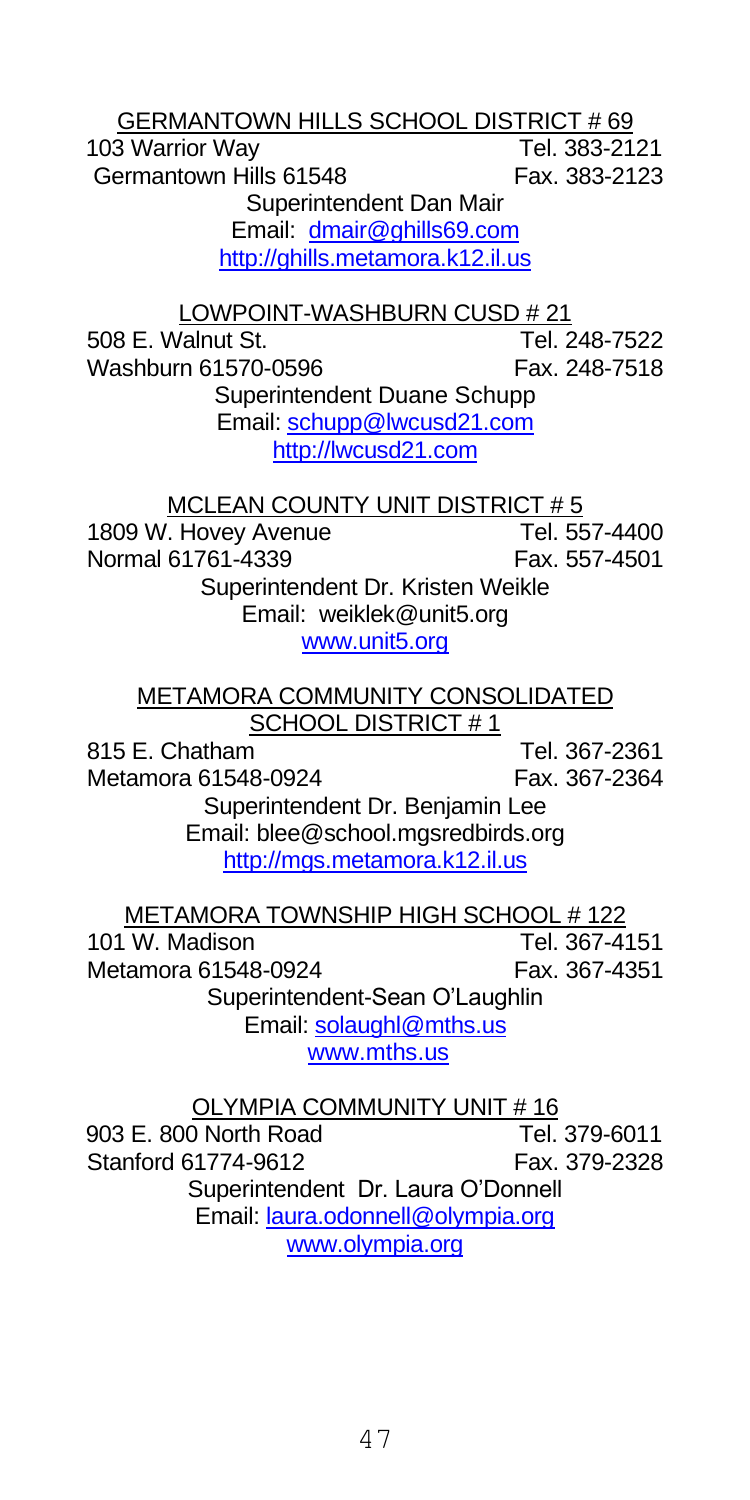RIVERVIEW CONSOLIDATED SCHOOL

DISTRICT # 2

1421 Spring Bay Road Tel. 822-8550 East Peoria 61611-9808 Fax. 822-8414 Superintendent - Tim Turner Email[: tturner@rgsting.org](mailto:tturner@rgsting.org) www.rgsting.org

ROANOKE-BENSON CUSD # 60

202 W. High St. Tel. 923-8921 Roanoke 61561 Fax. 923-7508 Superintendent Mr. Thomas Welsh Email: twelsh@rb60.com www.rb60.com

#### **REGIONAL OFFICE OF EDUCATION #53**

Districts: Mason County, Tazewell County and Woodford County 414 Court St. Pekin IL 61554 Tel. 309-477-2290 Fax 309-347-3735 www.roe53.net

REGIONAL SUPERINTENDENT Jeffrey S. Ekena ASSISTANT SUPERINTENDENT Jon Smith

| TRUSTEES      | <b>COUNTY</b> | <b>TERM</b> |
|---------------|---------------|-------------|
| Jim Dunnan    | Tazewell      | 2025        |
| Michael Fuoss | Tazewell      | 2023        |
| Kurt Krile    | Woodford      | 2025        |
| Judy Lacey    | Mason         | 2023        |
| Diane Orr     | Tazewell      | 2027        |
| Sara Sparkman | Tazewell      | 2023        |

For Regional Board of School Trustee's, please contact Jeff Ekena - [jekena@roe53.net](mailto:jekena@roe53.net) or Jon Smith - [jonsmith@roe53.net](file://///wcapps-01/cntyclerk/County%20Boards/County%20Yearbook/jonsmith@roe53.net)

## **\_\_\_\_\_\_\_\_\_\_\_\_\_\_\_\_\_\_\_\_\_\_\_\_\_\_\_\_\_\_\_\_\_\_\_\_\_ ILLINOIS CENTRAL COLLEGE**

One College Drive East Peoria, IL 61635 Tel. 694-5422 Fax 694-5450 Website[: www.icc.edu](http://www.icc.edu/)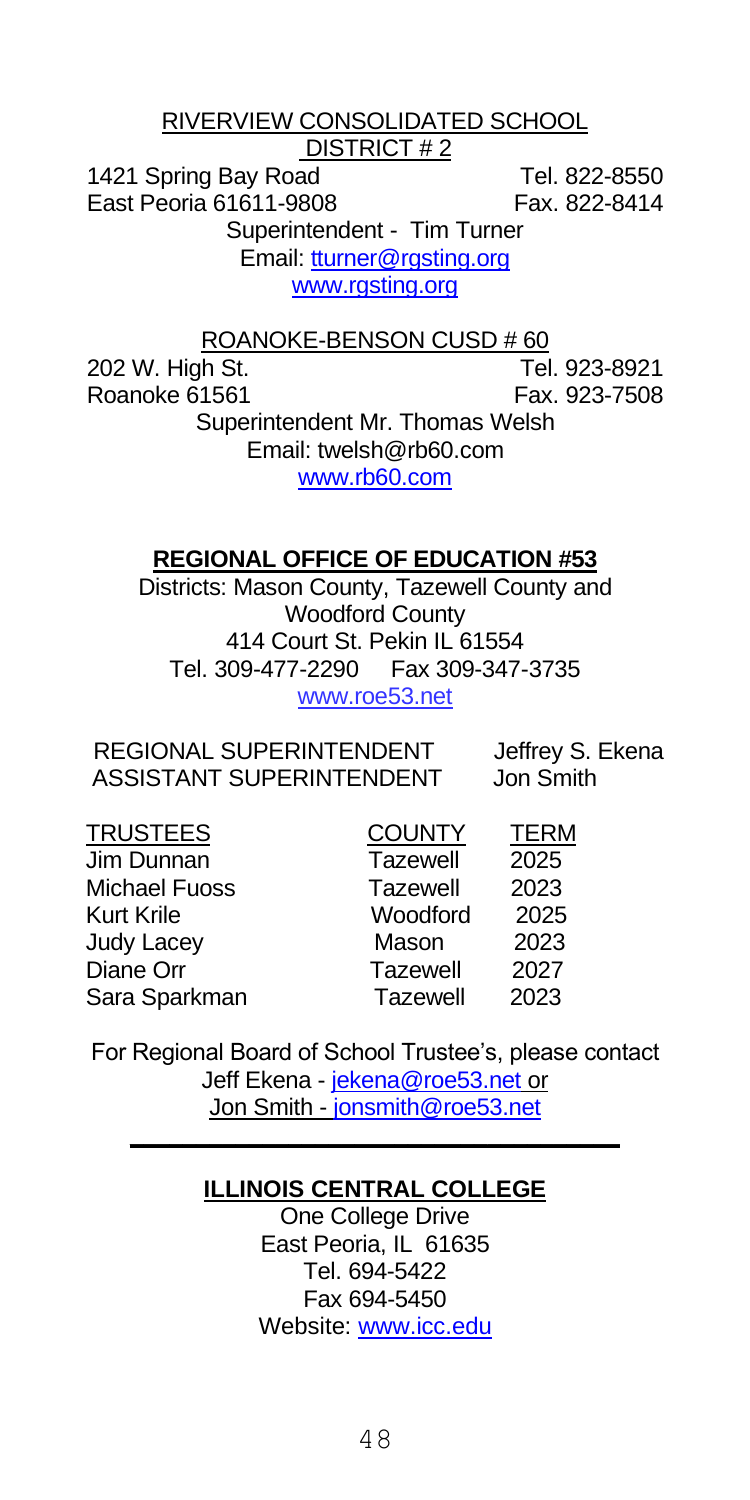300 E. College Ave. Eureka, IL 61530 Tel. 467-3721 Website: [www.eureka.edu](http://www.eureka.edu/) **REPUBLICAN PARTY PRECINCT COMMITTEEPERSONS** Chair: Tim Ruestman Vice-Chair: Marshall Smith Secretary: Lynne R. Gilbert Treasurer: Republican Headquarters (Send all correspondence to Chair, Tim Ruestman 11 Wolf Creek Street, Kappa, IL 61738 Townships - Elected/Appointed Precinct **Committeepersons** Cazenovia 1 Tel. Cazenovia 2 Tel. Cazenovia 3 Blake Otto **Tel.**  406 E. Robinson, Goodfield, IL 61742 [blakeotto@gmail.com](mailto:blakeotto@gmail.com) **Clayton** Cruger 1 Matt Smith Tel. 1904 Marshall Rd., Eureka, IL 61530 mismithgop@gmail.com Cruger 2 Kent McCanless Tel. 1354 C.R. 600 N., Eureka, IL 61530 [mgsk9cop@yahoo.com](mailto:mgsk9cop@yahoo.com) El Paso 1 John Krug Tel. 1550 CR 3000 E El Paso, IL, 61738 El Paso 2 Tim Ruestman Tel. 11 Wolf Creek St., Kappa. IL 61738 [ruestman@elpaso.net](mailto:ruestman@elpaso.net)<br>Fl Paso 3 Bolden (Bud) Malcom Bolden (Bud) Malcom Tel. 219-7783 375 W. Jefferson St., El Paso, IL 61738 [budmalcom@mchsi.com](mailto:budmalcom@mchsi.com)

**EUREKA COLLEGE**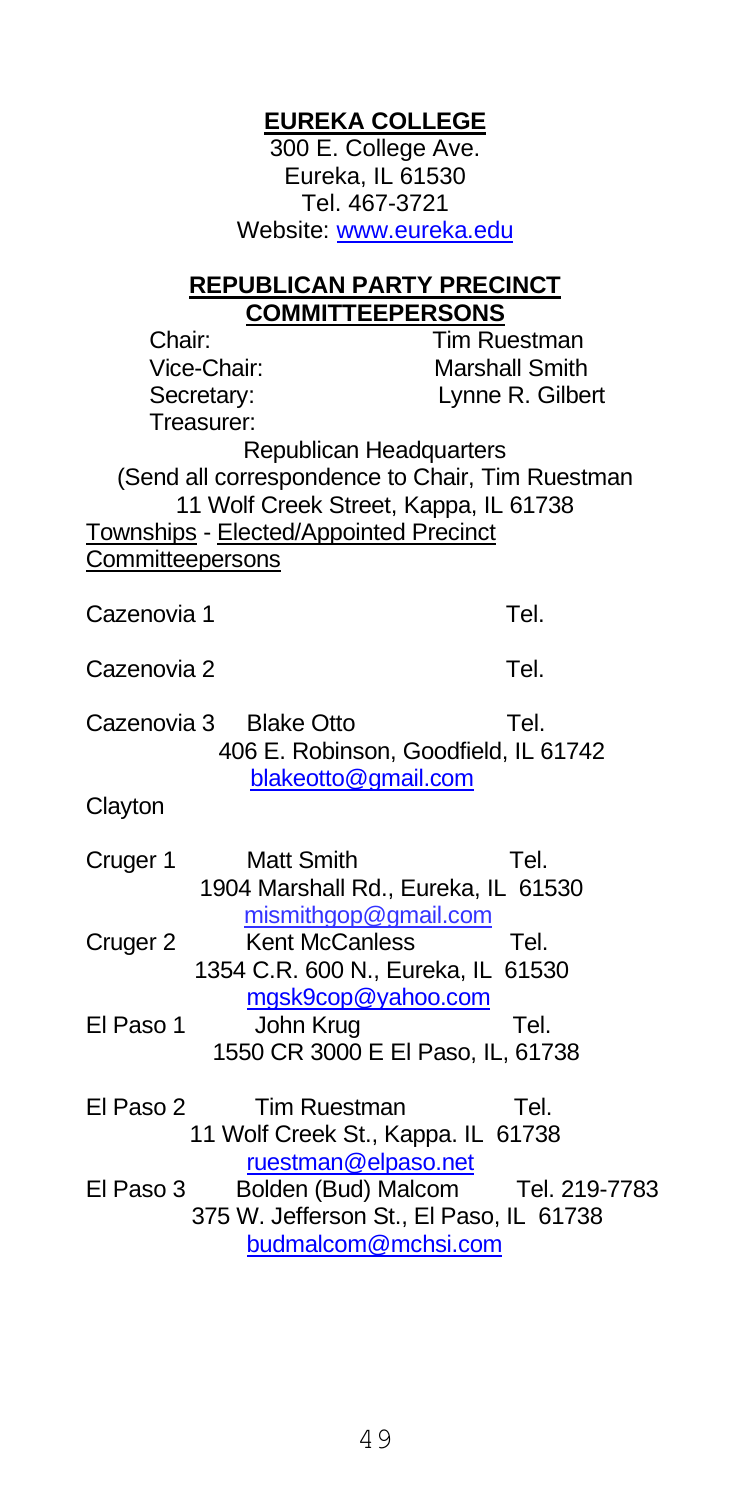| El Paso 4      | <b>Brian Kearney</b><br>298 N. Central, El Paso, IL 61738                                                    | Tel.              |
|----------------|--------------------------------------------------------------------------------------------------------------|-------------------|
| Greene         | John Koos<br>2445 CR 1200 N., El Paso, IL 61738<br>mkoos56@yahoo.com                                         | Tel. 433-5951     |
| Kansas<br>Linn |                                                                                                              | Tel.<br>Tel.      |
| Metamora 1     | Derek Tipsword<br>1520 Grove Lane, Metamora, IL 61548<br>derektipsord@gmail.com                              | Tel.              |
|                | Metamora 2 Danny Steffen<br>519 Woodland Dr., Congerville, IL 61729<br>steffenfam5@wildblue.net              | Tel. 208-6847     |
|                | Metamora 3 Chuck Tanton<br>121 N. Knollaire, Metamora, IL 61548<br>cstanton@mtco.com                         | Tel.              |
|                | Metamora 4 Sheri Hutchens<br>1600 W. Mt Vernon, Metamora IL 61548<br>sericson63@gmail.com                    | Tel. 217 341-9830 |
|                | Metamora 5 Bill Christ<br>1356 Douglas Road, Metamora IL 61548<br>bchrist@mtco.com                           | Tel.              |
| Minonk 1       | <b>Justin Faulk</b><br>617 E 4 <sup>th</sup> St, Minonk, IL 61760<br>Jfaulk77@gmail.com                      | Tel. 838-5595     |
| Minonk 2       | <b>Brian Petersen</b><br>803 W. Fourth St. Minonk IL 61760                                                   | Tel. 261-5872     |
| Minonk 3       | brian@deleonthompson.com                                                                                     | Tel.              |
|                | Montgomery 1 Arlen Edelman<br>217 Reaba Ave, Congerville, IL 61729                                           | Tel. 846-6407     |
|                | arlen@lighthousegm.com                                                                                       |                   |
| Montgomery 2   |                                                                                                              |                   |
| Olio 1         |                                                                                                              | Tel.              |
| Olio 2         |                                                                                                              | Tel.              |
| Olio 3         | Autum Jones<br>506 W. Cruger Ave., Eureka, IL 61530                                                          | Tel. 839-7196     |
| Olio 4         | Autumjones07@gmail.com<br>Lynne R. Gilbert<br>515 Woodland Drive, Congerville, IL 61729<br>bznest5@gmail.com | Tel. 262-6248     |
| Palestine      | Dennis Ward<br>541 County Road 2000 E., Secor, IL 61771<br>Lima2135@gmail.com                                | Tel.              |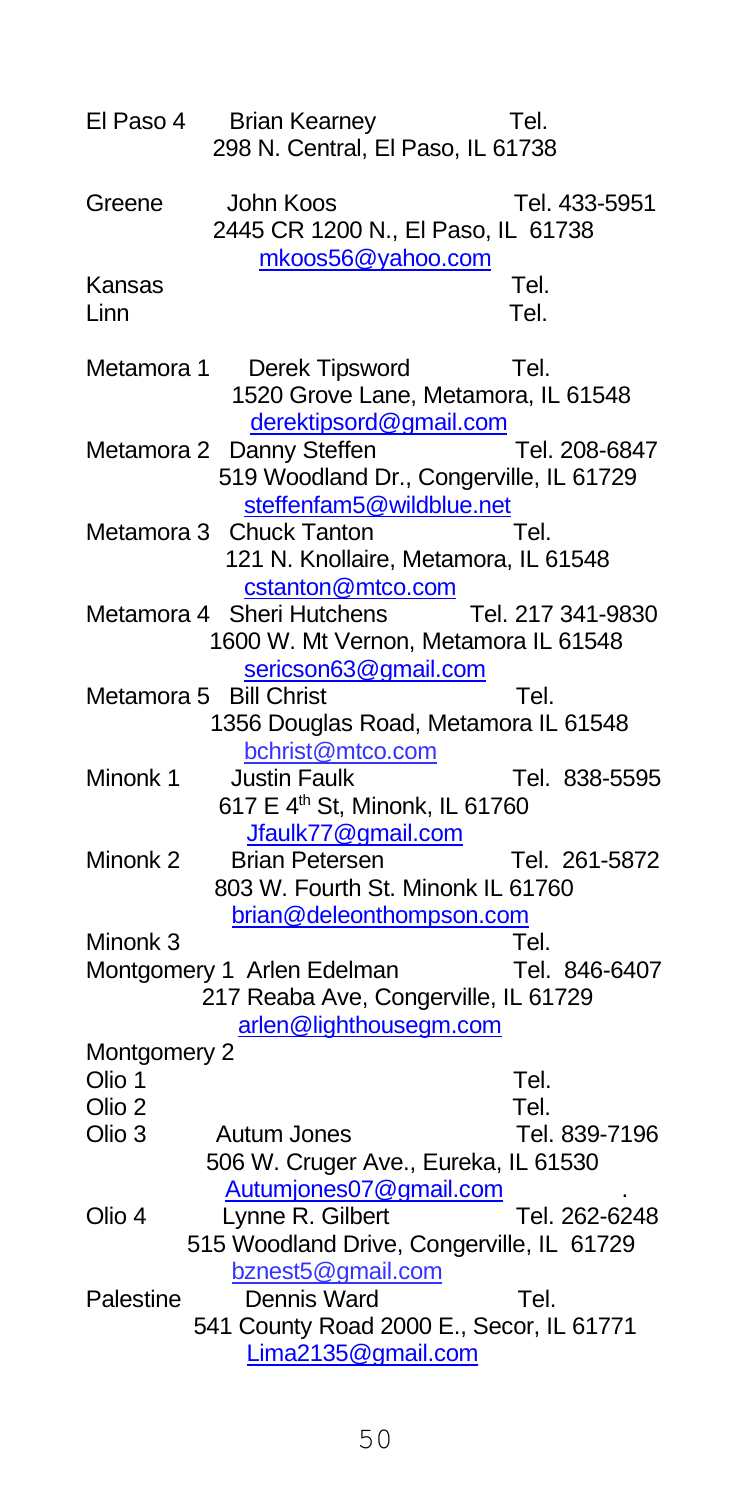Panola Lawrence G. Roth Tel. 275-5794 2973 C.R. 1400 N., El Paso, IL 61738 Partridge Robert Hadfield Tel. 303-0213 704 Banta Rd., Lowpoint, IL 61545 [rhstlcards@gmail.com](mailto:rhstlcards@gmail.com) Roanoke 1 Robert Huschen Tel. 369-8278 706 W. Randolph St., Roanoke, IL 61561 rhuschen@hotmail.com Roanoke 2 Tel. Roanoke 3 Michael Oltman Tel. 303-0818 801 W. Davidson St., Roanoke, IL 61561 [Moltman71@gmail.com](file://///wcapps-01/cntyclerk/County%20Boards/County%20Yearbook/Moltman71@gmail.com)  Spring Bay 1 Albert Durst Tel. 303-5222 632 Bricktown, LowPoint, IL 61545 [albertdurst@yahoo.com](file://///wcapps-01/cntyclerk/County%20Boards/County%20Yearbook/albertdurst@yahoo.com) Spring Bay 2 Jerry Smith Tel. 843-514-0362 1356 C.R. 600 N., Eureka, IL 61530 jscable1@yahoo.com Worth 1 Donald J. Cremeens Tel. 313 Apple Dr, Metamora, IL 61548 djchammer@gmail.com Worth 2 Tel. Worth 3 Becky Weber Tel. 369-1133 602 Malone Court, Metamora, IL 61548 Worth 4 Kyle Durst Tel. 922-3642 311 Pinecrest Dr., Germantown Hills, IL 61548 durst3@hotmail.com Worth 5 Barry Logan Tel. 367-2697 627 Coon Creek Rd., Metamora, IL 61548 lccl@mtco.com Worth 6 Jacqueline Taylor Tel. 361-5690 376 Ten Mile Creek Rd., Germantown Hills, IL 61548 [jacquiebruell@yahoo.com](mailto:jacquiebruell@yahoo.com) Worth 7 Tel. Worth 8 Tel. Worth 9 Michael Ealey Tel. 338 Santa Fe Trail, Metamora, IL 61548

[mealey@mchsi.com](mailto:mealey@mchsi.com)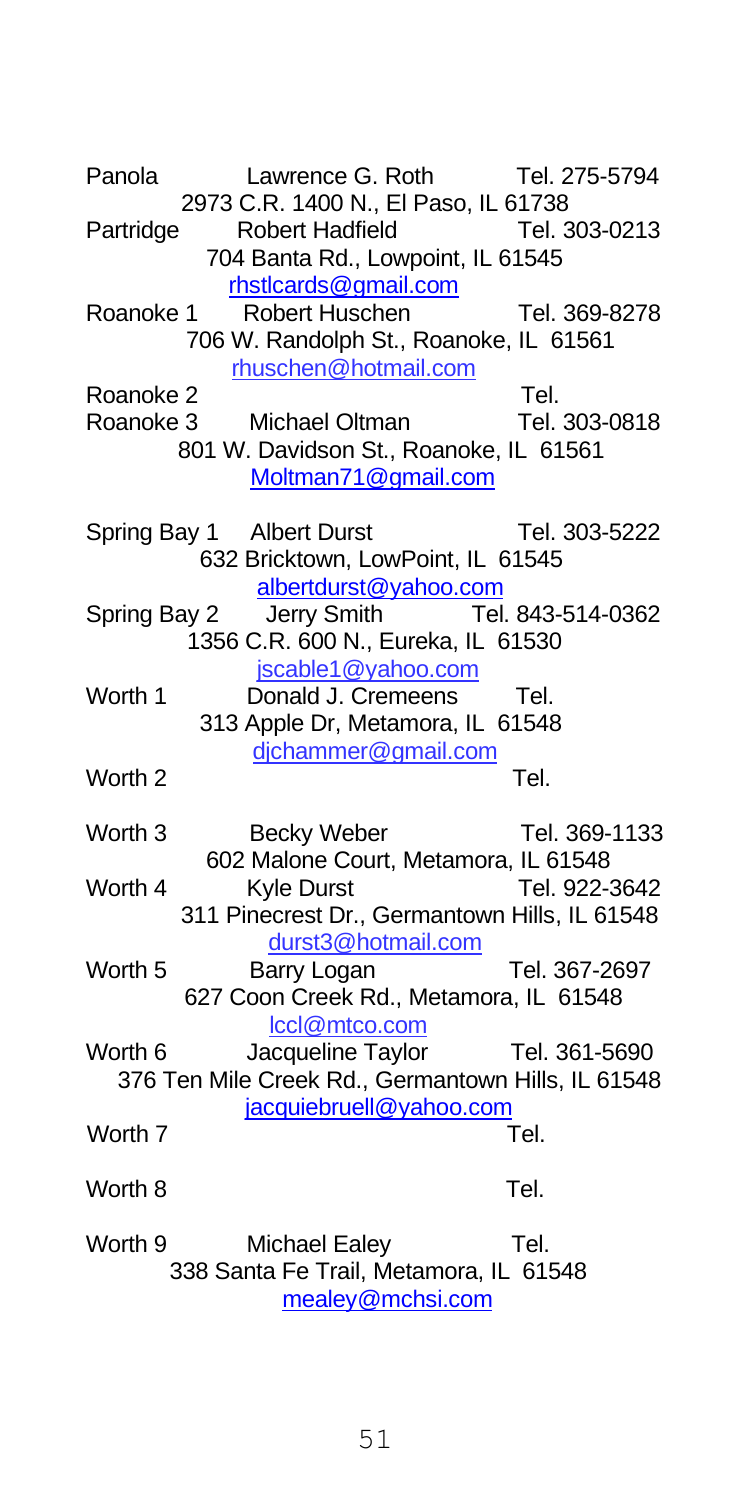Worth 10 Dennis R. Tipsword, Jr. Tel. 1520 Grove Lane, Metamora, IL 61548 [tipsi2@mtco.com](mailto:tipsi2@mtco.com)

#### **DEMOCRATIC PARTY PRECINCT COMMITTEEPERSONS**

Secretary: Treasurer: Lori Hanson

Chair: Junius Rodriguez<br>Vice - Chair: Marty Clinch Marty Clinch<br>Jim Efaw

Woodford County Democratic Central Committee P.O. Box 1051, Metamora, IL 61548-1051 Website[: www.wcdem.org](http://www.wcdem.org/) Email: [web2018@wcdem.org](file://///wcapps-01/cntyclerk/County%20Boards/County%20Yearbook/web2018@wcdem.org) Meeting dates and places posted on website.

Townships - Elected/Appointed Precinct **Committeepersons** 

| Cazenovia 1 |                                      | Tel.          |
|-------------|--------------------------------------|---------------|
| Cazenovia 2 |                                      | Tel.          |
| Cazenovia 3 |                                      | Tel.          |
| Clayton     | Scott Jackson                        | Tel. 394-2436 |
|             | PO Box 412, Benson, IL 61516         |               |
| Cruger 1    | Ross Clymer                          | Tel. 712-7677 |
|             | 469 State Rt 117, Eureka, IL 61530   |               |
| Cruger 2    |                                      | Tel.          |
| El Paso 1   | David D. McBride                     | Tel.          |
|             | 672 E. Fourth St., El Paso, IL 61738 |               |
| El Paso 2   | Rebecca Bailey                       | Tel. 261-0835 |
|             | 208 Pearl St., Kappa, IL 61738       |               |
|             | Becca2080@gmail.com                  |               |
| El Paso 3   | Olaya Landa-Vialard                  | Tel.          |
|             | PO Box 22, El Paso, IL 61738         |               |
|             | olv@wcdem.org                        |               |
| El Paso 4   |                                      | Tel.          |
| Greene      |                                      | Tel.          |
| Kansas      |                                      | Tel.          |
| Linn        |                                      | Tel.          |
| Metamora 1  |                                      | Tel.          |
| Metamora 2  |                                      | Tel.          |
| Metamora 3  | <b>Rick Doty</b>                     | Tel.          |
|             | PO Box 988 Metamora, IL 61548        |               |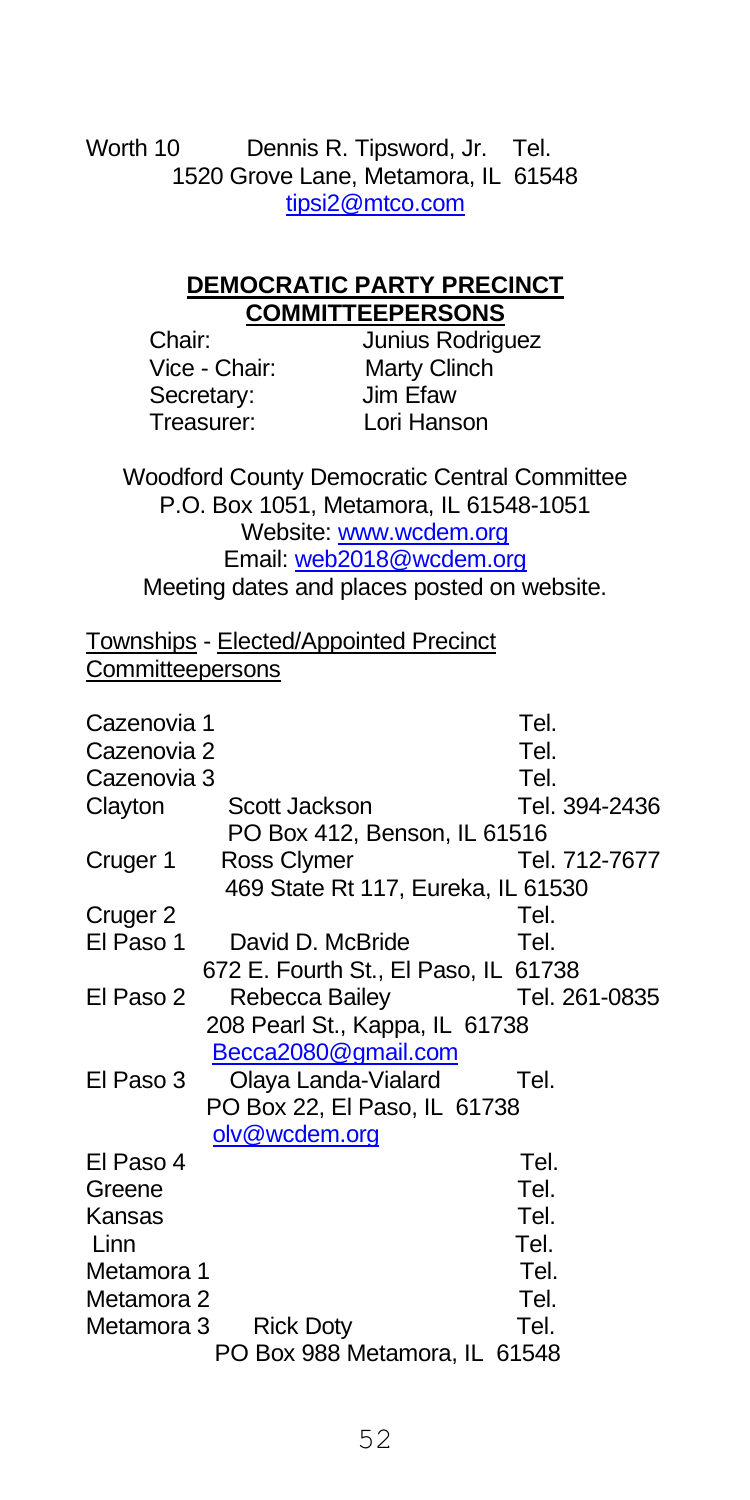Metamora 4 Tel.

Metamora 5 Tel. Minonk 1 James (Mike) McKay Tel. 626 Locust St., Minonk, IL 61760 Minonk 2 Tel. Minonk 3 Tel. Montgomery 1 Heidi Bowman Tel. 103 W Lincoln St. Congerville, IL 61729 Montgomery 2 Alex Cooper Tel. 712-7677 115 W. Robinson St. Goodfield, IL 61742 Olio 1 Christopher Robinson Tel. 617 Webster St., Eureka, IL 61530 Olio 2 Junius Rodriguez Tel. 467-6966 707 S. Vennum St. Eureka, IL. 61530 [chair@wcdem.org](mailto:chair@wcdem.org) Olio 3 Tel. Olio 4 Tel. Palestine Tara Wilkey **Tel.**  302 W. Gilman St. Secor, IL 61771 [twilkey@wcdem.org](file://///wcapps-01/cntyclerk/County%20Boards/County%20Yearbook/twilkey@wcdem.org) Panola **Tel.** Partridge **Tel.** Tel. Roanoke 1 Tel. Roanoke 2 Tel. Roanoke 3 Tel. Spring Bay 1 Valerie Thomas Tel. 130 Zimmerman Rd., Spring Bay IL 61611 Spring Bay 2 Jackson Nannie Tel. 1269 Spring Bay Rd, E. Peoria, IL 61611 Worth 1 Donald Cremeens Tel. 313 Apple Dr., Metamora, IL 61548 djchammer@gmail.com Worth 2 Tel. Worth 3 Marty Clinch Tel. 383-4237 317 Pinecrest Dr., Metamora, IL 61548 martyclinch@wcdem.org Worth 4 Keith Phelps **Tel.**  203 Arbor Vitae Dr., Germantown Hills, IL 61548 Worth 5 Laura Kelly **Tel.**  420 Mackenzie Pl, Germantown Hills, IL 61548 [Worth5@wcdem.org](file://///wcapps-01/cntyclerk/County%20Boards/County%20Yearbook/Worth5@wcdem.org)  Worth 6 Tel. Worth 7 Lori Hanson Tel. 724-816-1443 1228 N. Rim Rd., East Peoria 61611 treas@wcdem.org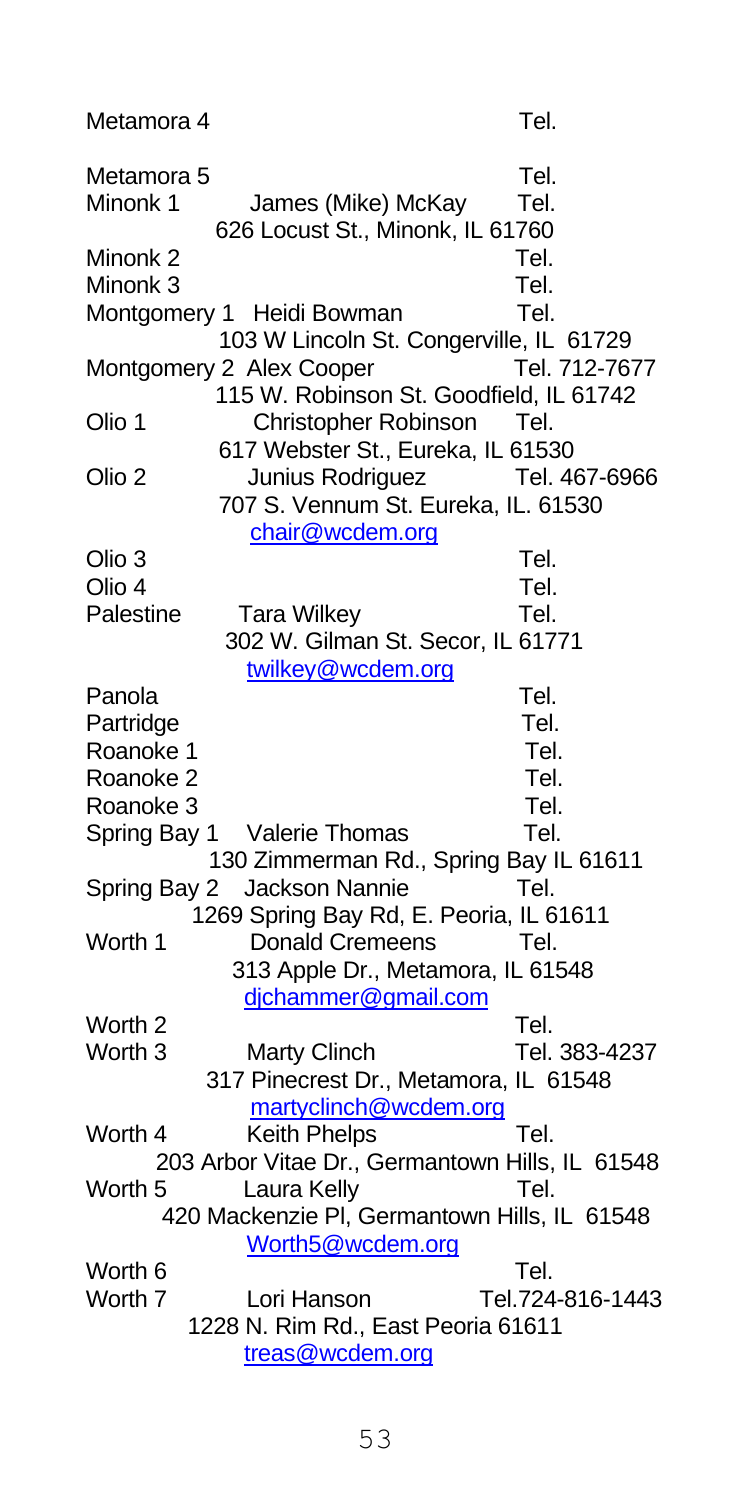Worth 8 Olivia Chavira **Tel.**  513 Miletree Rd, East Peoria, IL 61611 Worth 9 Margaret Baker Tel. 1233 N. Olde Farm Rd., East Peoria, IL 61611 Worth 10 Tel.

#### **STATE GOVERNMENT**

**GOVERNOR (D)** J.B. PRITZKER 207 State House<br>Tel: 217-782-0244 Springfi Springfield, IL 62706 [www.illinois.gov](http://www.illinois.gov/)

**LT GOVERNOR (D)** JULIANA STRATTON 214 State House

Tel: 217-558-3085 Springfield, IL 62706 **ATTORNEY GENERAL (D)** KWAME RAOUL 500 South Second St. Tel: 217-782-1090 Springfield, IL 62706

**SECRETARY OF STATE (D)** JESSE WHITE 213 State Capitol Tel: 800-252-8980 Springfield, IL 62706

**COMPTROLLER (D)** SUSANA A. MENDOZA 325 West Adams Tel: 217-782-6000 Springfield, IL 62706

**STATE TREASURER (D**) MICHAEL W. FRERICHS 219 State House Tel: 217-782-2211 Springfield, IL 62706

## **STATE LEGISLATIVE**

The State Legislature is composed of 59 Senators with terms of four years and 118 Representatives with terms of two years.

#### **STATE SENATOR FROM THE 37th DISTRICT**

(Composed of Representative Districts 73 & 74: Partridge, Cazenovia, Metamora, Spring Bay, Worth, and part of Roanoke 3)

## WIN STOLLER (R)

## **STATE SENATOR FROM THE 53rd DISTRICT**

(Composed of Representative Districts 105 & 106: Clayton, Cruger, El Paso, Greene, Kansas, Linn, Minonk, Montgomery, Olio, Panola, Palestine, Roanoke 1,2 and part of Roanoke 3)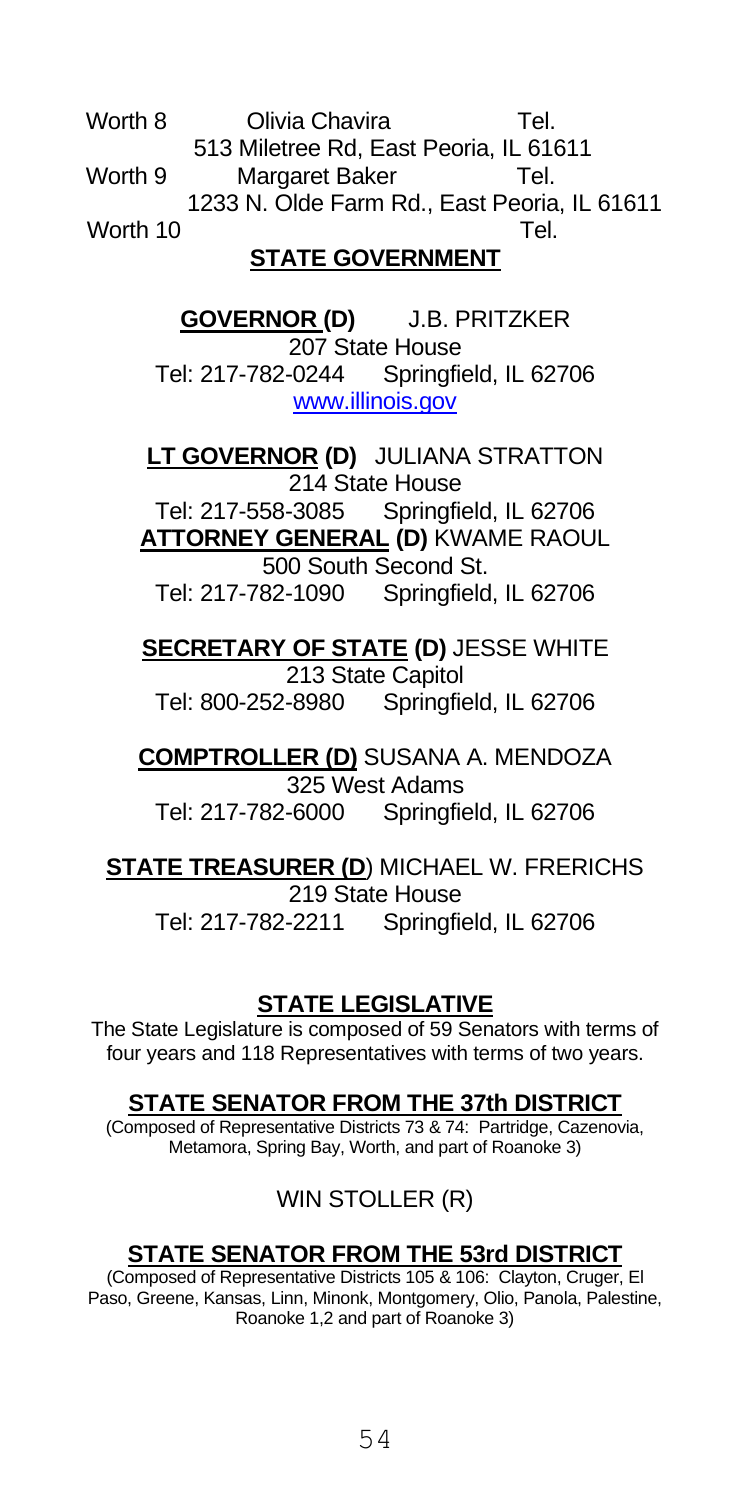#### JASON BARICKMAN (R)

 309-L Capitol Bldg. 3004 G.E. Road Springfield, IL 62706 Suite 1B

 Tel: 217-782-6597 Bloomington, IL 61704 Tel: 309-661-2788

#### **STATE REP. FROM THE 73rd DISTRICT**

(Partridge, Cazenovia, Metamora, Spring Bay, Worth, and part of Roanoke)

RYAN SPAIN (R)

Springfield, IL 62706 Arbor Hall, Suite B Tel: 217-782-8108 Peoria IL 61614

228-N Stratton Building 5407 N. University St.

Tel. 309-690-7373

spain@ilhousegop.org

#### **STATE REP. FROM THE 106th DISTRICT**

(Clayton, Cruger, El Paso, Greene, Kansas, Linn, Minonk, Montgomery, Olio, Panola, Palestine, Roanoke 1, Roanoke 2 and part of Roanoke 3)

THOMAS M. Bennett (R)<br>St.. Suite 2 1942 W. Walnut St. 311 N. Mill St., Suite 2<br>Pontiac. IL 61764 Watseka, IL 60970 Tel: 815-844-9179 Tel: 815-432-0106 [staterepbennett@gmail.com](mailto:staterepbennett@gmail.com)

## **STATE JUDICIARY**

#### **SUPREME COURT OF ILLINOIS**

FIRST JUDICIAL DISTRICT Mary Jane Theis **Chicago** Ann M. Burke Chicago P. Scott Neville, Jr. Chicago

SECOND JUDICIAL DISTRICT Michael J. Burke Wheaton THIRD JUDICIAL DISTRICT Robert L. Carter **Rock Island** FOURTH JUDICIAL DISTRICT Rita B. Garman **Danville**  FIFTH JUDICIAL DISTRICT David K. Overstreet Nashville

The Supreme Court, highest tribunal in Illinois, has general administrative and supervisory authority over all courts in the State.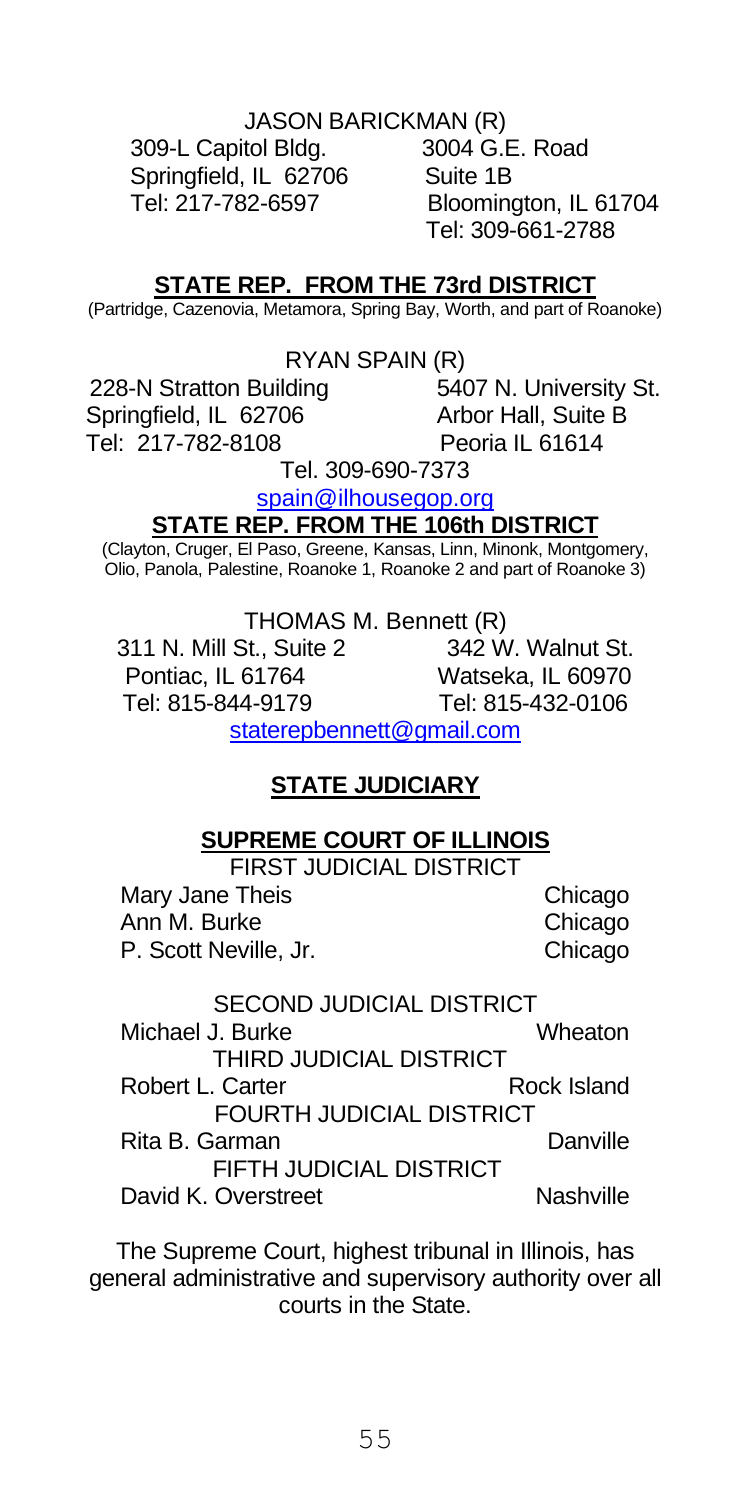#### JUDGES OF THE COURT

The State is divided into FIVE JUDICIAL DISTRICTS with an Appellate Court in each district. In 1964, Judges of the Appellate Court were elected for the first time, having been previously assigned to the Appellate Courts from the Circuit Bench by the Supreme Court. After the initial staggered terms, Judges of the Appellate Court will be selected on their records, by a vote of the people for a ten-year term. Woodford County is in the FOURTH JUDICIAL DISTRICT. The Court sits at Springfield and is in session throughout the year.

## **FOURTH DISTRICT APPELLATE JUDGES**

James A. Knecht Term Expires 2026 John W. Turner **Term Expires 2022**<br>Thomas M. Harris, Jr. Term Expires 2020 Thomas M. Harris, Jr. Craig DeArmond Term Expires Robert J. Steigmann Term Expires 2024 Peter C. Cavanaugh Term Expires 2028

Term Expires 2024

Supreme Court Building 200 E. Capitol, Springfield, IL 62701 (217) 782-2035

## **ELEVENTH JUDICIAL CIRCUIT COURT OF ILLINOIS**

Counties: Ford, Livingston, Logan, McLean & Woodford

Mark Fellheimer Chief Judge Lynne R. Gilbert<br>Matt Noar

Charles M. Feeney III Circuit Judge Michael L. Stroh Associate Judge Director of Court Services Andrew Lankton Head-Public Defender Annette Wilkey Court Reporter

#### **NATIONAL GOVERNMENT**

**PRESIDENT – Joseph R. Biden (D)**

The White House 1600 Pennsylvania Ave. NW Washington, D.C. 20500

**VICE-PRESIDENT** – **Kamala Harris (D)** The White House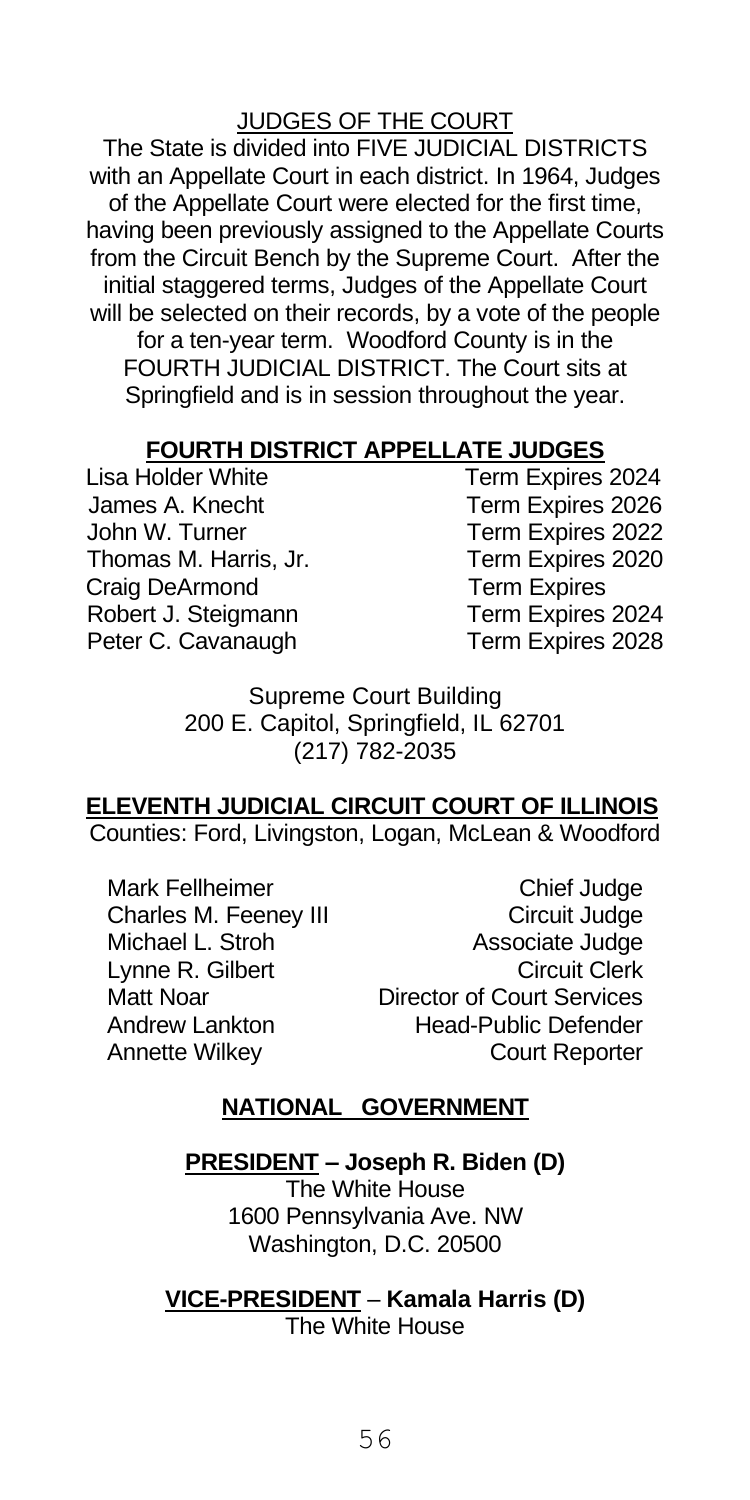1600 Pennsylvania Ave. NW Washington, D.C. 20500

#### **PRESIDENT'S CABINET**

| Secretary of Agriculture       | <b>Tom Vilsack</b> |
|--------------------------------|--------------------|
| Secretary of Commerce          | Gina Raimondo      |
| Secretary of Defense           | Lloyd Austin       |
| Secretary of Education         | Dr. Miguel Cardona |
| Secretary of Energy            | Jennifer Granholm  |
| Sec. of Health & Human Service | Xavier Becerra     |
| Sec. of Homeland Security      | Alejandro Mayorkas |
| Sec. of Housing & Urban Dev.   | Marcia Fudge       |
| Sec. of the Interior           | Deb Haaland        |
| <b>Attorney General</b>        | Merrick Garland    |
| Secretary of Labor             | Marty Walsh        |
| Secretary of State             | Antony Blinken     |
| Secretary of Transportation    | Pete Buttigies     |
| Secretary of Treasury          | Dr. Janet Yellen   |
| Sec. of Veterans Affairs       | Denis McDonough    |

#### **JUDICIAL DEPARTMENT**

 $\mathcal{L}_\text{max} = \frac{1}{2} \sum_{i=1}^n \mathcal{L}_i \mathcal{L}_i$ 

Supreme Court of the United States One First Street NE, Washington, D.C. 20543

Chief Justice John G. Roberts, Jr.

Associate Justices

Brett M. Kavanaugh Clarence Thomas Amy Coney Barrett Stephen G. Breyer Samuel A. Alito, Jr. Sonia Sotomayor Elena Kagan Neil M. Gorsuch

## **U.S. SENATORS FROM ILLINOIS**

The U.S. SENATE is composed of two Senators from Each State, making a total membership in the upper house of 100. Their term is six years.

**Tammy Duckworth (D)** Term Expires 2022 524 Hart Senate Office Building

524

Hart Senate Building Washington, D.C. 20510 (202)224-2854

District Office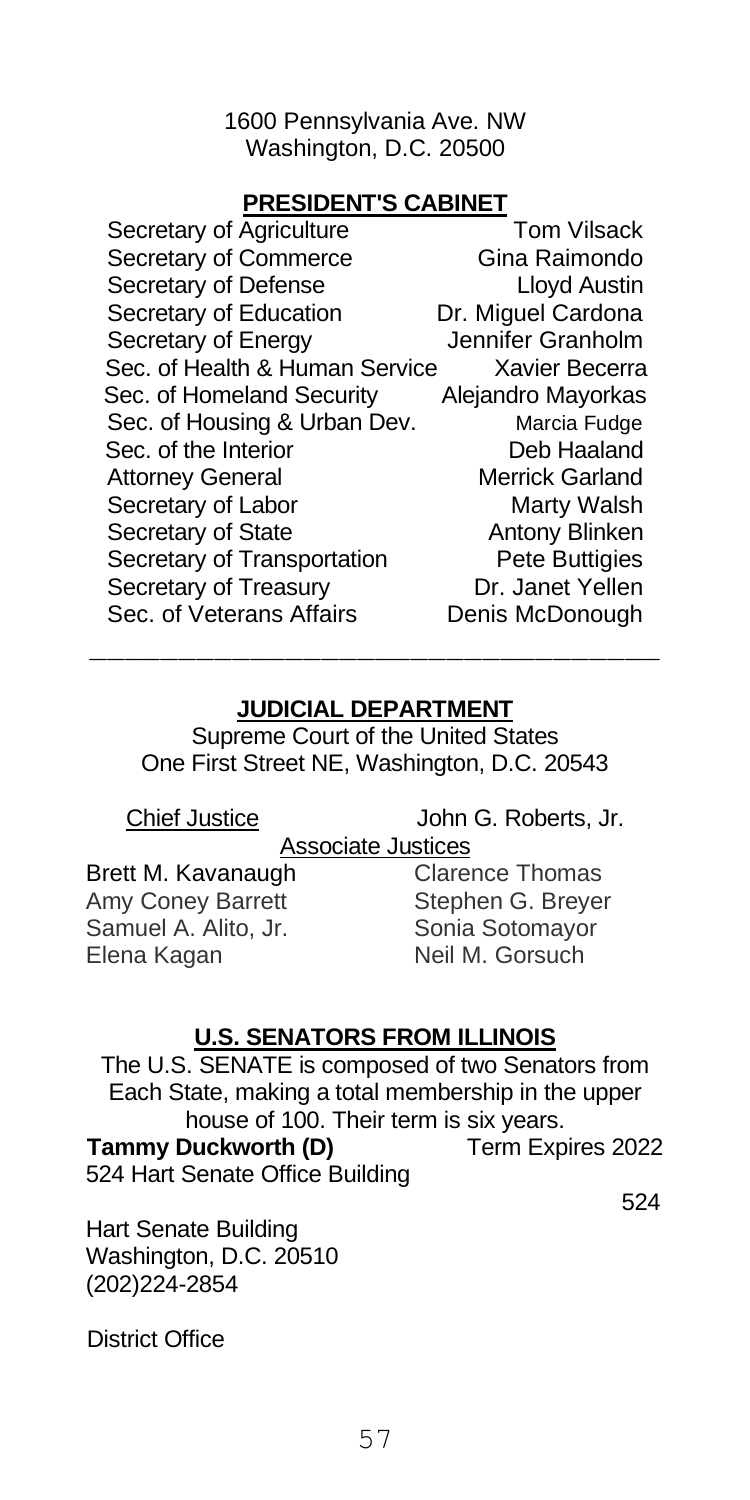8 South Old State Capitol 230 S. Dearborn St. Plaza Suite 3900 Springfield, IL 62701 Chicago, IL 60604 (217) 528-6124 (312) 886-3506 [www.duckworth.senate.gov](http://www.duckworth.senate.gov/)

#### **RICHARD J. DURBIN (D)** Term Expires 2020

711 Hart Senate Office Building Washington, D.C. 20510 (202) 224-2152

District Office 230 S. Dearborn St.<br>525 S. 8th St 230 Suite 3892  $525 S.$  8th  $St.$ Springfield, IL 62703 Chicago, IL 60604 (217) 492-4062 (312) 353-4952

[www.durbin.senate.gov](http://www.durbin.senate.gov/)

#### **U.S. HOUSE OF REPRESENTATIVE**

The number of voting representatives in the House is fixed by law at no more than 435, representing the population of the 50 states. The number of representatives per state is proportionate to population.

#### **CONGRESSMAN FROM THE 18th DISTRICT** (All of Woodford County) **DARIN LAHOOD**

Springfield District Office 100 NE Monroe Street<br>235 S. Sixth Street Room 100 235 S. Sixth Street Springfield, IL 62701 Peoria, IL 61602<br>217-670-1806 309-671-7027  $217 - 670 - 1806$ 

## **TAX LEVIES**

(35 ILCS 200/18-15) All taxing districts should annually certify to the County Clerk on or before the last Tuesday in December the amounts levied.

#### **VOTER REGISTRATION**

Qualifications – Must be a United States citizen of the age of 18 years by Election Day; 17 years of age to vote in a General Primary Election if individual will be 18 years as of age on date of the immediately following General or Consolidated Election and having been a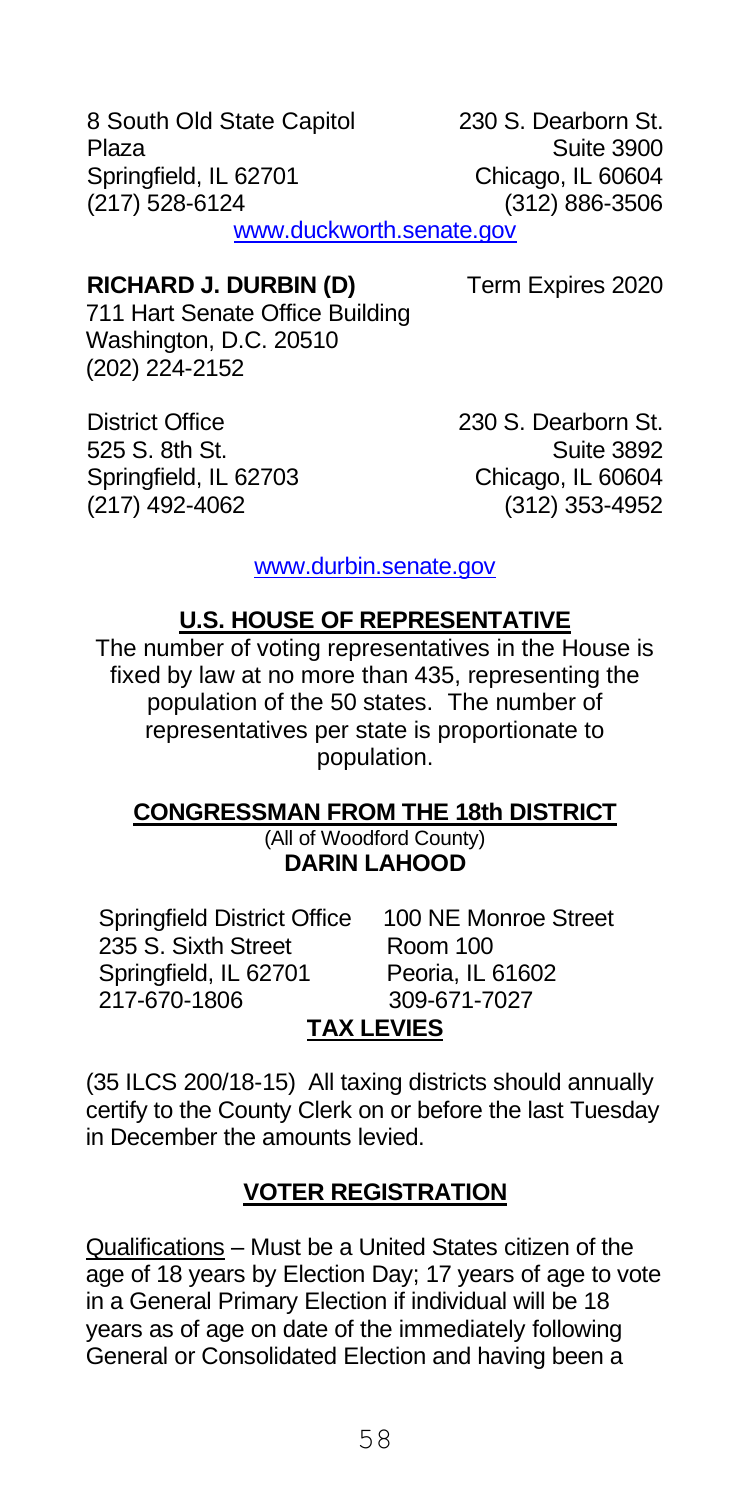resident of the precinct of at least 30 days prior to election. (10 ILCS 5/3)

#### **EVERY VOTER MUST BE REGISTERED**

Every voter, with the exception of those in the military, must be registered in order to vote at any primary, general, or special election at which any state or county officers are to be nominated or elected; and at any township, school district, park district, or city/village election. (10 ILCS 5/4-1)

Any qualified person may register at the office of the County Clerk, any day Monday thru Friday, during Office Hours, with the exception during the 27 days prior to an election and during the 2-day period after each election. The voter needs to have two forms of identification with at least one showing their current residence address. If a voter registers by mail, sufficient proof of identity is submission of the voter's driver's license number or State identification card number. If the voter doesn't have one of either of those, verification can be done by the last four digits of their social security card, a copy of a current and valid photo identification, a current utility bill, a bank statement, paycheck, government check, or other government document that shows their name and address. (10 ILCS 5/4-10)

> Online Voter Registration Form: http://www.elections.il.gov

Grace Period Registration – Voter may register or change existing registered address or name and vote in the Office of the County Clerk from the 27th day prior to an election through Election Day. (10 ILCS 5/4- 50, 5-50, 6-100)

Early Voting – Registered voters may vote (10 ILCS 5/19A-15(a) at the Woodford County Courthouse - Room #104 on the first floor from 8:00 AM to 5:00 PM, Monday through Friday unless the Courthouse is closed due to holiday or severe weather. The period for early voting begins the  $40<sup>th</sup>$  day preceding an election and extends through the end of the day before Election Day.

Vote by Mail – Military and oversees voters may start